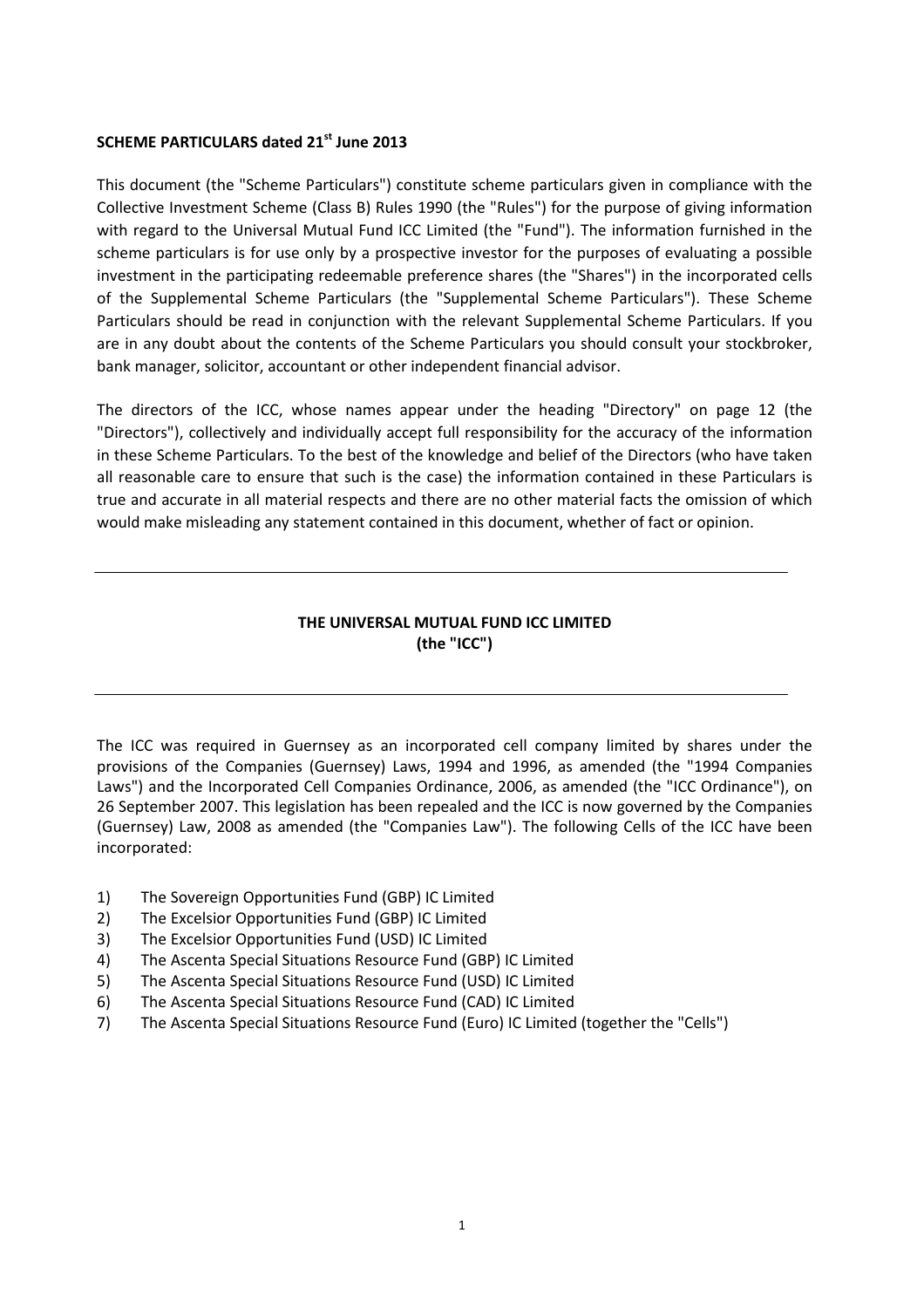#### **IMPORTANT INFORMATION**

**THIS DOCUMENT IS IMPORTANT AND REQUIRES YOUR IMMEDIATE ATTENTION. PROSPECTIVE INVESTORS SHOULD NOT TREAT THE CONTENTS OF THESE SCHEME PARTICULARS AS ADVICE RELATING TO LEGAL, TAXATION, INVESTMENT OR ANY OTHER MATTERS. PROSPECTIVE INVESTORS SHOULD INFORM THEMSELVES OF (A) THE LEGAL REQUIREMENTS WITHIN THEIR OWN COUNTRIES FOR THE PURCHASE, HOLDING, TRANSFER, REDEMPTION OR OTHER DISPOSAL OF SHARES, (B) ANY FOREIGN EXCHANGE RESTRICTIONS WHICH THEY MAY ENCOUNTER APPLICABLE TO THE PURCHASE, HOLDING, TRANSFER, REDEMPTION OR OTHER DISPOSAL OF SHARES AND (C) THE INCOME AND OTHER TAX CONSEQUENCES WHICH MAY APPLY IN THEIR OWN COUNTRIES AS A RESULT OF THE PURCHASE, HOLDING, TRANSFER, REDEMPTION OR OTHER DISPOSAL OF SHARES. IF YOU ARE IN ANY DOUBT ABOUT THE CONTENTS OR EFFECT OF THESE PARTICULARS, OR THE LEGAL, TAX, REGULATORY OR OTHER MATTERS RELATING TO AN INVESTMENT IN THE ICC OR ANY OF ITS CELLS, YOU SHOULD CONSULT YOUR STOCKBROKER, BANK MANAGER, LAWYER, ACOUNTANT OR FINANCIAL ADVISOR.** 

**This document together with any Cell Particulars issued in respect of a particular Cell represent Scheme Particulars and Supplemental Scheme Particulars for the ICC and its Cells as required by and prepared in accordance with the Rules as issued by the Guernsey Financial Services Commission (the "GFSC") pursuant to the Protection of Investors (Bailiwick of Guernsey) Law, 1987 to 1998, as amended (the "POI Law"). These Scheme Particulars and Supplemental Scheme Particular will be revised at least once in every twelve month period and prospective investors should enquire of the Administrator as to whether this document has been revised or suspended.** 

**The ICC and the Cells have been authorised by the GFSC under the POI Law and declared by the GFSC to be a Class B Scheme on 12 February 2008. In giving this authorisation, the GFSC does not vouch for the financial soundness of the ICC or the Cells or for the correctness of any statements made or opinions expressed with regard to them.** 

**Investors in the ICC or the Cells are not eligible for the payment of any compensation under the Collective Investment Schemes (Compensation of Investors) Rules 1988 made under the Protection of Investors (Bailiwick of Guernsey) Law, 1987 to 1998, as amended. Investors in the ICC or any Cell must be over the age of 18.** 

**No broker, dealer or other person has been authorised by the ICC, the Cells or by any of their agents to issue any advertisement or to give any information or to make any representations in connection with the offering or sale of Shares other than those contained in these Particulars and, if issued, given or made, such advertisement, information or representations must not be relied upon as having been authorised by the ICC, a Cell or any of their agents. Statements made in these Scheme Particulars and each of the Supplemental Scheme Particulars are based on the law and practice in force at the date hereof and are subject to changes therein. Neither the delivery of these Scheme Particulars and each of the Supplemental Scheme Particulars nor the issue of Shares shall, under any circumstances, imply that there has been no change in the circumstances affecting any of the matters contained in these Particulars since the date of the document.**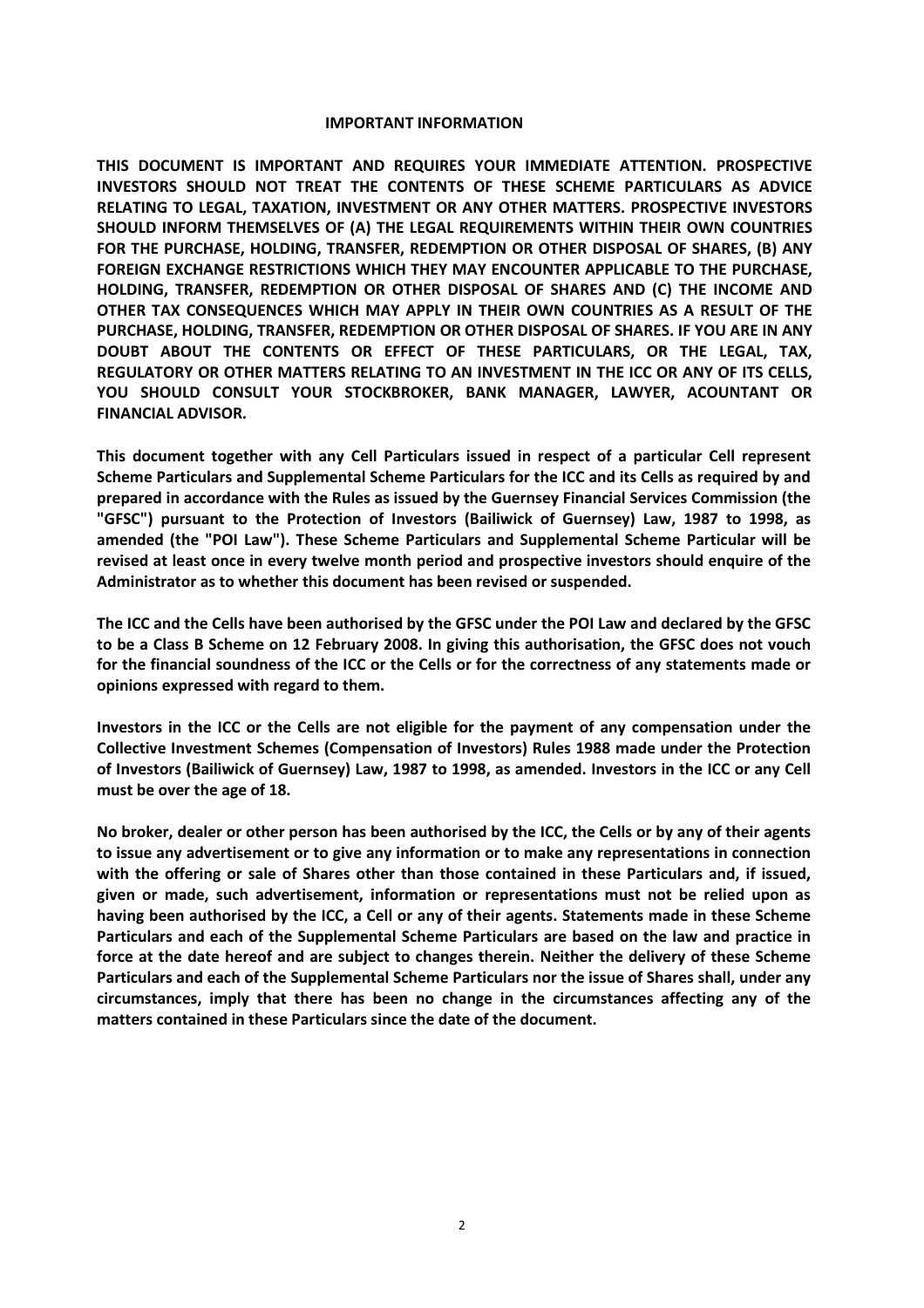**These Scheme Particulars and relevant Supplemental Scheme Particulars do not constitute, and may not be used for the purposes of, an offer or solicitation to anyone in any jurisdiction in which such offer or solicitation is not authorised, or in which the person making such offer or invitation is not qualified to do so, or to any person to whom it is unlawful to make such offer or solicitation. The distribution of these Scheme Particulars and relevant Supplemental Scheme Particulars and the offering of Shares in certain jurisdictions may be restricted and accordingly persons into whose possession such documents come are required to inform themselves about and to observe such restrictions.**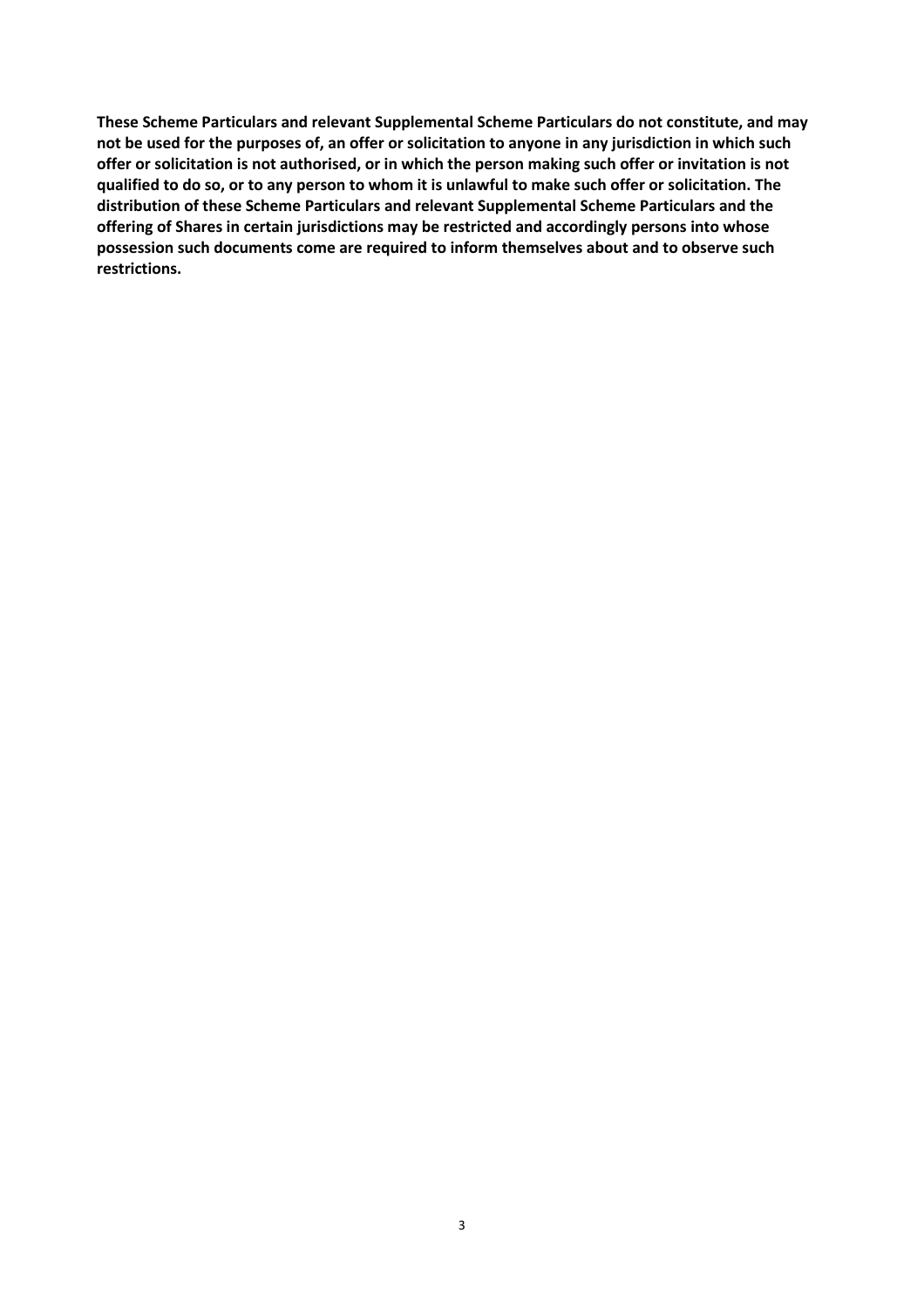**None of the Shares has been or will be registered under the United States of America Securities Act of 1933, as amended (the "Securities Act"), and, except as described herein, none of the Shares may be offered or sold, directly or indirectly, in the United States of America, its territories or possessions or any area subject to its jurisdiction (the "United States") or to any resident thereof (including any corporation, partnership or other entity created or organised in or under the laws of the United States or any political subdivision thereof) or any estate or trust that is subject to United States federal income taxation regardless of the source of its income. In addition, the ICC and its Cells have not been and will not be registered under the United States Investment Company Act of 1940, as amended and investors will not be entitled to the benefit of such Act. The Manager has not been registered under the United States Investment Advisers Act of 1940, as amended.** 

**The Directors of the ICC may in their discretion decline any application for Shares and are not obliged to give reasons for so doing.** 

**These Scheme Particulars and each of the Supplemental Scheme Particulars relate to the ICC and its Cells only.** 

**AN INVESTMENT IN ANY CELL OF THE ICC SHOULD BE REGARDED AS A LONG-TERM INVESTMENT. THE VALUE OF SHARES MAY FALL AS WELL AS RISE. THERE CAN BE NO GUARANTEE THAT A CELL'S OBJECTIVE WILL BE ACHIEVED AND INVESTORS MAY NOT GET BACK THE AMOUNT ORIGINALLY INVESTED. INVESTORS ARE REFERRED TO THE SECTION HEADED "RISK FACTORS" ON PAGE 15** *ET SEQ.*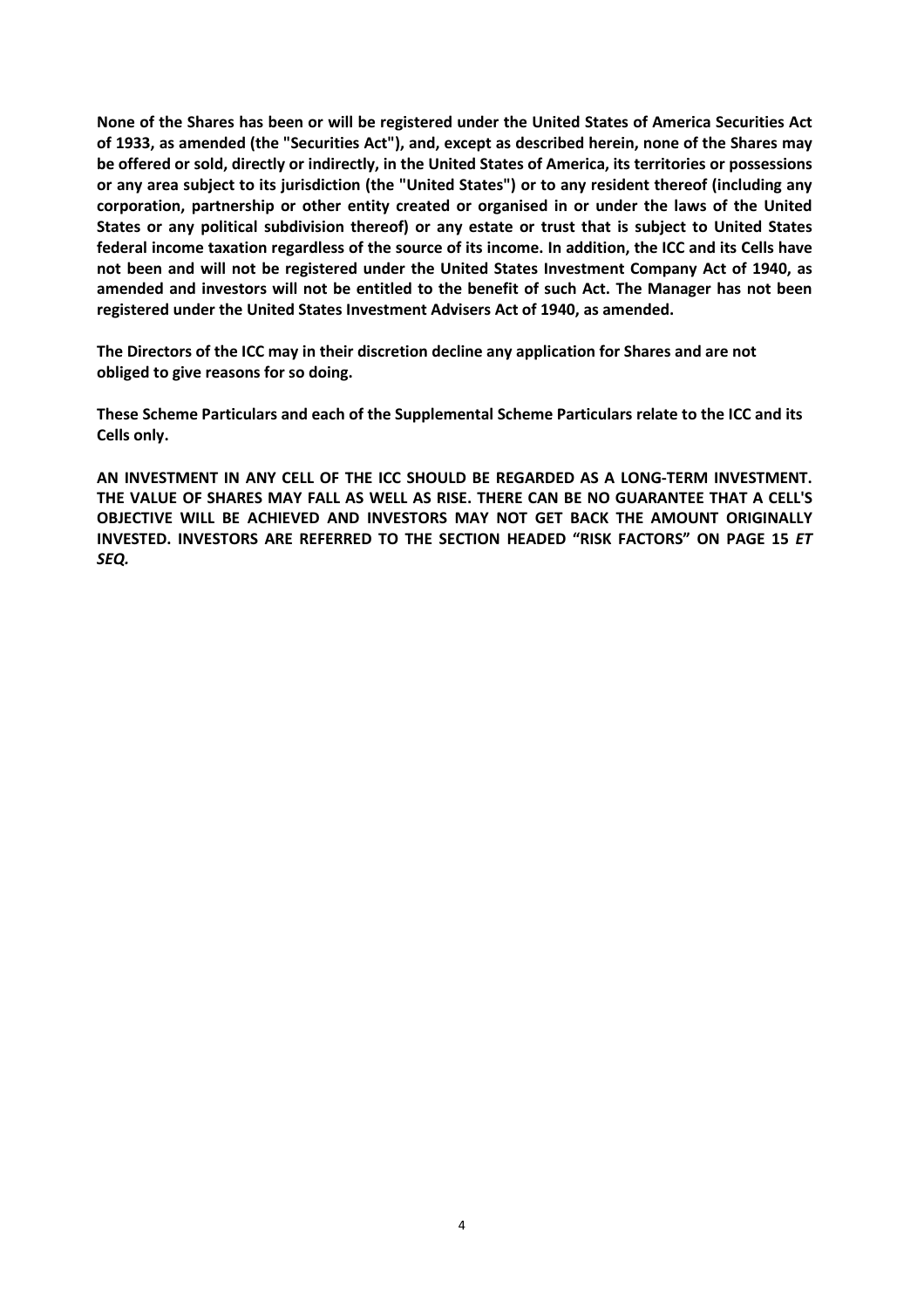# **Table of Contents**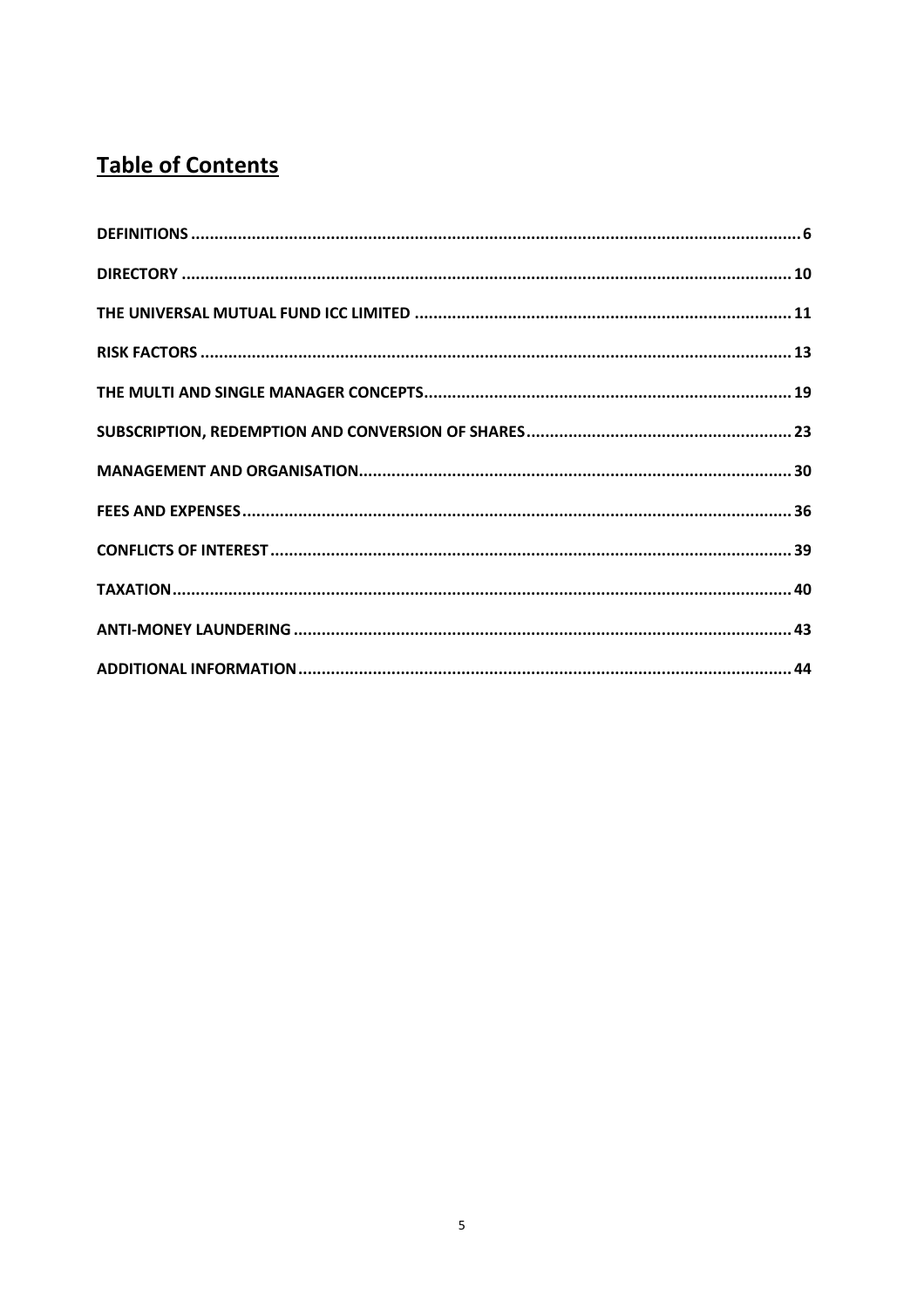The following words shall have the meanings opposite them unless the context in which they appear requires otherwise:

| 1940 Act                             | United States Investment Company Act of 1940, as amended;                                                                                                                                                                                                                                 |
|--------------------------------------|-------------------------------------------------------------------------------------------------------------------------------------------------------------------------------------------------------------------------------------------------------------------------------------------|
| 1933 Act                             | United States Securities Act of 1933, as amended;                                                                                                                                                                                                                                         |
| Administrator                        | The designated manager of the ICC, being Fund Corporation of<br>the Channel Islands Limited;                                                                                                                                                                                              |
| <b>Articles</b>                      | the articles of association/incorporation of the ICC for the time<br>being;                                                                                                                                                                                                               |
| <b>Base Currency</b>                 | the currency in which different classes of Shares may be<br>denominated by the Directors;                                                                                                                                                                                                 |
| <b>Business Day</b>                  | any day on which banks in Guernsey and London are open for<br>normal banking business (excluding Saturdays, Sundays and<br>public holidays);                                                                                                                                              |
| Cell or Incorporated Cell            | an incorporated cell of the ICC registered in accordance with and<br>subject to the provisions of the Companies Law and created got<br>the purposes of segregating and protecting cellular and core<br>assets of the ICC;                                                                 |
| <b>Cell Articles</b>                 | the articles of association of a Cell for the time being;                                                                                                                                                                                                                                 |
| <b>Collective Investment Vehicle</b> | an arrangement that enables a number of investors to "pool"<br>their assets and to share the associated costs and have these<br>professionally managed by the independent manager.                                                                                                        |
| Custodian                            | Deutsche Bank International Limited, Guernsey branch, or such<br>other custodian as may from time to time be appointed;                                                                                                                                                                   |
| <b>Dealing Day</b>                   | an Investment Dealing Day or a Redemption Dealing Day (as<br>more particularly described in the Supplemental Scheme<br>Particulars);                                                                                                                                                      |
| <b>Directors</b>                     | the directors for the time being of the ICC;                                                                                                                                                                                                                                              |
| Eligible Investor                    | any person other than a Prohibited Person;                                                                                                                                                                                                                                                |
| <b>Extraordinary Resolution</b>      | a resolution of a general meeting of the ICC or of a particular Cell<br>or the holders of a particular class of Share, as the case may be,<br>passed by a majority of not less than three quarters of the votes<br>recorded including, where there is a poll, any votes cast by<br>proxy; |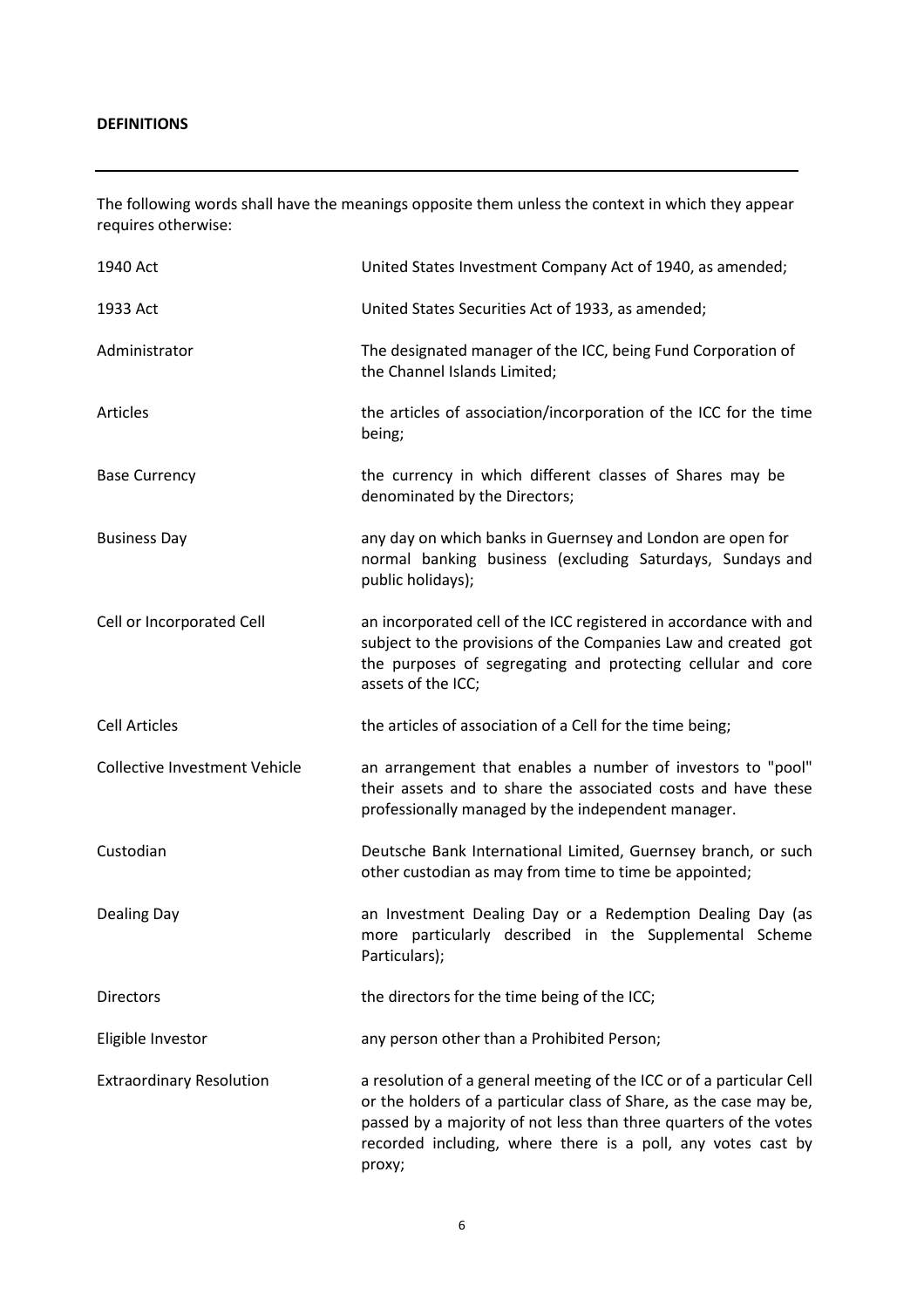| Guernsey                      | the Island of Guernsey;                                                                                                                                                                                                                                                                                                                                                                    |
|-------------------------------|--------------------------------------------------------------------------------------------------------------------------------------------------------------------------------------------------------------------------------------------------------------------------------------------------------------------------------------------------------------------------------------------|
| ICC                           | The Universal Mutual Fund ICC Limited, an incorporated cell<br>company, incorporated in Guernsey with registered number<br>47802, the registered office of which is at Roseneath, The<br>Grange, St Peter Port, Guernsey, GY1 3SJ;                                                                                                                                                         |
| <b>ICC Share</b>              | a share in the capital of the ICC, excluding, for the avoidance of<br>doubt Shares;                                                                                                                                                                                                                                                                                                        |
| <b>Investment Advisor</b>     | an investment advisor from time to time appointed to provide<br>investment advice in relation to any Cell;                                                                                                                                                                                                                                                                                 |
| <b>Investment Dealing Day</b> | For each Cell, any Business Day on which Shares of that Cell may<br>be issued as specified in the relevant Supplemental Scheme<br>Particulars;                                                                                                                                                                                                                                             |
| Net Asset Value or NAV        | the value of the assets of a Cell less the liabilities attributable to<br>that Cell, determined in accordance with the Cell Articles and<br>described in "Calculation of Net Asset Value" on page 26;                                                                                                                                                                                      |
| Manager                       | the principal manager of the ICC, being Lancelot Management<br>Limited, Sarnia House, Le Truchot, St Peter Port, Guernsey GY1<br>6HT;                                                                                                                                                                                                                                                      |
| Management Fee                | the periodic fee payable to the Manager by each Cell;                                                                                                                                                                                                                                                                                                                                      |
| <b>Offer Period</b>           | the period (if any) specified as such in the relevant Supplemental<br><b>Scheme Particulars;</b>                                                                                                                                                                                                                                                                                           |
| <b>Ordinary Resolution</b>    | a resolution of a general meeting of the ICC or a Cell or the<br>holders of a particular class of Share, as the case may be, passed<br>by an absolute majority of the votes recorded, including, where<br>there is a poll, any votes cast by proxy;                                                                                                                                        |
| POI Law                       | Protection of Investors (Bailiwick of Guernsey) Law, 1987, as<br>amended;                                                                                                                                                                                                                                                                                                                  |
| Prime Broker                  | Such broker which the ICC may from time to time approve in<br>respect of a Cell to provide prime brokerage services;                                                                                                                                                                                                                                                                       |
| Prime Brokerage Agreement     | Such prime brokerage customer documents entered<br>into<br>between the ICC, the relevant cell and the Prime Broker setting<br>out the terms of the prime brokerage arrangements;                                                                                                                                                                                                           |
| <b>Prohibited Person</b>      | any person, as determined by the Directors, to whom a sale<br>transfer of Shares would be in breach of the laws or<br>requirements of any jurisdiction or governmental authority or in<br>circumstances (whether taken alone or in conjunction with other<br>persons or any other circumstances appearing to the Directors<br>to be relevant) which, in the opinion of the Directors might |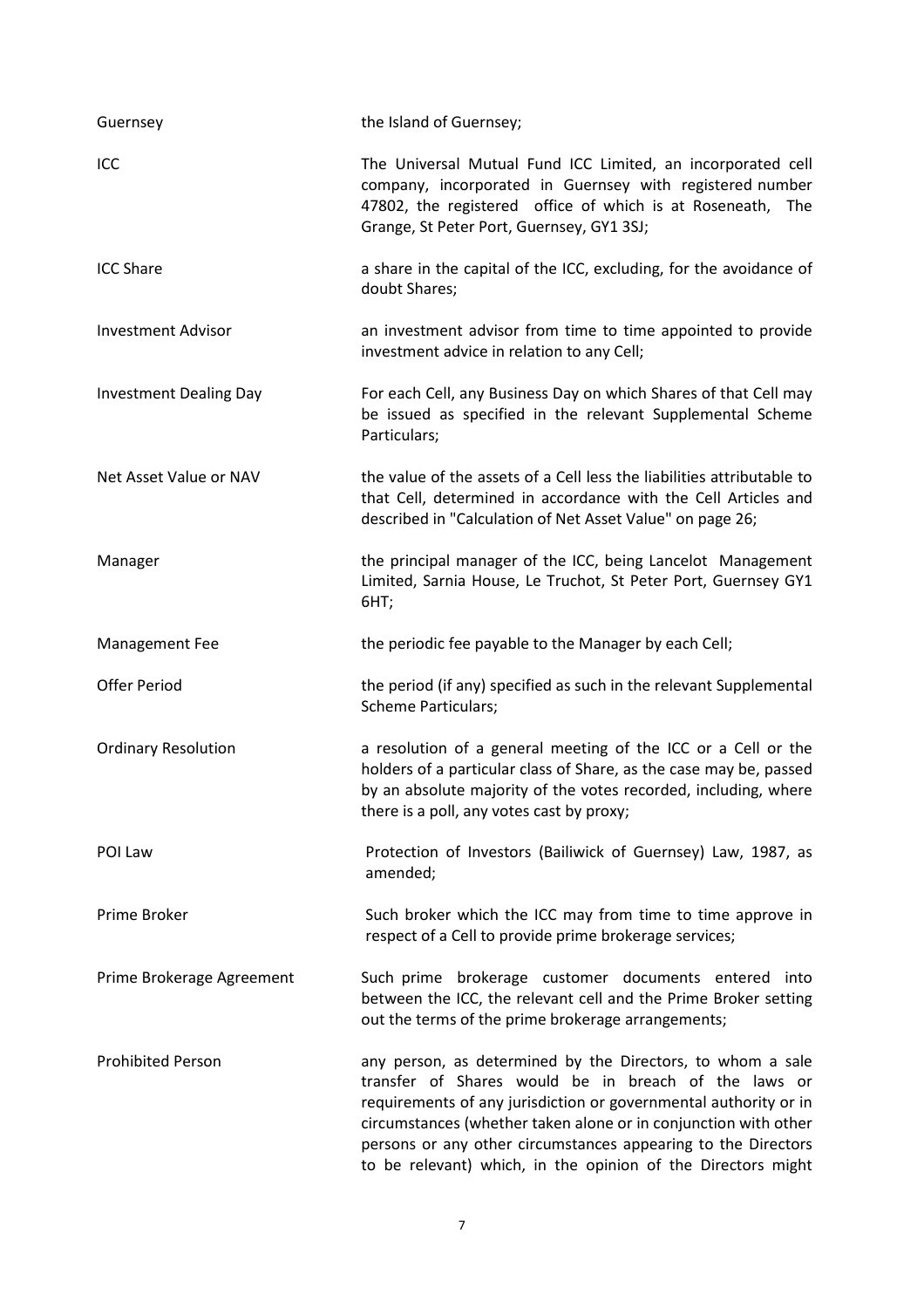|                                   | result in the ICC, any of its Cells and/or its or their Shareholders<br>as a whole incurring any liability to taxation or suffering any<br>other regulatory, pecuniary, legal or ICC or its Cells might not<br>otherwise have suffered or incurred, and for this purpose US<br>Persons, unless the Directors in any particular case otherwise<br>agree, are Prohibited Persons                                              |
|-----------------------------------|-----------------------------------------------------------------------------------------------------------------------------------------------------------------------------------------------------------------------------------------------------------------------------------------------------------------------------------------------------------------------------------------------------------------------------|
| Recognised Investment Exchange    | any stock or investment exchange, institution or screen based or<br>other electronic quotation or trading system providing dealing<br>facilities or quotations for investments approved from time to<br>time by the Directors;                                                                                                                                                                                              |
| <b>Redemption Price</b>           | the price per Share at which Share will be redeemed calculated<br>in accordance with the Articles and as set out in the<br><b>Scheme Particulars;</b>                                                                                                                                                                                                                                                                       |
| <b>Redemption Dealing Day</b>     | For each Cell any Business Day on which Shareholders in that<br>Cell are entitled to have their Shares redeemed as specified in<br>the Supplemental Scheme Particulars;                                                                                                                                                                                                                                                     |
| Register                          | the register of Members for the time being of the ICC or a Cell,<br>as the case may be;                                                                                                                                                                                                                                                                                                                                     |
| Registrar                         | Fund Corporation of the Channel Islands Limited;                                                                                                                                                                                                                                                                                                                                                                            |
| Rules                             | the Collective Investment Scheme (Class B) Rules 1990                                                                                                                                                                                                                                                                                                                                                                       |
| <b>Scheme Particulars</b>         | this document;                                                                                                                                                                                                                                                                                                                                                                                                              |
| Share                             | in relation to a Cell, a participating redeemable preference share<br>in the capital of that Cell;                                                                                                                                                                                                                                                                                                                          |
| Shareholder                       | a registered holder of a Share;                                                                                                                                                                                                                                                                                                                                                                                             |
| <b>Special Resolution</b>         | a resolution of a general meeting of the ICC or a Cell or the<br>holders of a particular class of Share, as the case may be, passed<br>as a special resolution in accordance with the Companies Laws<br>by a majority of three quarters or more of the total number of<br>votes recorded, including, where there is a poll any votes cast by<br>proxy and subsequently registered in accordance with the<br>Companies Laws; |
| Sterling                          | the lawful currency of the United Kingdom;                                                                                                                                                                                                                                                                                                                                                                                  |
| <b>Subscription Price</b>         | the price per Share at which Shares will be issued calculated in<br>accordance with the Articles and as set out in these Scheme<br>Particulars;                                                                                                                                                                                                                                                                             |
| <b>Subscription Notice Period</b> | for each Cell, the notice required to be given to the ICC by<br>prospective investors of their wish to acquire Shares, as                                                                                                                                                                                                                                                                                                   |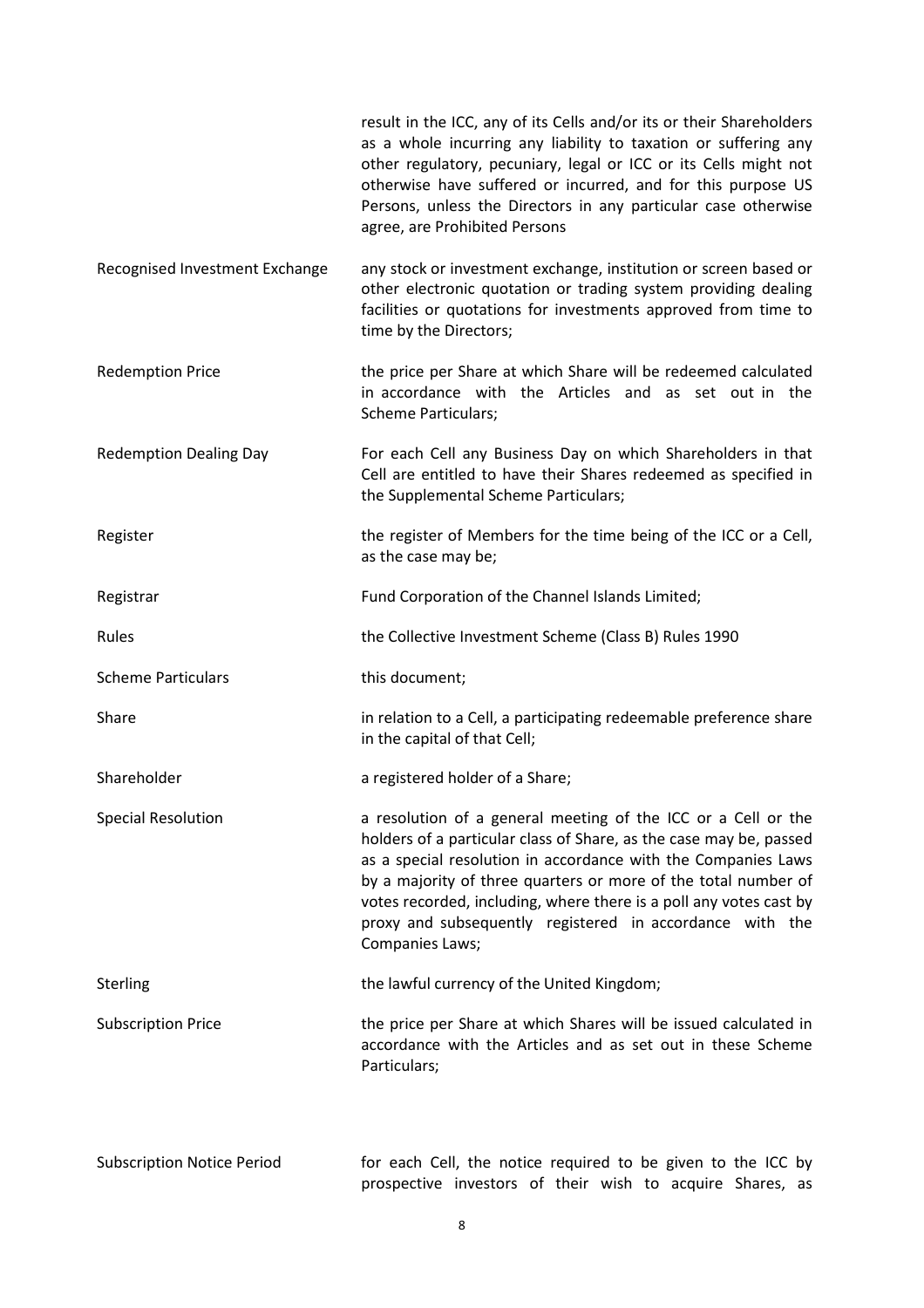|                                        | specified in the relevant Supplemental Scheme Particulars;                                                                                                                                                                                                                                                                                    |
|----------------------------------------|-----------------------------------------------------------------------------------------------------------------------------------------------------------------------------------------------------------------------------------------------------------------------------------------------------------------------------------------------|
| <b>Supplemental Scheme Particulars</b> | in relation to each of the Cells in existence or resolved by the<br>Directors to be brought into existence, the Supplemental<br>Scheme Particulars and setting out the strategies, terms and<br>conditions and specific details applicable to the relevant cell;                                                                              |
| USD or US Dollars or US\$              | the lawful currency for the time being of the United Sates;                                                                                                                                                                                                                                                                                   |
| <b>US Person</b>                       | shall have the meaning ascribed to it on page 29; Valuation Day<br>the day on which the Directors determine to value any Cell in<br>accordance with the Articles, the Cell Articles and as specified in<br>the relevant Supplemental Scheme Particulars; and                                                                                  |
| <b>Valuation Point</b>                 | such time at which the portfolio of each Cell is valued for the<br>purpose of calculating the Net Asset Value, Subscription Prices<br>and Redemption Prices of the Shares or foe the purpose of<br>calculating the fees possible to the Manager or Custodian (as<br>more fully described in the relevant Supplemental Scheme<br>Particulars). |

Use of the singular includes the plural and vice versa and use of any gender includes the other genders.

References in this document to "\$", "US\$", "US Dollars", "Dollars" and "Cents" are references to the lawful currency of the United States of America, references to "£"and "Sterling" are to pounds Sterling of the United Kingdom and references to "€" and "Euro" are references to the Euro, the lawful currency of certain European members states.

Any reference in this document to a law ordinance, statute, statutory provision or subordinate legislation ("legislation") shall, except where the context otherwise requires be construed as referring to such legislation as amended and in force from time to time and to any legislation which re-enacts or consolidation (with or without modification) any such legislation.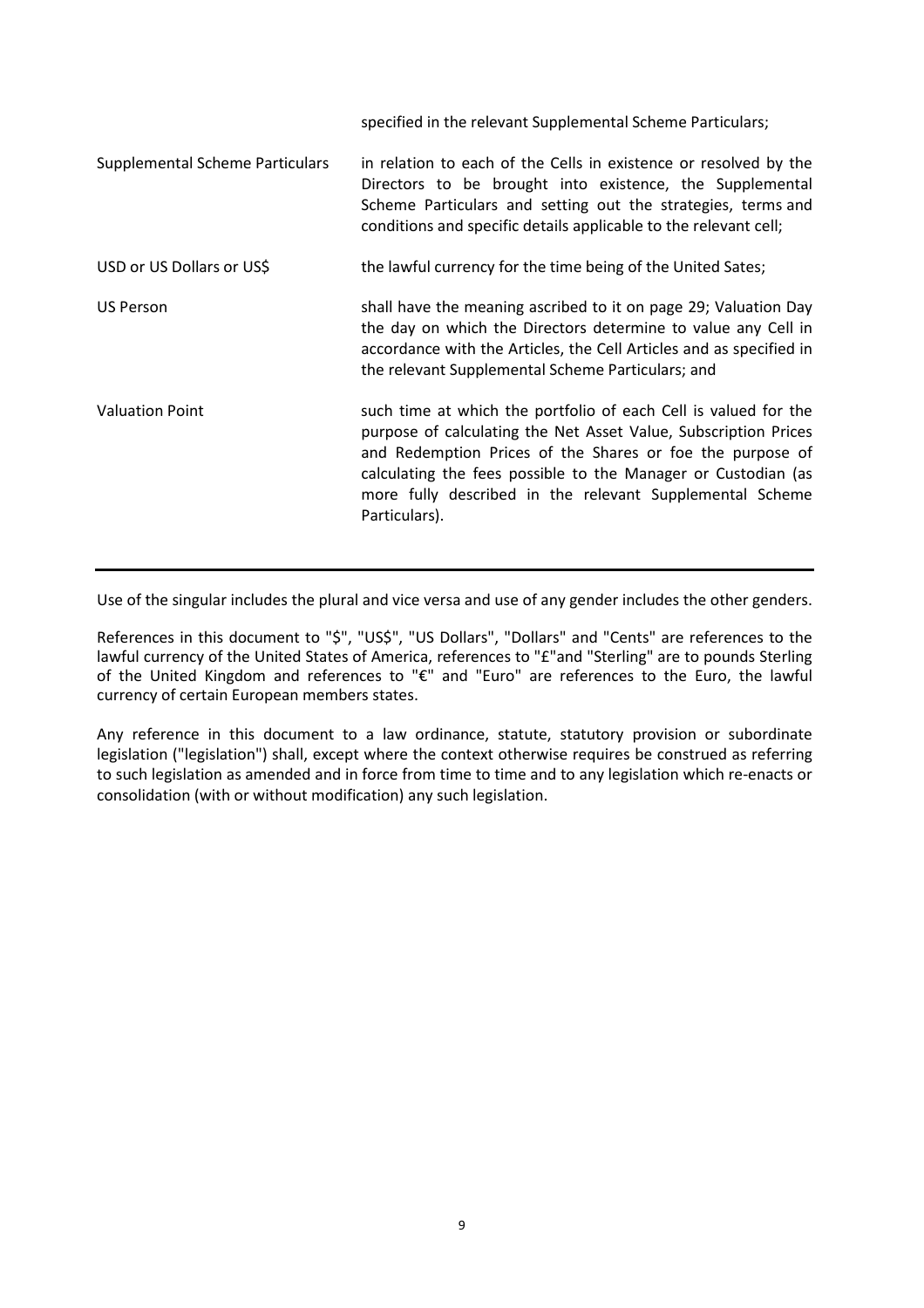### **DIRECTORY**

Registered Office **Manager** Manager

The Grange Sarnia House Sarnia House St Peter Port Le Truchot Guernsey **St Peter Port** Channel Islands Guernsey

## Directors Auditors Auditors Auditors Auditors Auditors Auditors Auditors Auditors Auditors Auditors Auditors Auditors Auditors Auditors Auditors Auditors Auditors Auditors Auditors Auditors Auditors Auditors Auditors Audit

David Cosgrove **Saffery Champness** Daryn Hutchinson La Tonnelle House Paul Everitt **Les Banques** Each of whose address is the registered office of the ICC St Sampsons

Administrator, secretary and registrar metal custodian

Fund Corporation of the Channel Islands Limited Guernsey Branch Roseneath **Lefebvre Court** The Grange **Lefebvre** Street St Peter Port St Peter Port Guernsey **Guernsey** Guernsey Channel Islands GY1 3WY GY1 3SJ

Legal advisors in Guernsey

Collas Crill Glategny Court PO Box 140 Glategny Esplanade St Peter Port Guernsey GY1 4EW

Roseneath **Lancelot Management Limited Lancelot Management Limited** GY1 3SJ Channel Islands GY1 6HT

Guernsey

Deutsche Bank International Limited –

Investment advisors

As specified in the relevant Supplemental Scheme Particulars.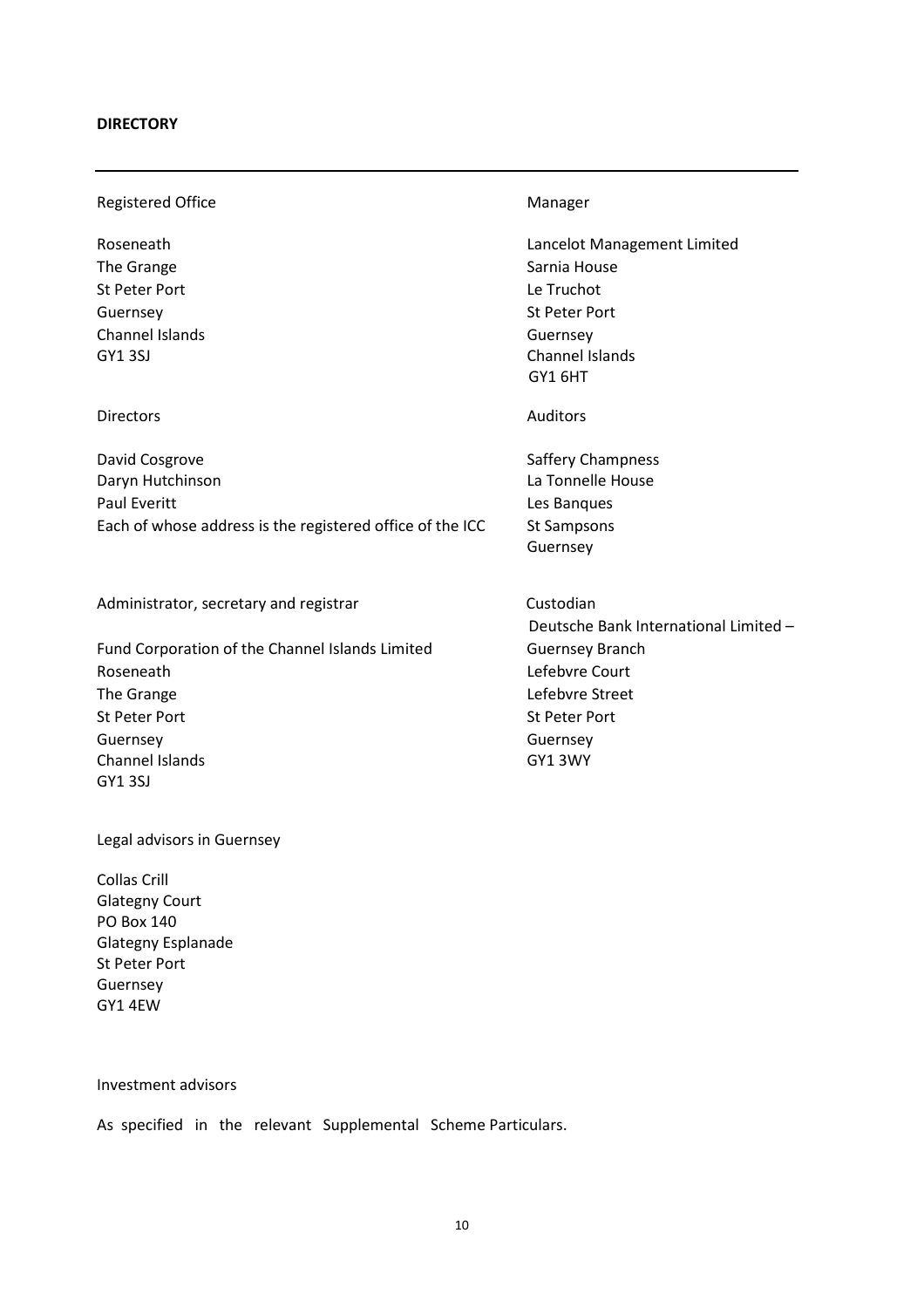#### **THE UNIVERSAL MUTUAL FUND ICC LIMITED**

## *Introduction*

The ICC is an open-ended incorporated cell company limited by shares, which was registered in Guernsey on 26 September 2007. The ICC is an umbrella fund. The provisions of the Companies Law allow an incorporated cell company to which it applies to incorporate one or more cells (as incorporated cells) for the purpose *inter alia* of segregating and protecting the assets, constituted as separate legal entities, so that liabilities of the ICC attributable to one cell can only be satisfied out of the assets of that cell and holders of Shares in the capital of a particular cell have no right to the assets of any other cell. Details of the Cells which the ICC has resolved to incorporate can be found in the Supplemental Scheme Particulars which are included with these Scheme Particulars.

The Base Currency of the ICC is US Dollars and the Base Currency of each Cell and Share class is stated in the relevant Supplemental Scheme Particulars.

### *Overview*

In the event of any inconsistency, the details contained in the relevant Supplemental Scheme Particulars take precedence over any other terms or conditions contained in these Scheme Particulars.

The ICC is offering, through these Scheme Particulars and the relevant Supplemental Scheme Particulars, Shares in Cells and prospective investors are referred to the attached Supplemental Scheme Particulars for details of the strategies, terms and conditions and specific details that are applicable to the Cells.

Shares in each Cell can be subscribed for on the relevant Investment Dealing Days at a price equal to the Net Asset Value per Share plus an initial charge of up to 5.25% of the transaction amount (or such other percentage as may be specified in the relevant Supplemental Scheme Particulars).

The issue of Shares is not being underwritten.

The minimum number of Shares to be offered for subscription which must be subscribed for before the Directors may proceed to allotment shall be two (or such other number as may be specified in the relevant Supplemental Scheme Particulars).

#### *Investment objectives and policy*

Each Cell will have its own particular investment objective. Details of the investment objectives, restrictions and approach of each Cell can be found in the relevant Supplemental Scheme Particulars.

#### *Hedging*

The Directors may undertake hedging transactions at the Cell level. These hedging transactions may be designed to protect the capital from adverse movements in currencies, interest rates or other market factors. Hedging strategy at the Cell level will depend on the specific objectives of the Cell and are described in the relevant Supplemental Scheme Particulars.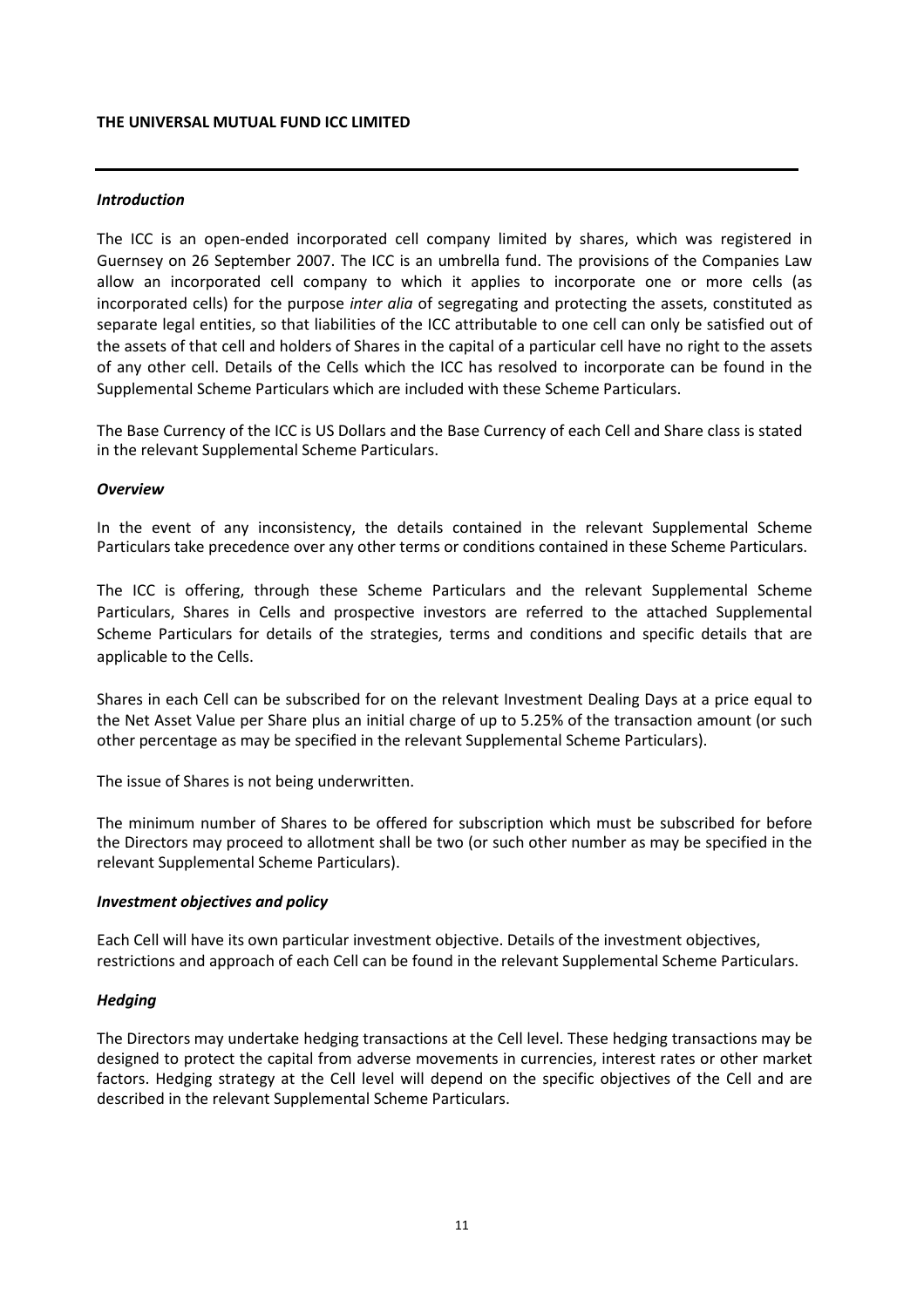## *Borrowings*

The circumstances in which any Cell may borrow and the limits on the amounts which each Cell may borrow (and have outstanding) are set out in the Supplemental Scheme Particulars.

## *Distribution policy*

The distribution policy adopted by the Directors in relation to each Cell is set out in the relevant Supplemental Scheme Particulars.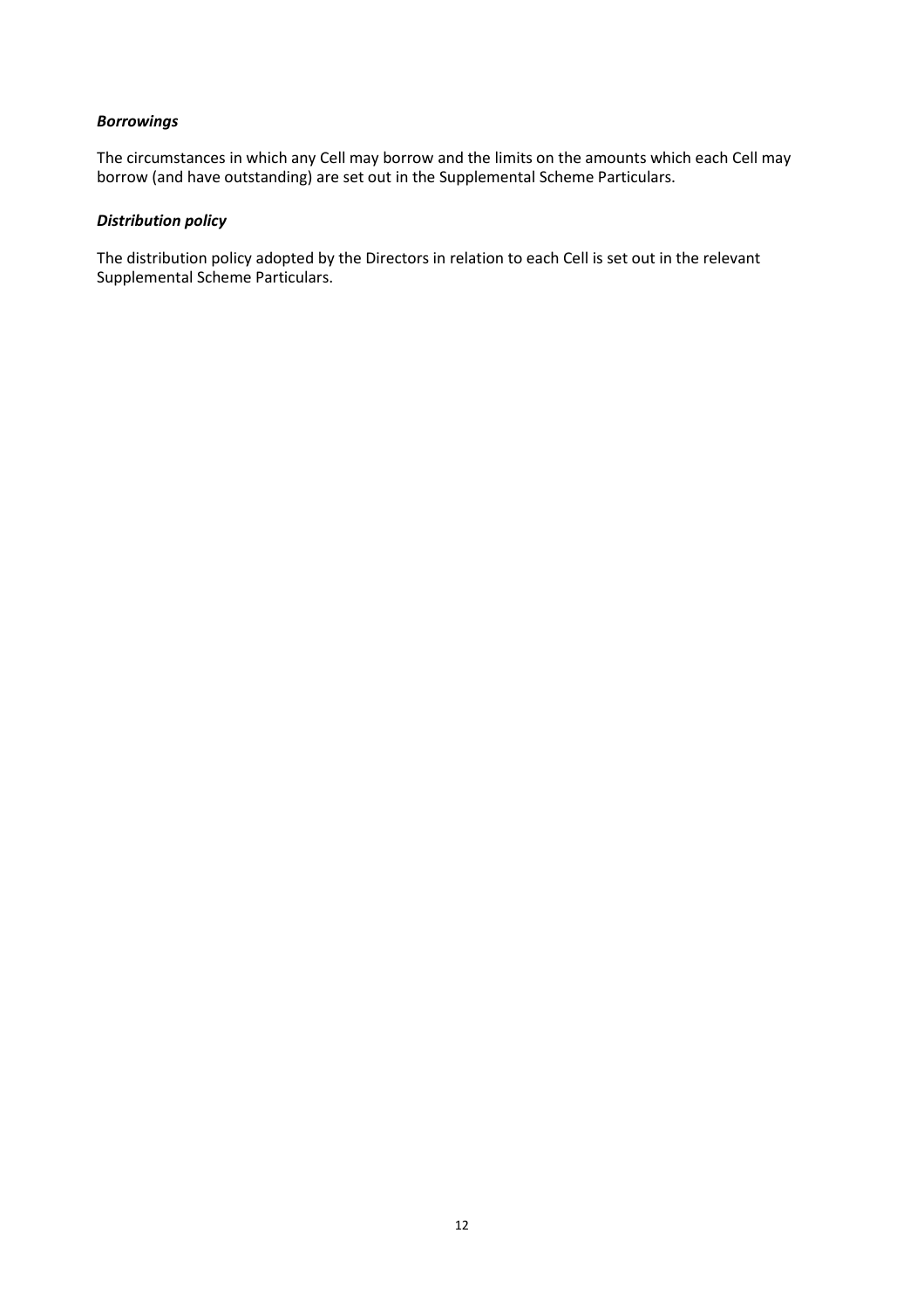#### **RISK FACTORS**

The following factors are among the investment considerations that should be carefully considered by prospective Shareholders in evaluating the merits and suitability for them of an investment in a Cell. Not all of the factors set out below will be relevant to every Cell, as different Cells may invest in different types of instruments and underlying funds and employ differing investment strategies, or the factors may be relevant to the underlying investments made by a particular Cell. These factors should be read in conjunction with the relevant Supplemental Scheme Particulars so as to ascertain their applicability to an investment in the Cell concerned.

An investment in Shares of a Cell may involve a high degree of risk or involve a varying degree of risk. Accordingly, prospective investors should consider carefully all of the information set out in these Supplemental Scheme Particulars and the risks attaching to an investment in each particular Cell, including, in particular, the risks described in the relevant Supplemental Scheme Particulars prior to making any investment decision. The information below is general in nature, does not purport to be an exhaustive list or summary of the risks which the ICC or its Cells may encounter and is not set out in any particular order of priority. Investors should consider carefully whether an investment in a Cell is suitable for them in the light of the information in these particulars and the relevant Supplemental Scheme Particulars and the financial resources available to them.

The ICC's and each Cell's financial condition or operations could be materially and adversely affected by the occurrence of any of the risks described below. In such case, the market price of the Shares of a Cell could decline due to any of these risks and investors could lose all or part of their investment. Additional risks and uncertainties not presently known to the Directors, or that the Directors currently deem immaterial, may also have an adverse affect on the ICC and its Cells.

Investors should ensure that the nature of the investment in a Cell is suitable for their personal needs given their risk profile and financial resources. The majority of Cell investments are highly specialist investments with a high degree of risk.

There can be no assurance that the investment objective of a Cell will be met. The success of a Cell will depend on the Manager's and/or any Investment Advisor's ability to identify, acquire and realise investments in accordance with the Cell's investment objectives.

The ability of the Cell to achieve its investment objective is significantly dependent upon the expertise of the principal members of the Manager and any Investment Advisor. The departure of those principal members may negatively impact the ability of a Cell to achieve its investment objectives.

There is no guarantee that investors will be able to buy or sell shares in a Cell that will fully reflect their Net Asset Value. The market, if any, for the shares is likely to be small, illiquid and concentrated in a small number of investors.

Under the laws of Guernsey, to which the ICC and its Cells are subject, there are no rules restricting the ability of the Directors to issue additional Shares in a Cell on a non pre-emptive basis at any time. In the event that the Directors were to issue further Shares in a Cell in the future, or the perception that such issues will occur, the Net Asset Value per Share of the existing Shares in the Cell then in issue and/or the trading price of the Shares in the Cell may be adversely affected.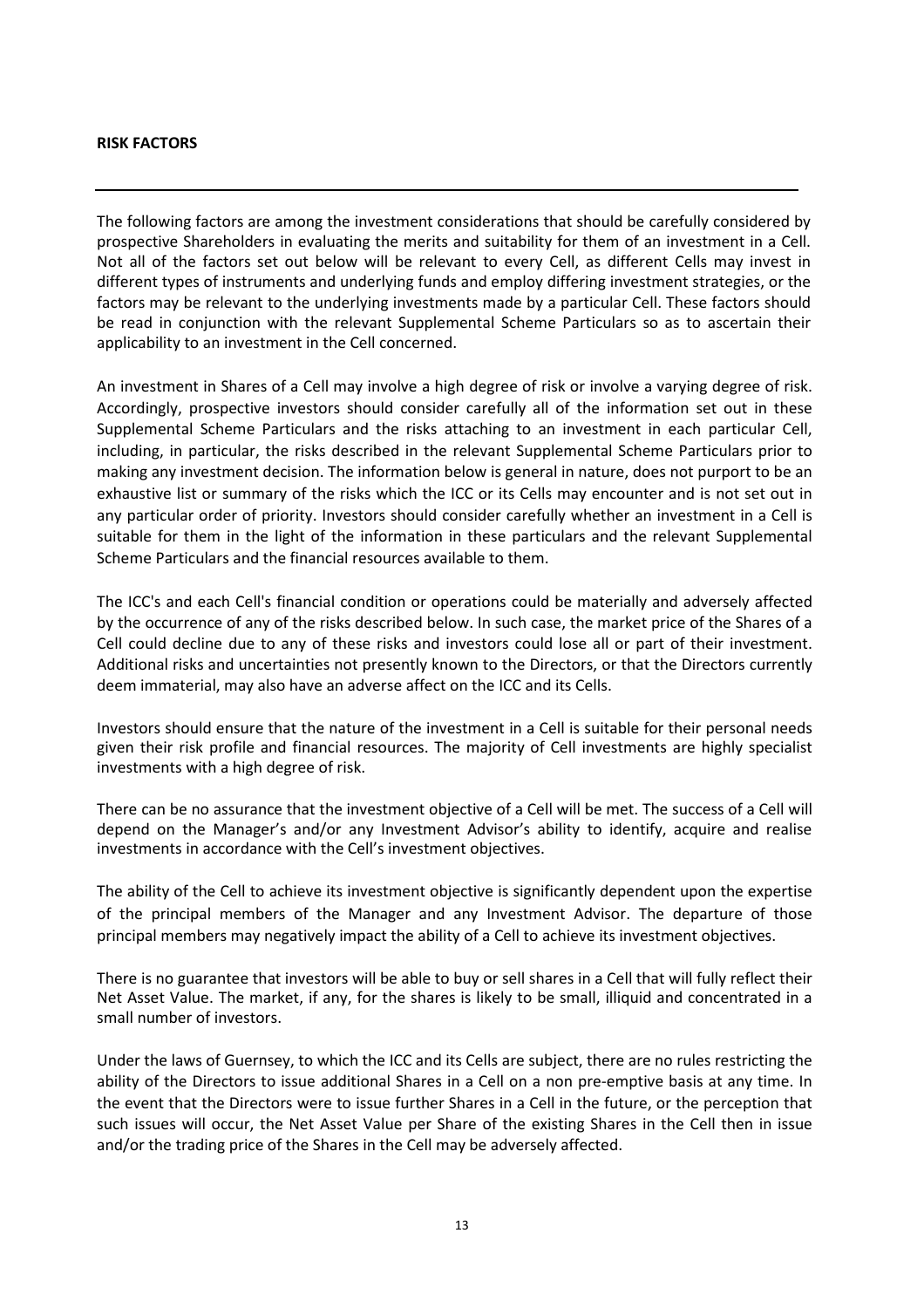A Cell may at certain times hold a few relatively large investments. Any such concentration of investments subjects the Cell to increased exposure to significant declines in the value of one investment. Such concentration may result in significant losses for the Cell.

Many Cells will contemplate the use of leverage or gearing either through borrowing or the use of derivatives. Generally, gearing is used to increase the overall level of investment in a portfolio. Higher investment levels may offer the potential for higher returns. Gearing exposes investors to increased risk as it increases the portfolio's market exposure and volatility.

Certain assets held by a Cell may be unquoted or illiquid and have no ready market or pricing mechanism to obtain a valuation. As such the calculation of the Net Asset Value may be difficult to obtain and alternative methods such as appropriate accounting standards or an independent estimate may be used which may not accurately reflect the immediately realisable value of an asset. In extreme market circumstances, it may not be possible to obtain reliable valuations of one or more assets of a cell, in which event Net asset Value calculation may become unreliable and prejudicial to Shareholders. In such circumstances the Directors may exercise their discretion to suspend dealing.

Some Cells may hold physical assets which have risks not normally associated with financial assets. These include, but are not limited to, deterioration over time, accidental damage, and logistical risks such as transportation and storage. Physical assets may also have higher costs associated with buying and selling, storage and maintenance.

Legal and regulatory changes could occur that may adversely affect the value of a Cell's investments and the ability of the Cell to successfully pursue its investment strategy.

Any change in the ICC's or Cell's tax statuses, or in taxation legislation or in the interpretation or application of taxation legislation affecting the ICC, a Cell or a Cell's investments could affect the value of investments held by a Cell, a Cell's ability to achieve its stated objective and/or alter the post tax returns receivable by Shareholders.

Investors should be aware that a change in their own circumstances (such as a change in domicile) or a change in the taxation regime in their own domicile may adversely affect the post tax returns of their investment in a Cell.

Investors should be aware that the Manager, Investment Advisors, their affiliates or employees may have positions in the Cells or in the assets of each Cell. They may also advise other clients on the same or similar assets to those held by a Cell. Such positions may involve a conflict of interest which shall be resolved by the Directors using their judgement as to what is in the best interests of those investors.

Prospective investors should be aware that a Cell's assets may be predominantly denominated in a currency other than the currency of the shares in a Cell. Any depreciation in the currency of the assets could have an adverse impact on the performance of the Net Asset Value of the Cell. A Cell may enter into currency hedging transactions but appropriate mechanisms on acceptable terms are not expected to be readily available for all investments.

The past performance of other investments managed by the Manager or the Investment Advisers or any pro forma figures seen by an investor cannot be relied upon as an indication of the ICC's or a Cell's success.

Given the scope of the type of investments that the Cells can invest in, investors should note that these risk factors are not exhaustive and should perform their own due diligence on the risks associated with the underlying investments in each Cell.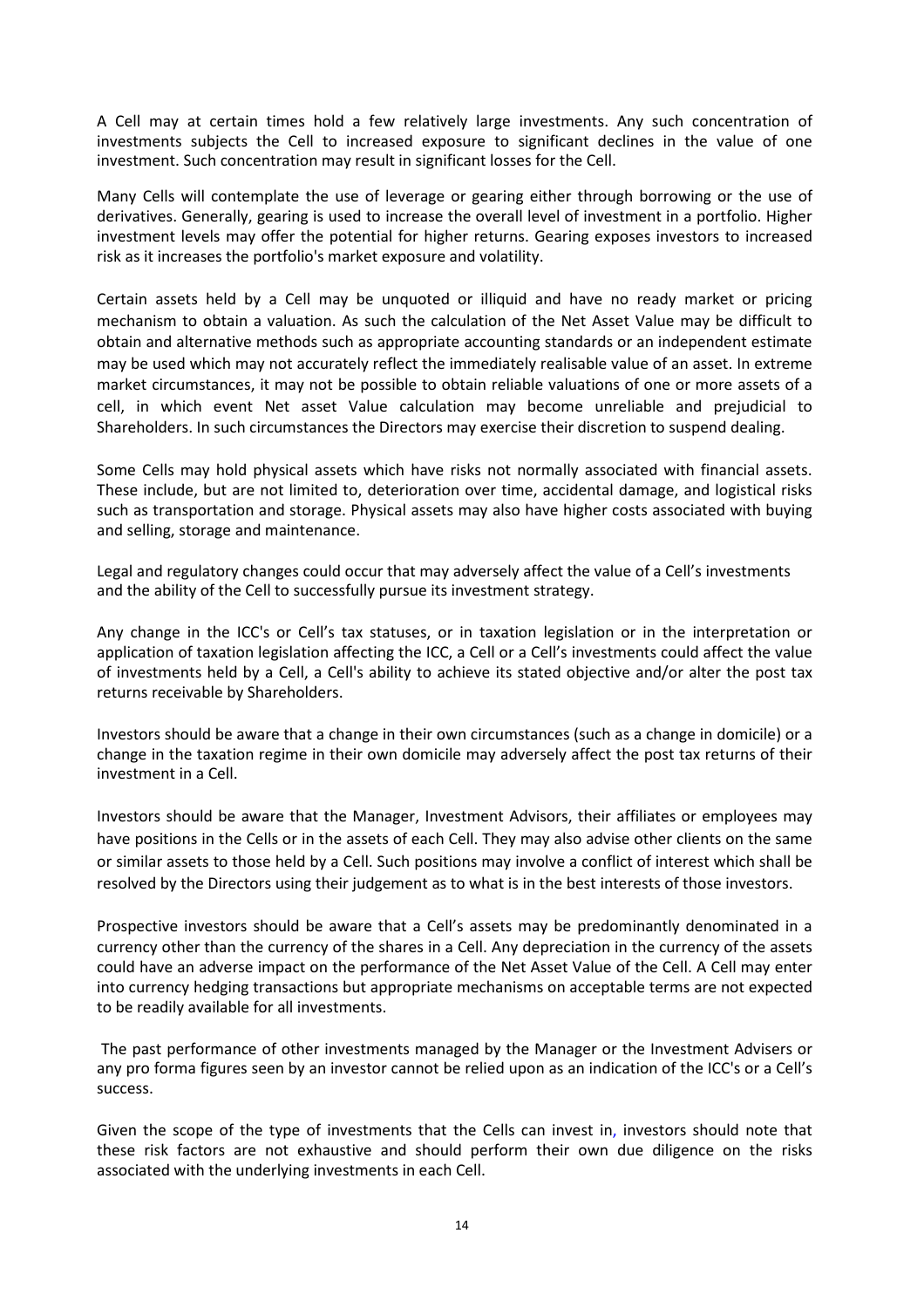## *Investment objectives and policies*

The purpose of the ICC is to facilitate a structure of separate authorised Cells, with each Cell having its own legal personality distinct investment objectives, restrictions and risk profile.

The investment objective of each Cell is set out in the relevant Supplemental Scheme Particulars.

Subject always to the provisions of the Rules, the Directors will have the power from time to time to change the investment objectives and policies of any Cell.

### *Investment strategy*

The Cells will invest in a way which allows Shareholders access to the skills of a range of investment advisers and/or managers which employ different investment techniques and risk profiles and which are active in different countries, geographic markets or economic sectors throughout the world and utilise different investment products and instruments. The Cells will also adopt "non traditional" or "hedge-style" investment strategies ("Alternative Strategies").

## *Market risk equity and fixed income strategies*

The strategies employed by each Cell, may include but are not limited to:

- 1) global investing. Taking a world-view on investing, diversifying and switching amongst different markets, currencies and economic environments, using common stocks, bonds, financial instruments and currency;
- 2) long-term stock investing. Selecting common stocks or stock options based primarily upon fundamental market analysis, location of pockets of market inefficiency and an assessment of overall market trends. This strategy may also include purchasing preferred stocks, debt securities and short-term money market instruments;
- 3) short selling. Identifying and selling short (a strategy based on the sale of securities which an equity or fixed income manager believes to be mispriced by the market) common stocks that are overvalued, frequently in companies with accounting or management difficulties, or that face a severe down-turn in their business, resulting in questions as to their viability as going concerns or their market valuations;
- 4) undervalued assets stock investing. Investing in securities whose prices in the public market represent a *significant* discount from the private market value of the issuer's assets. The private market value is the value informed industry investors or participants are willing to pay to purchase assets with similar characteristics;
- 5) emerging growth stock investing. Investing in stocks of small to medium-sized enterprises with *exceptional* growth characteristics;
- 6) sector investing. Investing in securities in a specific geographical region or industry sector;
- 7) emerging markets investing. Investing in securities in emerging markets throughout the world (Central and South America, the Caribbean, Asia, Eastern Europe and the territory of the former USSR). This strategy may include purchasing equities and debt, buying and selling options on specific securities and on stock market indices, forward contracts and foreign currencies and engaging in short sales of securities;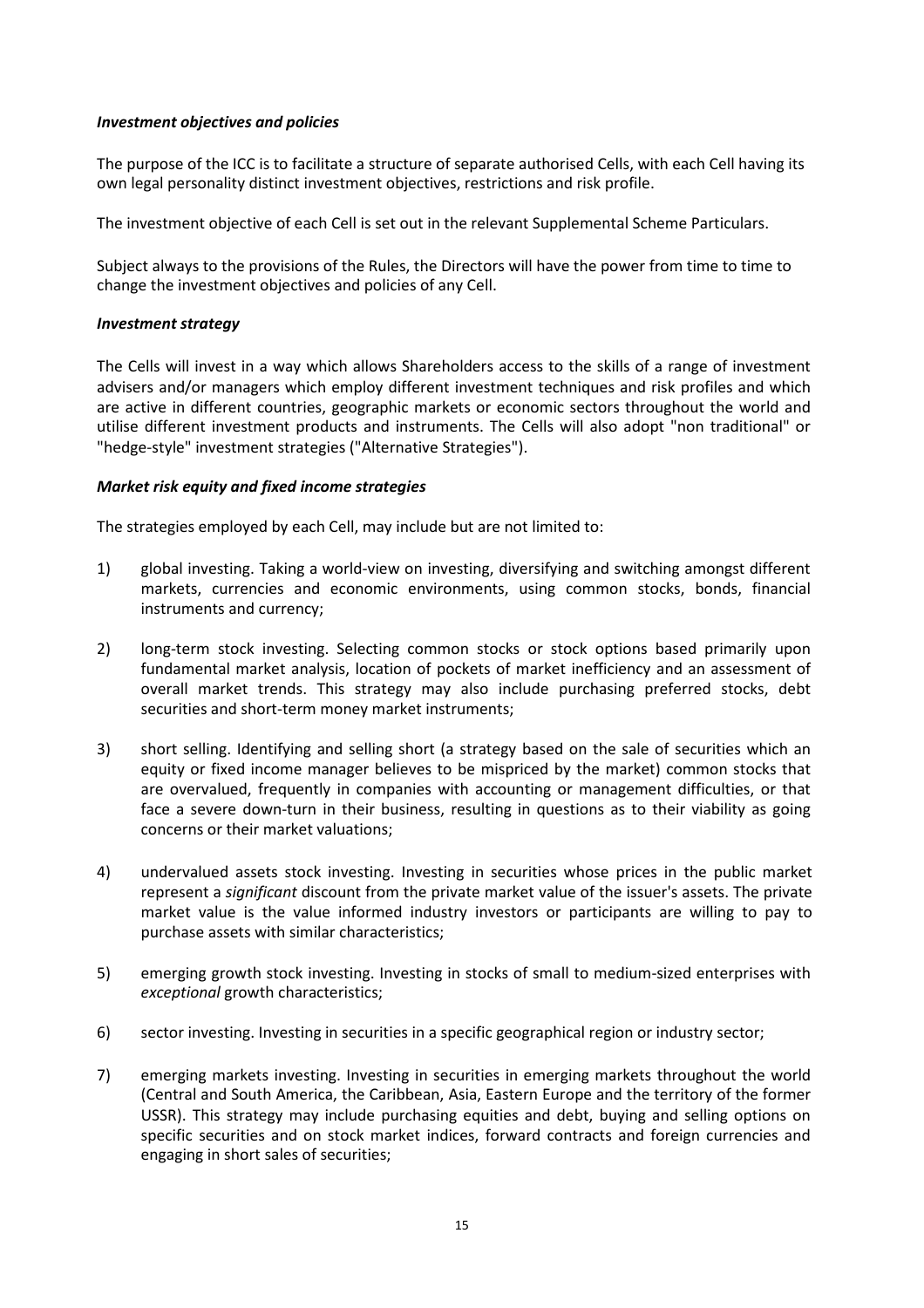- 8) mutual funds. Investing in and trading the shares of mutual funds or units of unit trusts, including closed-end funds;
- 9) fixed-income investing and hedging. Buying and selling debt instruments issued by public and private borrowers. Strategies may incorporate short selling, leverage (moneys borrowed, usually against the investment assets of a fund to increase invested assets) and the use of derivatives (such as options, futures, currency exchange futures and swaps and interest swaps);
- 10) currency and market hedging. Engaging in currency transactions in the spot and forward markets; and
- 11) credit linked zero coupon bonds: A security, typically issued from a collateralised special purpose vehicle ("SPV") with redemption and/or coupon payments linked to the occurrence of a credit event. (A credit event is an event that triggers settlement, determined by negotiation between parties at the outset of the agreement). A credit linked note/bond is a debt security that contains embedded credit derivatives. A zero coupon bond is a type of bond that offers no interest payments. In effect, the interest is included in the redemption value of the bond.

### *Alternative fund strategies*

The strategies employed by funds following Alternative Strategies in which Cells may invest may include, but are not limited to:

- 1) arbitrage: Arbitrage is the process of taking advantage of perceived market mispricing between two related or highly correlated instruments;
- 2) hedge equities (long/short equities): The traditional hedge fund approach involves taking simultaneous long and short equity positions, in an attempt to globally neutralise overall market moves;
- 3) global macro: The global macro manager typically invests worldwide without any limitations either in his country allocations or in the types of assets or instruments traded. It is an opportunistic approach that takes advantage of shifts in macro economic trends;
- 4) event driven/distress: The manager focuses on securities of companies in reorganisation and bankruptcy, ranging from senior secured debt (low-risk) to the common stock of the company (high risk). Distressed companies typically are sound businesses that have balance sheet problems or companies with valuable assets that have suffered a serious cyclical downturn in cash flow. Those companies with a strong core business are almost always restructured by creating a new capital structure supported by current cash flow;
- 5) commodity trading adviser ("CTA's"): CTA's are managers active exclusively in the derivatives market. These are managers that implement their strategies (discretionary or systematic) mainly in futures long and short. The basic principle of this type of fund is investing part of its capital (between 10% and 30%) in derivatives, and keeping the rest of the capital in liquid assets;
- 6) credit linked zero coupon bonds: A security, typically issued from a collateralised SPV with redemption and / or coupon payments linked to the occurrence of a credit event. (A credit event is an event that triggers settlement, determined by negotiation between parties at the outset of the agreement). A credit linked note / bond is a debt security that contains embedded credit derivatives. A zero coupon bond is a type of bond that offers no interest payments. In effect, the interest is included in the redemption value of the bond;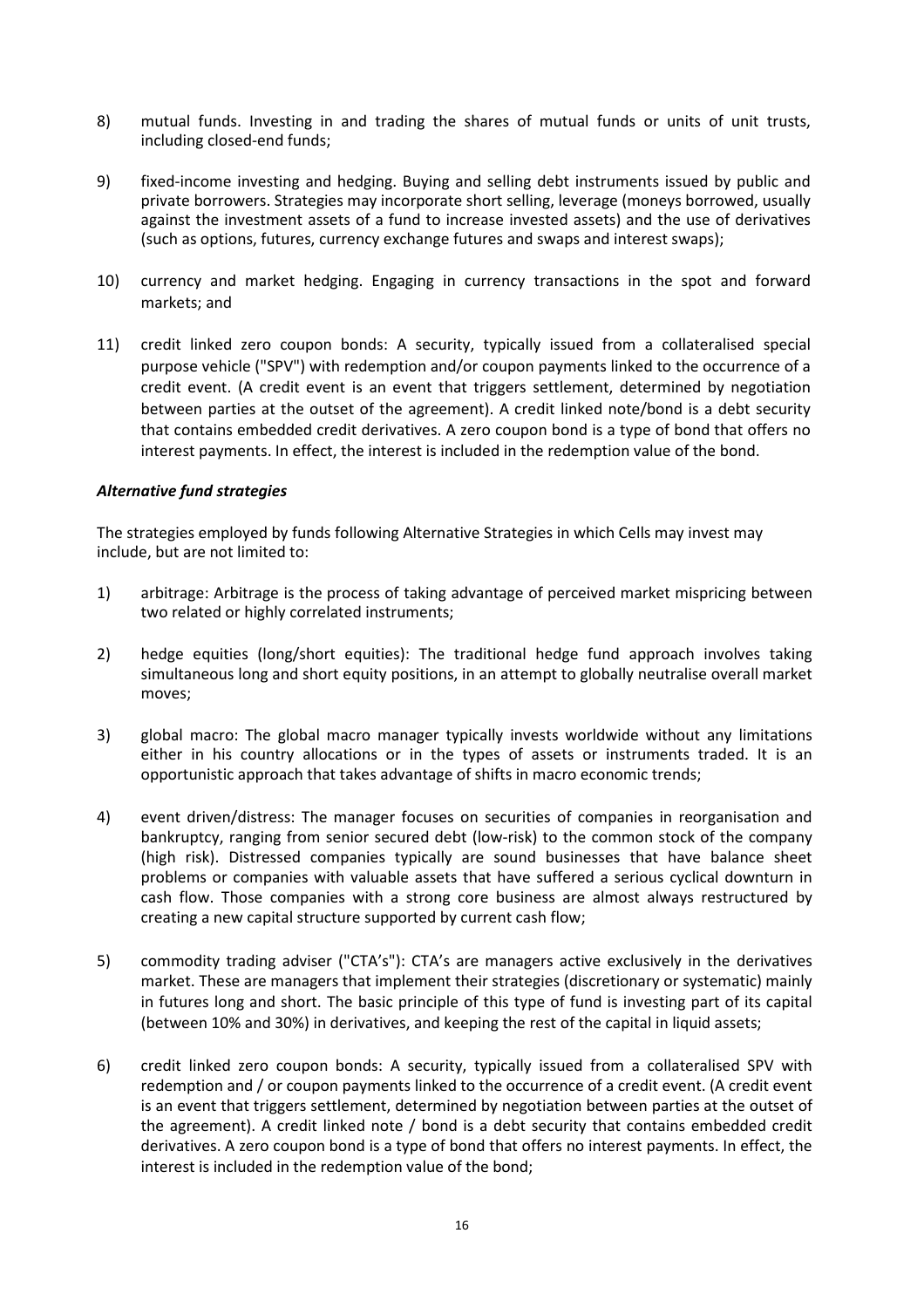- 7) distressed securities: Securities strategies invest in, and may sell short, the securities of companies where the securities price has been or is expected to be, affected by a distressed situation. This may involve reorganizations, bankruptcies, distressed sales and other corporate restructuring. Depending on the manager's style, investments may be made in bank debt, corporate debt, trade claims, common stock, preferred stock and warrants. Strategies may be sub-categorized as "high yield" or "orphan equities". Leverage may be used by some managers. Fund managers may run a market hedge using Standard and Poor's ("S&P") put options or put option spreads;
- 8) equity hedge: Equity Hedge investing consists of a core holding of long equities hedged at all times with short sales of stocks and/or stock index options. Some managers maintain a substantial portion of assets within a hedged structure and employ leverage. Where short sales are used, hedged assets may be comprised of an equal dollar value of long and short stock positions. Other variations use short sales unrelated to long holdings and/or puts on the S&P index and put spreads. Conservative funds might take market risk by maintaining market exposure from zero to 100 percent. Aggressive funds may magnify market risk by exceeding 100 percent exposure and, in some instances, maintain a short exposure. In addition to equities, some funds may have limited assets invested in other types of securities;
- 9. fixed income arbitrage: Fixed income arbitrage is a market neutral hedging strategy that seeks to profit by exploiting pricing inefficiencies between related fixed income securities while neutralizing exposure to interest rate risk. Fixed income arbitrage is a generic description of a variety of strategies involving investment in fixed income instruments, and weighted in an attempt to eliminate or reduce exposure to changes in the yield curve. Managers attempt to exploit relative mispricing between related sets of fixed income securities. The generic types of fixed income hedging trades include: yield-curve arbitrage, corporate versus Treasury yield spreads, municipal bonds versus treasury yield spreads and cash versus futures. Managers differ in the degree to which they hedge interest rate risk, foreign exchange risk, inter–market spread risk, and credit risk. Leverage depends on the types of the positions in the portfolio. Simple, stable positions, such as basis trades, are leveraged much more highly than higher risk trades that have yield curve exposure;
- 10. fixed income high-yield: Fixed income high-yield managers invest in non-investment grade debt. Objectives may range from current income to acquisition of undervalued instruments. Emphasis is placed on assessing the credit risk of the issuer. Some of the available high-yield instruments include extendible/reset securities, increasing-rate notes, pay-in-kind securities, split coupon securities and usable bonds;
- 11. fixed income mortgage-backed funds: Fixed income mortgage-backed funds invest in mortgagebacked securities, many funds invest solely in AAA-rated bonds. Instruments include: government agency, government-sponsored enterprise, private label fixed-or adjustable rate collateralised mortgage obligations ("CMOs"), real estate mortgage securities and stripped mortgage investment conduits ("REMICs") and stripped mortgage backed securities ("SMBSs"). Funds may look to capitalize on security-specific mispricings. Hedging of prepayment risk and interest rate risk is common. Leverage may be used as well as futures, short sales and options. Arbitrageurs seek to benefit from pricing inefficiencies in the U.S. mortgage-backed securities market, one of the worlds largest fixed income markets. Trades include inter-market arbitrage (for example long MBS, short treasuries) and intra–market arbitrage (for example, buying mortgage pass throughs and selling collateralised mortgage obligations);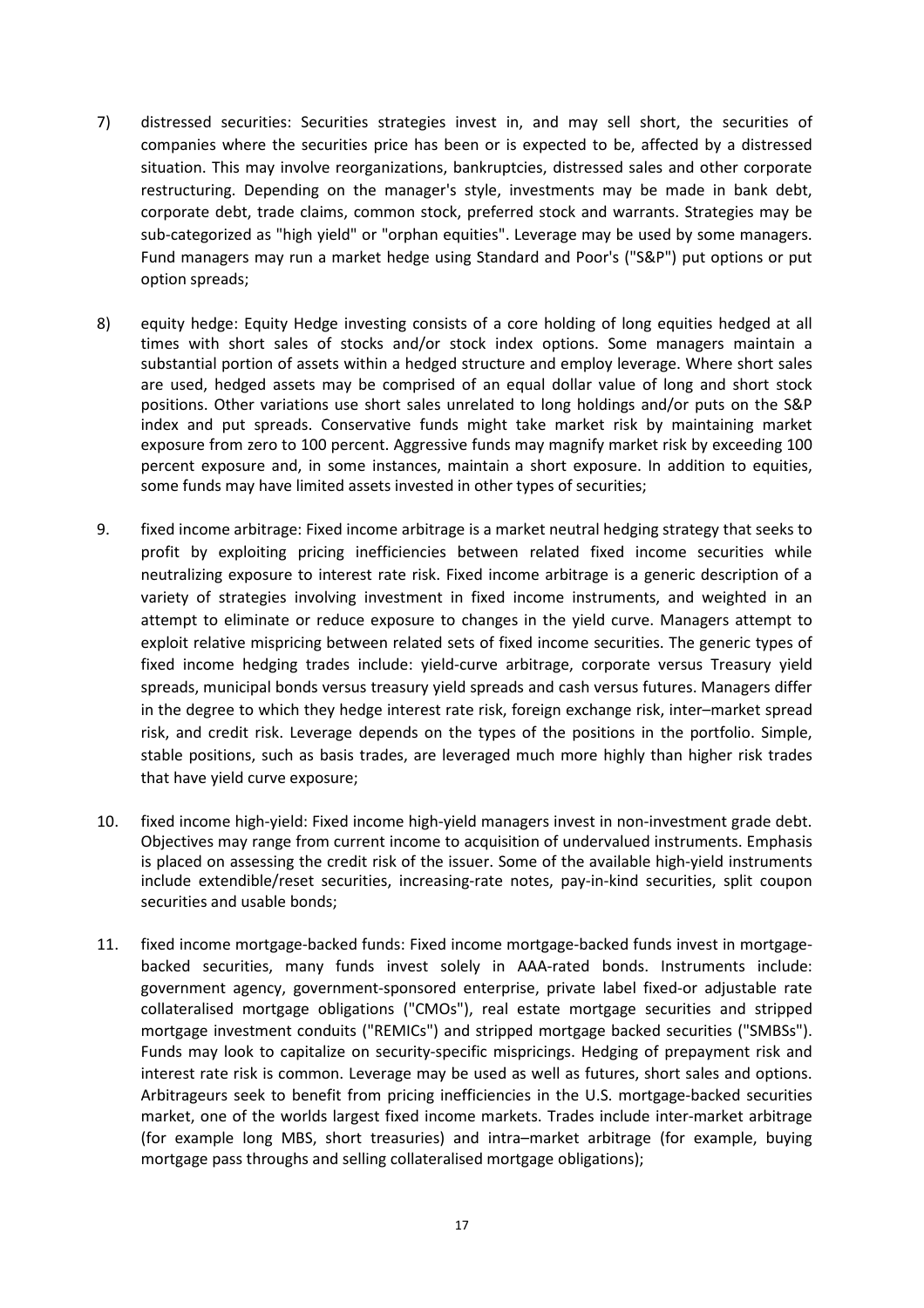- 12. relative value arbitrage: Relative value arbitrage attempts to take advantage of relative pricing discrepancies between instruments, including equities, debt, options and futures. Managers may use mathematical, fundamental or technical analysis to determine wrong valuations. Securities may be incorrectly priced relative to the underlying security, related securities, groups of securities, or the overall market. Many funds use leverage and seek opportunities globally. Arbitrage strategies include dividend arbitrage, options arbitrage and yield curve trading;
- 13. market neutral: Market neutral managers seek to reduce market risks by balancing long and short exposures to systematic risks. Mathematical/statistical techniques and models are often used to identify relative value;
- 14. derivatives arbitrage: This strategy is designed to capture perceived wrong pricing in the derivatives markets. These wrong pricings often arise as a result of temporary market dominance by either hedgers or speculators. For example, in a bear market the prices of puts could be driven too high relative to calls on the same security. The arbitrageur captures these differences with a short put, long call trade and hedges out the markets risk to the synthetic long position thus created with a short position in the underlying stock. The spread risks are monitored and managed using a "value–at– risk" methodology. Leverage varies substantially between managers, depending on the reliability of the long and short pricing relationship and the return and risk objective of the manager;
- 15. contracts for differences: A contract for difference ("CFD") is an Over The Counter agreement between two parties to exchange, at the close of the contract, the difference between an opening price and the closing price of the contract, with reference to the underlying share, multiplied by the number of shares specified within the contract. CFDs are increasing in popularity because of their low dealing costs;
- 16. currency arbitrage: This strategy involves arbitraging the price differences that may arise between a basket currency, such as the ECU, and its component currencies;
- 17. closed–end fund arbitrage: Closed–end fund arbitrage involves capturing the discount to the underlying net asset values at which many closed–end funds trade;
- 18. equity index arbitrage: Equity index arbitrage involves capturing the pricing differences that may arise between an index and its component stocks; and
- 19. capital structure arbitrage: This strategy involves identifying and exploiting discrepancies in the prices of securities of the same issuer. A number of managers hedge relatively undervalued high yield bonds with the same issuers underlying equity.

## *Investment restrictions*

The investment restrictions may differ for each Cell and are set out in the Supplemental Scheme Particulars.

The Administrator in conjunction with the Manager will undertake to monitor the underlying investments to ensure that, in aggregate, restrictions applicable to a cell are not breached. Where any such restrictions are breached, the Manager will ensure that immediate corrective action is taken except where such breach is due to appreciations or depreciations, changes in exchanges rates, or by reason of the receipt of rights, bonuses, benefits in the nature of capital or by reason of any other action affecting every holder of that investment, in which case corrective action will be taken within 6 months of the breach.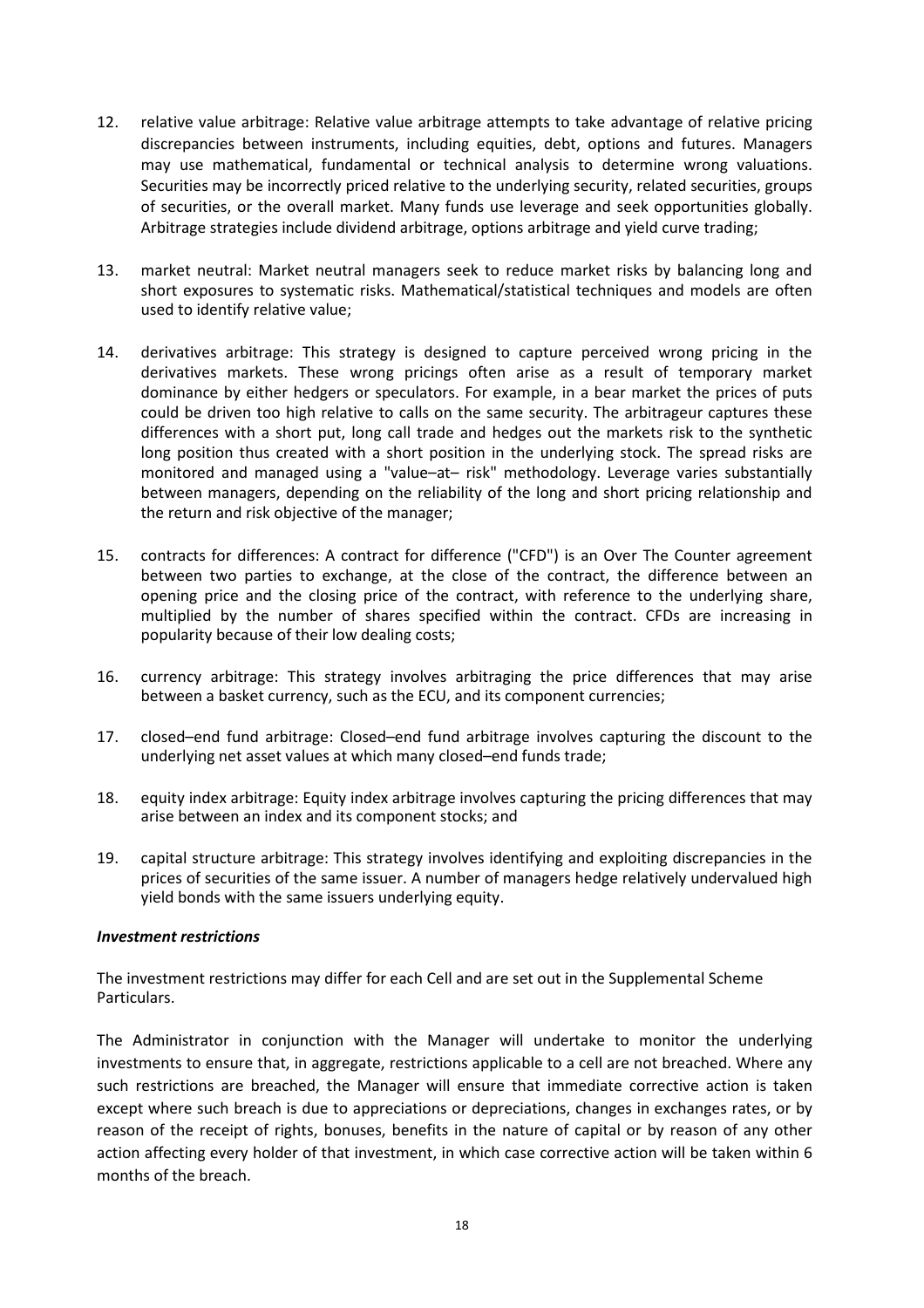#### **THE MULTI AND SINGLE MANAGER CONCEPTS**

Dependent upon market conditions, strategy and geographical focus of the investments in respect of a particular Cell or a number of Cells, the Manager may appoint investment management firms or investment advisors adopting either a diversified multi manager style or a specific single manager focused style. Whilst it is hoped that multi management diversification will yield above average longterm investment performance through reduced volatility over time, a focused strategy may be preferable in certain market situations and for certain asset types in relation to certain Cells.

Investors should be aware of the risks inherent in investing in the Cells and should have sufficient financial awareness to evaluate such risks, particularly those associated with Cells adopting Alternative Strategies. Persons not able to assess the various advantages and risks associated with an investment in the Cells should not consider such an investment. Potential investors who are in any doubt as to the risks involved in investment in the Cells are recommended to obtain independent financial advice before making an investment.

### *Recognition of cell company structure*

An incorporated Cell of an ICC is a separate corporate entity with its own legal personality: it is not, by virtue of its incorporation, deemed to be a subsidiary of the ICC. Each Cell has the same board of Directors and registered office as its ICC. The Directors must keep assets and liabilities of the ICC separate and separately identifiable from the assets and liabilities of its incorporated Cells and the assets and liabilities of one Incorporated Cell separate and separately identifiable from those of other Incorporated Cells. The Companies Laws allow the assets of the ICC to be invested or managed collectively, provided they remain separately identifiable.

The ICC Ordinance came into force on 1 May 2006 and was subsequently replaced by the Companies Laws. It is a relatively new law and has not yet been tested in the courts. There can be no assurance that other jurisdictions would apply the same principles as would a Guernsey court.

#### *General risk factors*

The value of Shares (and the income from them) may fall as well as rise and investors may not get back, on redemption or otherwise, the amount originally invested. Accordingly, an investment in any Cell should only be made by persons who are able to bear the risk of loss of capital invested.

No assurance can be given that the Cells will succeed in meeting their respective investment objectives or that the Manager's assessments of the short-term or long-term prospects, volatility and correlation of the types of investments referred to in these Scheme Particulars or the Supplemental Scheme Particulars will prove accurate.

A Cell may invest in assets that are denominated in currencies that are different from its Base Currency. The ability of a Cell to hedge currency risks may be affected by limited forward markets for the hedging of the Base Currency against the currency of investment.

Where applicable, Cells may invest in funds which may trade on a leveraged basis in a highly volatile market. Investment in Alternative Strategies is a speculative, and should be considered only by financially sophisticated investors who are able, independently of any information in these Scheme Particulars and the Supplemental Scheme Particulars, to evaluate the risks and merits of this investment. No assurance can be given that the ICC's or its Cells investment objective of maximising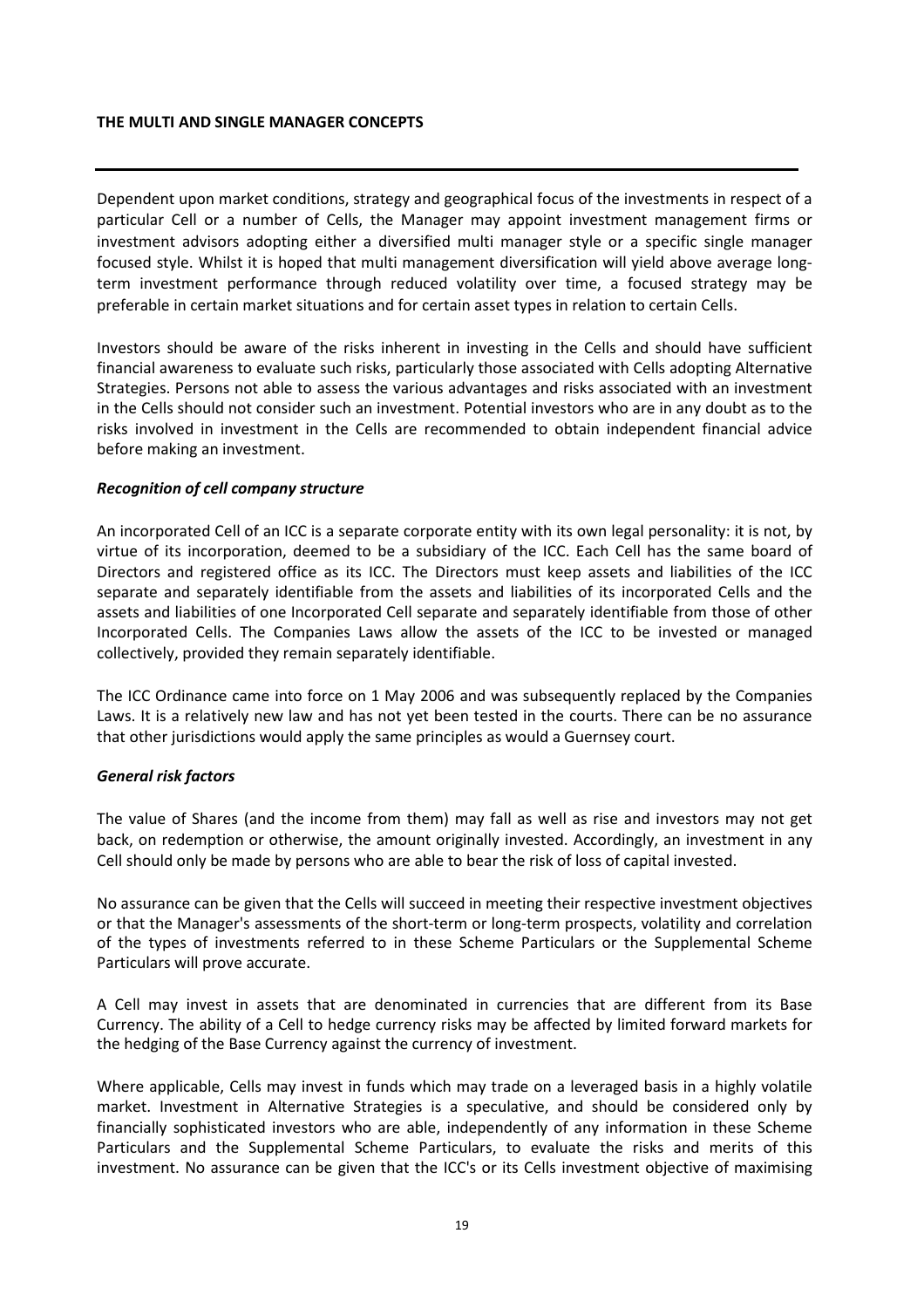return on a certain risk level will be achieved.

In the normal course of business of investment vehicles following Alternative Strategies, managers trade various financial instruments and enter into various investment activities with differing risk profiles. With

respect to the investment strategy utilised by a hedge fund manager, there is always some and occasionally a significant degree of market risk.

The markets and certain hedge funds in which Cells may invest primarily may prove to be highly volatile from time to time as a result of, for example, sudden changes in government policies on taxation and currency repatriation or changes in legislation relating to the level of foreign ownership in companies and this may affect the price at which a Cell may liquidate positions.

The value of a Cell's assets may be affected by uncertainties such as international political developments, changes in government policies, taxation, restrictions on foreign investment and currency fluctuations and other developments in the laws and regulations of the countries in which the Cell's assets are invested.

Providers of alternative investment products show varying degrees of opacity in their activities. This lack of transparency is designed to protect the investments of the hedge fund. However, there is a risk that this lack of transparency may mask changes in strategy, along with the nature, extent and development of the related risks.

If there are substantial redemption requests within a limited period of time, it may be difficult for the Manager to provide sufficient funds to meet such redemption's without liquidating positions prematurely at an inappropriate time or on unfavourable terms and thereafter it may be more difficult for the Cells to generate returns since they will be operating on a smaller asset base.

The Cells will take a credit risk on parties with whom they trade and will also bear the risk of settlement default for currency overlay only.

The two primary risks for any fixed interest instruments are the risks that the underlying parties to a portfolio either default on their debt i.e. credit risk, or are not liquid enough to fulfil their obligations in a timely fashion i.e. liquidity risk.

Since the Cells do not presently intend to pay dividends, an investment in the Cells may not be suitable for investors seeking income returns for financial or tax-planning purposes.

Whilst it may be possible for the Manager to hedge some of the risks outlined above, it will not be obliged to do so and, if such hedging is carried out, there can be no assurance that it will be successful and it may negate certain profits which the ICC and/or its Cells may otherwise have earned or even incur a loss. The relevant Cell will bear the cost of all hedging. Furthermore, it may not always be possible to hedge certain risks in many of the less developed markets in which the Cells may invest as exchange-traded futures and options are not available in certain markets.

Investments on international markets may fluctuate in price under the influence of a variety of issues such as currency rates and interest rates, exchange controls, taxes and other economic and political developments. Other factors such as the availability of information on, and the size and liquidity of, international markets may limit the intended diversification of the ICC's and its Cells' resources.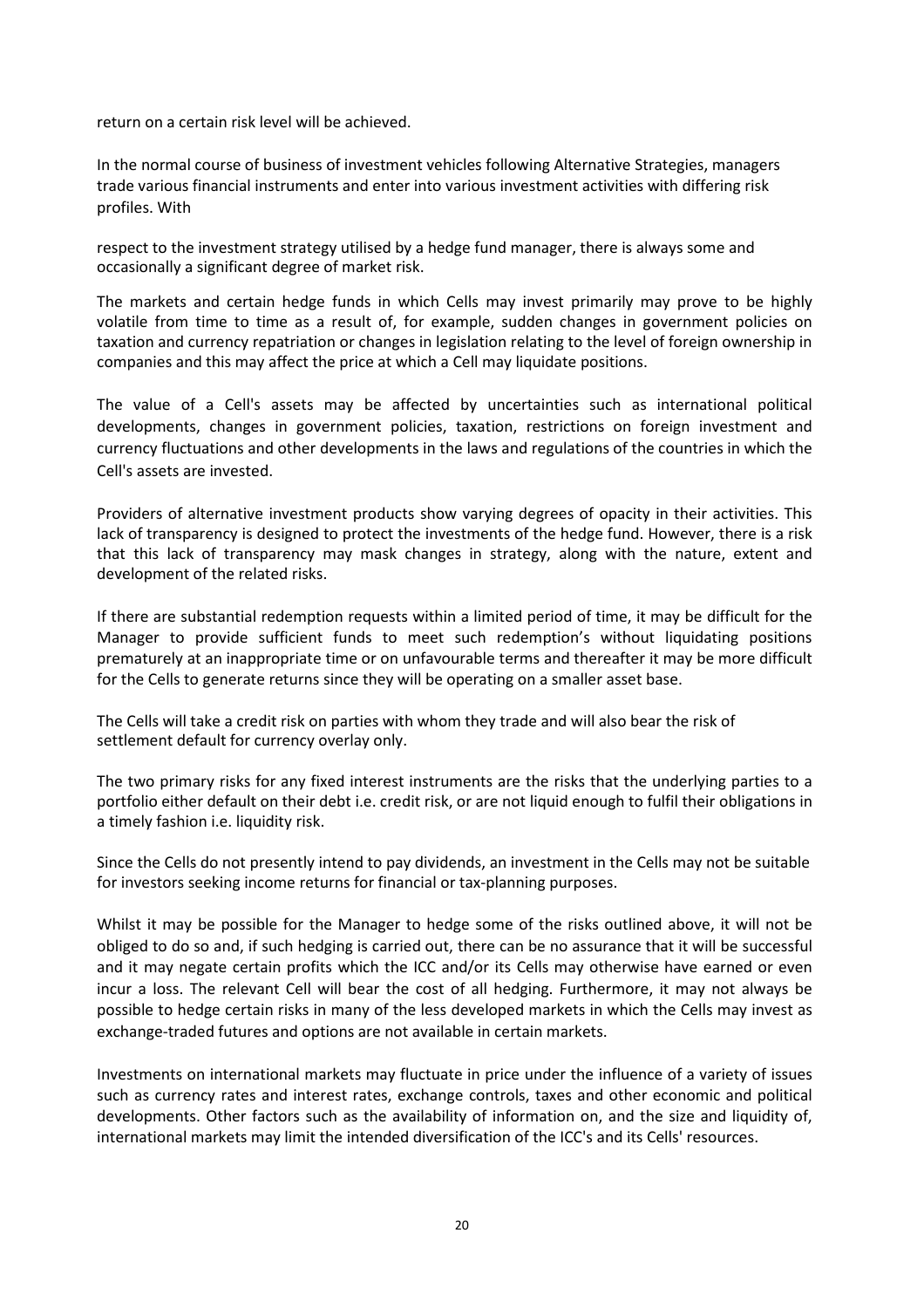The Cells have no obligation to redeem Shares at the subscription price originally paid and redeeming investors may not receive the amount originally invested.

## *Interest rate risk*

The price of securities tends to be sensitive to interest rate fluctuations and unexpected fluctuations in interest rates could cause the corresponding prices of a position to move in directions that were not initially anticipated.

## *Speciality risks of Alternative Strategies*

In contrast to traditional investments, where the focus is on the purchase and sale of securities based on proprietary research (for long positions only), the Alternative Strategies employed by the investment vehicles in which the Cells may invest can also involve short selling (short positions) and the application of leverage by borrowing and the use of derivative financial instruments.

The Cells may contract with managers who utilise derivative financial instruments (e.g. options, futures, forward transactions and swaps) and pursue investment strategies that may entail special risks.

Since the Cell investments are not confined to conventional forms of investment (long equities and bonds only), but also include investments in derivatives (futures, options, swaps, etc.) the Cells may display lower correlation to general capital market trends than traditional equity funds do.

## *Liquidity risks*

It is important for investors to be aware that many Alternative Strategy instruments do not trade on liquid and or regulated markets. If there are substantial redemption requests within a limited period of time, it may be difficult for the Manager to provide sufficient funds to meet such redemptions without liquidating positions prematurely at an inappropriate time or on unfavourable terms that may also result in sustained adverse price changes of the Cell investments. Therefore, investors either redeeming or retaining their Shares in a Cell may suffer significant losses in periods during which a substantial number of Shares in the same Cell are redeemed

## *Prime brokers*

Some Cells may use the services of prime brokers for trading and custody of assets. Some prime brokers are not obliged to segregate client assets from proprietary assets and in the event of the insolvent liquidation of such prime brokers, any assets which may not clearly be identified as client assets may be available to the liquidator, leaving the relevant Cell with only an unsecured claim in the insolvency ranking no more than pari passu with the claims of other unsecured creditors.

The foregoing factors are not exhaustive and do not purport to be a complete explanation of all the risks and considerations involved in investing in the ICC and its Cells. In particular, a Cell's performance may be affected by changes in market or economic conditions, and legal, regulatory and tax requirements. The relevant Cell will be responsible for paying the fees, charges and expenses referred to in these Scheme Particulars regardless of the level of profitability.

Potential investors who are in any doubt as to the risks involved in investment in the ICC's Cells are recommended to obtain independent financial advice before making an investment. Investment in any Cell should be made only after consulting with independent, qualified sources of investment and tax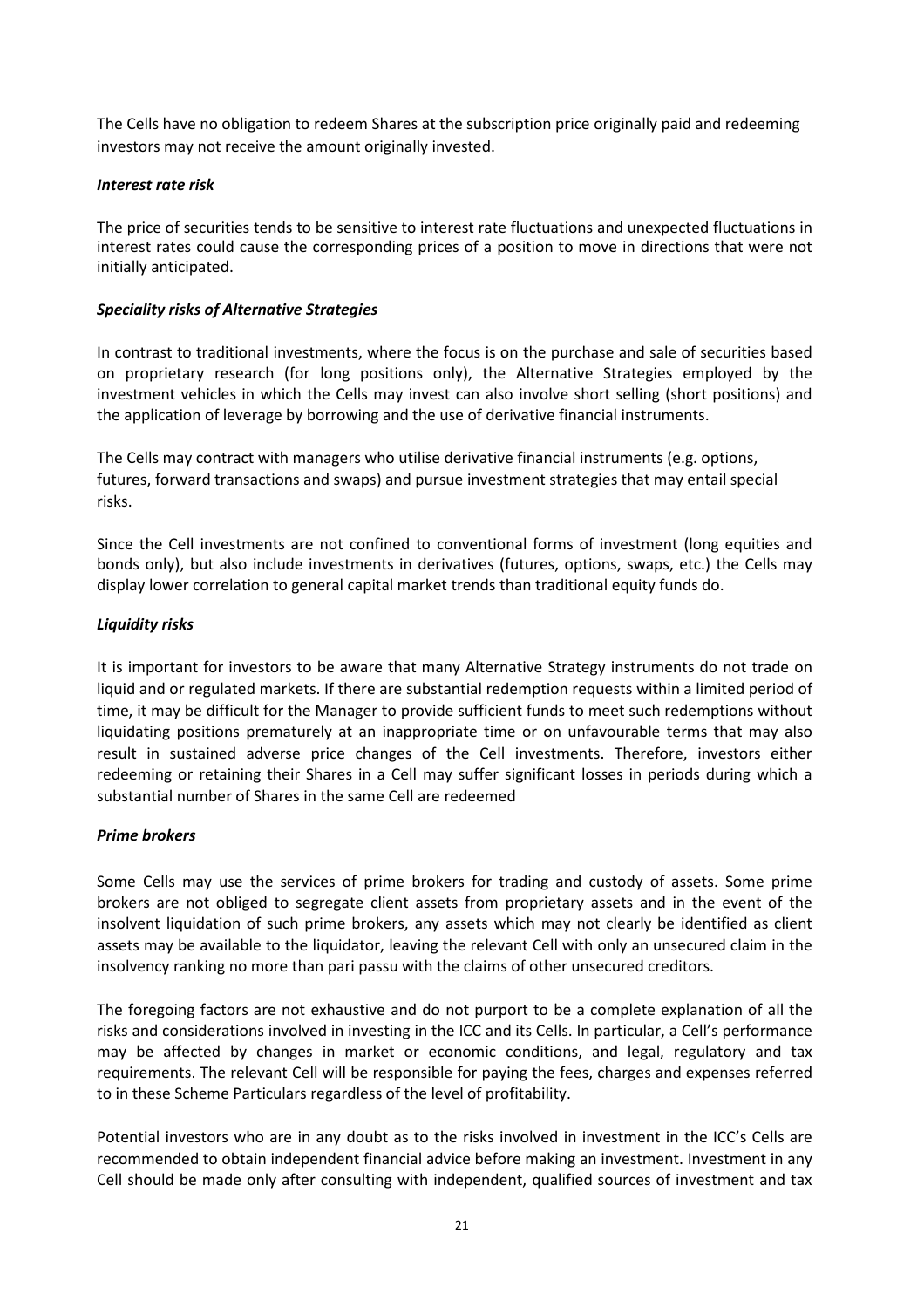advice. Each investment in a Cell is speculative involves a higher degree of risk and may result in the loss of the entire investment. Such investment is only for sophisticated investors who understand the risks involved and who have no need for liquidity of investment.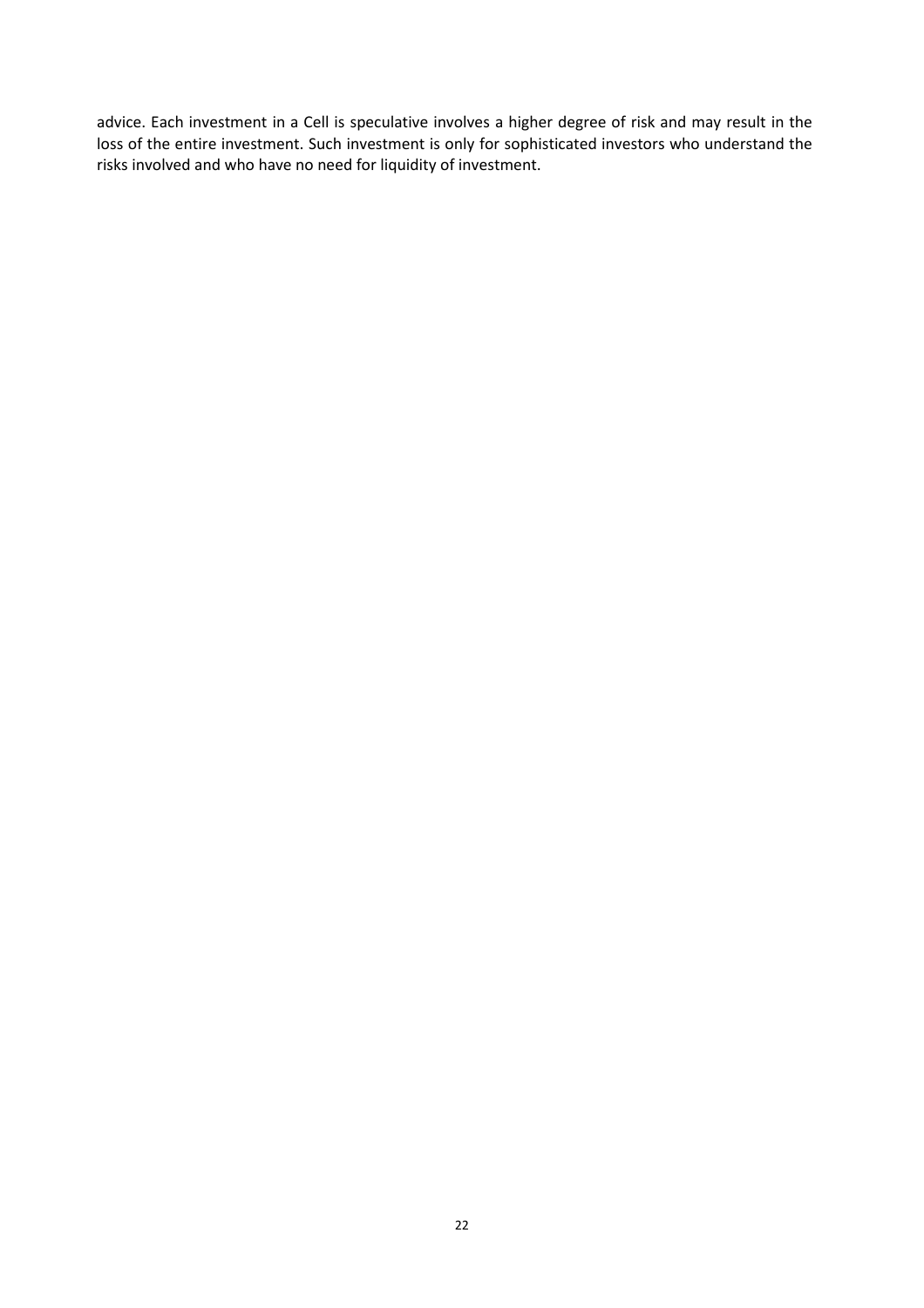#### **SUBSCRIPTION, REDEMPTION AND CONVERSION OF SHARES**

## *Subscriptions*

Shares of each Cell will be available for subscription by Eligible Investors on each Investment Dealing Day at a price (the "Subscription Price") calculated as follows:

The Manager will determine the Net Asset Value of each Cell at the Valuation Point on the Valuation Day for the Investment Dealing Day concerned and divide the resulting amount by the number of Shares of that Cell in issue or deemed to be in issue. The value per Share thus produced is truncated to the nearest four decimal places to arrive at the Subscription Price. The benefit of any truncation will be retained by the Cell. The quoted Subscription Price of the Shares will be exclusive of any initial charge, details of which are set out below. Further, under the terms of the Cell Articles, the Manager is permitted, when calculating the Subscription Price, to add an allowance for the duties and charges which would be incurred on the assumption that the investments held for the relevant Cell had been acquired on the relevant Valuation Day. Fractions of Shares will be allotted if excess subscriptions are received.

The Subscription Procedure for each Cell is subject to the specific terms and conditions in the relevant Supplemental Scheme Particulars.

#### **Application procedure**

Details of the terms on which the offer of Shares of any Cell are made including the Subscription Price can be found in the relevant Supplemental Scheme Particulars.

The Directors or the Administrator must receive an application by fax, electronic mail (in a form acceptable to the Directors) or by post prior to the relevant Investment Dealing Day. The application procedure for each Cell is subject to the specific terms and conditions of the relevant Supplemental Scheme Particulars relating to each cell.

The Manager will not process any such application unless and until it is in receipt of a duly completed, original application form.

Applications must include the following information:

- 1) the Cell in which the investment is to be made;
- 2) the amount to be invested, being not less than the minimum amount specified in the relevant Supplemental Scheme Particulars;
- 3) the exact name(s) in which the Shares are to be registered and the name and address to which any correspondence should be sent;
- 4) confirmation that the application has been made in compliance with the Articles, the Cell Articles and the terms and conditions of these Particulars and the relevant Supplemental Scheme Particulars; and
- 5) verification of the identity of investors and the source of subscription monies in compliance with anti-money laundering legislation.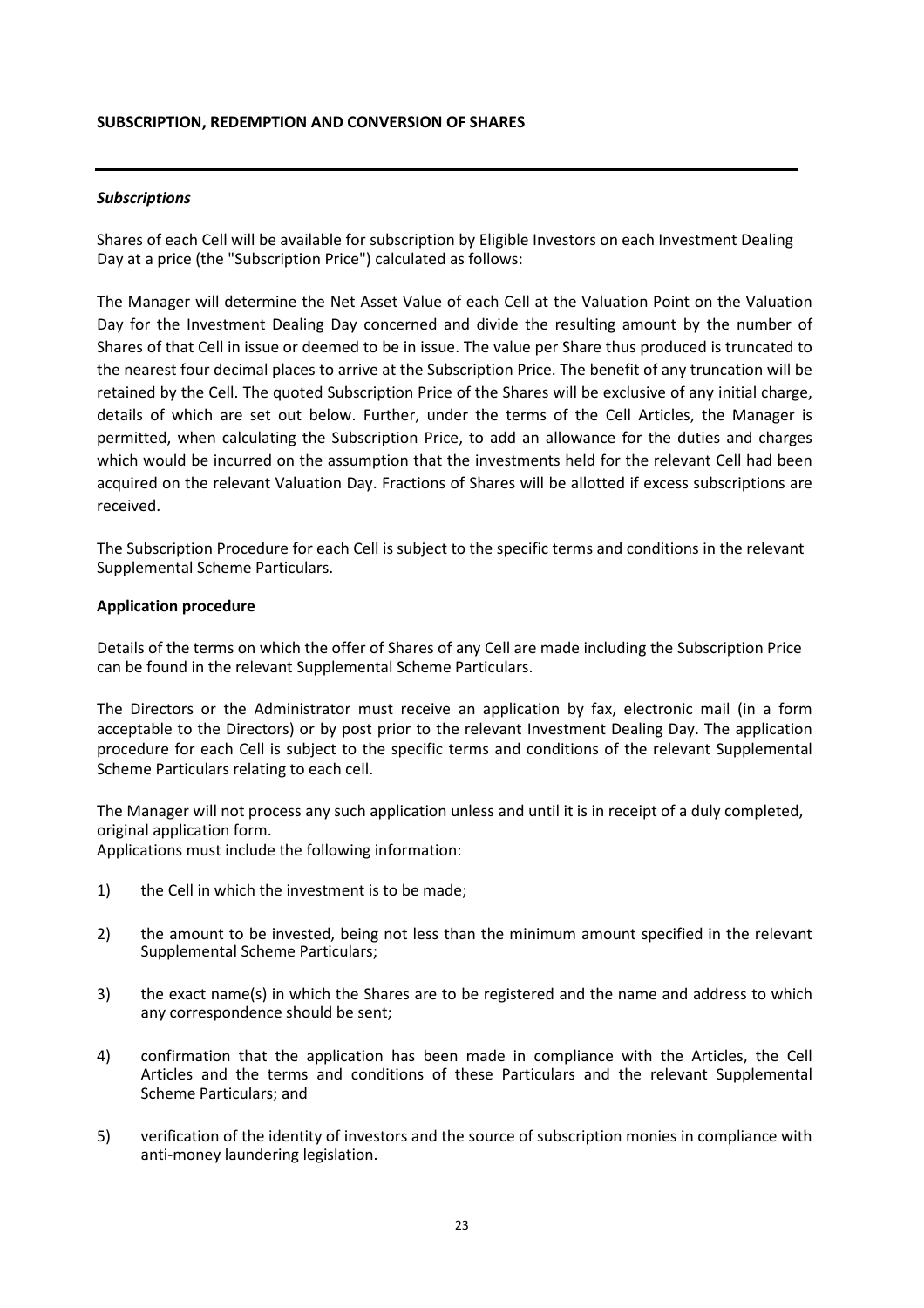Cleared funds must be received by the Directors or the Administrator by the relevant Investment Dealing Day. The Directors may in their absolute discretion determine to accept funds received after this time.

Details of how payments may be made can be found in the relevant Supplemental Scheme Particulars.

All cheques and banker's drafts will be presented for payment on receipt. The Directors reserve the right to retain application forms and any surplus application monies pending clearance of applicants' cheques. The right is reserved to reject an application or to accept any application in part only or to treat as valid any applications which do not fully comply with the terms and conditions of application. If any application is not accepted, the amount paid on application will be returned, without interest, by post to the first address given in the application at the applicant's risk. The Directors will require verification of the identity of applicants and the source of funds and will defer any application pending receipt of satisfactory evidence. If an application is cancelled, any funds received by the Administrator shall be returned without interest, less any charges to the remitting bank, to the account of the remitter quoting the applicant's name. Funds remitted by bank draft will be returned by post at the applicant's risk by bank draft to the paying bank without interest, less any charges for the account of the drawer, quoting the applicant's name.

## Initial charge & initial commission

The Cell Articles permit the Directors to add an initial charge to the Subscription Price and/or deduct an initial charge from the redemption monies. The initial charge (if any) payable in respect of investments in each Cell shall be as detailed in the relevant Supplemental Scheme Particulars. The initial charge may be payable to the Manager and the Manager may pass on all or part of the initial charge by way of an initial commission to intermediaries. The Cell Articles further permit the Directors to differentiate between applicants as to the amount of the initial charge to be paid to the Manager and as to the amount to be levied in respect of each Cell, up to a maximum of 5.25% of the NAV of the Cell.

## **Minimum subscription**

Details of the minimum subscription and the minimum additional amount which may be subscribed at any time applicable to each Cell are set out in the relevant Supplemental Scheme Particulars. The Directors may vary these amounts but not so as to reduce them below the amounts specified in the relevant Supplemental Scheme Particulars or to require Shareholders to increase their holdings in a particular Cell.

## **Contract notes and certificates**

A contract note will be sent by post to the applicant on acceptance of the application, providing details of the transaction, usually within seven Business Days after the relevant Investment Dealing Day.

Unless specified to the contrary in the relevant Supplemental Scheme Particulars, all Shares will be issued in uncertificated form and the Register will be conclusive evidence of ownership. The register of Shareholders may be inspected at the office of the Administrator, the address of which is stated in the Directory on page 12, during usual office hours. Any change to a Shareholder's personal details must be notified immediately to the ICC in writing.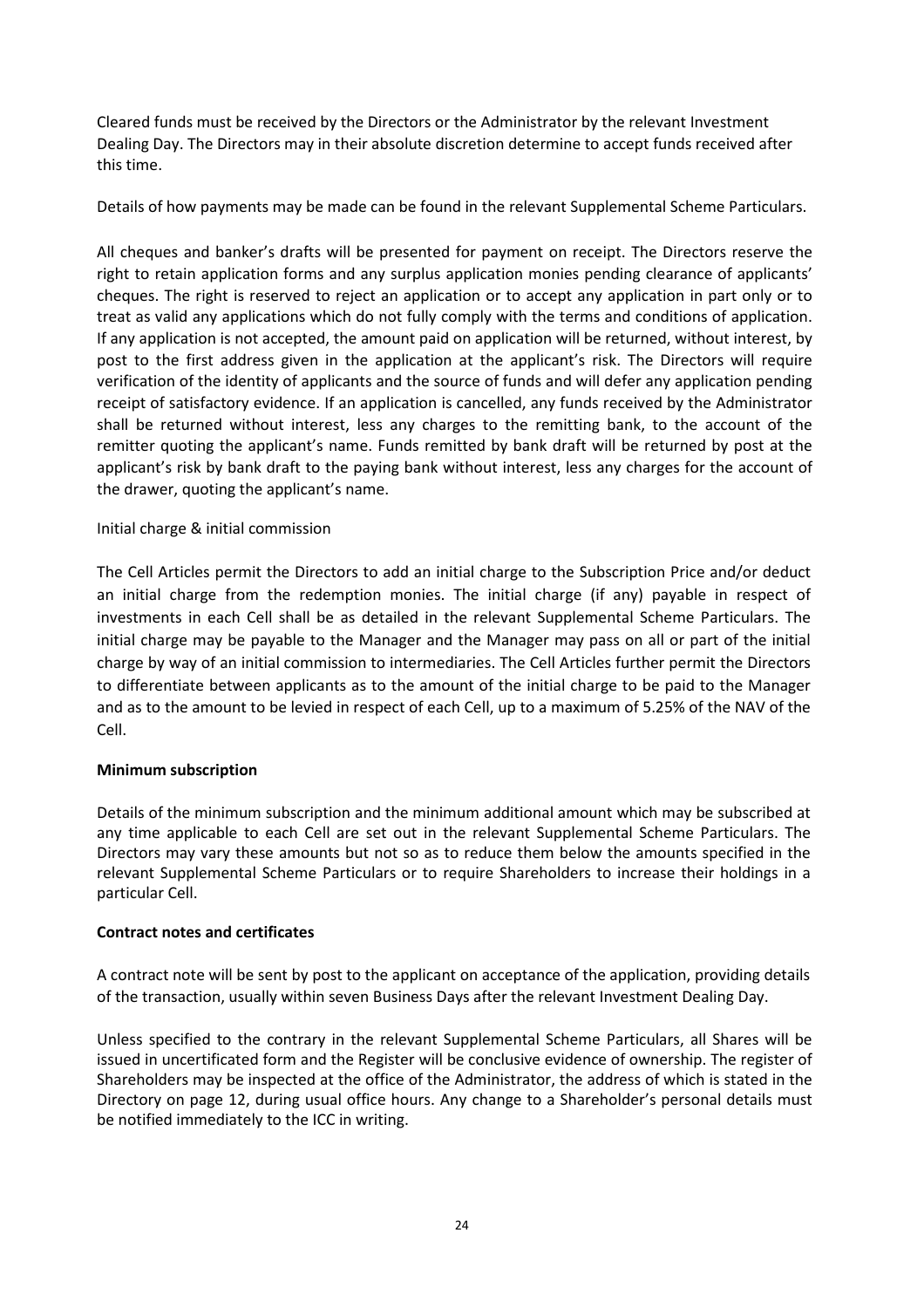## *Redemption*

Subject to any Redemption Notice Period specified in the relevant Supplemental Scheme Particulars, Participating Shares may normally be redeemed at the ruling price on any Redemption Dealing Day for the relevant Cell. Notice of redemption of Participating Shares may be given by facsimile or in writing to the Manager and must specify the relevant Cell, the number or value of Participating Shares to be redeemed and should quote the relevant Shareholder number. The Manager will be deemed to be authorised to make such redemption if instructed to do so by any person purporting to be the Shareholder and reciting the relevant Shareholder number.

Redemption of part of a holding of Participating Shares of any Cell may be refused if, as a result of such redemption, a Shareholder would then hold Participating Shares in the Cell concerned with a value of less than US\$15,000 or its equivalent in the Base Currency of the relevant Cell.

Redemption will take place on the applicable Redemption Dealing Day provided that all the above requirements have been satisfied. If instructions are given or the notice is received by the Manager later than the notice period, specified in the relevant Supplemental Scheme Particulars, the redemption will normally take place on the next following Redemption Dealing Day for the Cell.

Provided that the redemption request is in order, payment of the redemption proceeds will be made as soon as practical after the relevant Redemption Dealing Day and normally within 7 business days, or other period as specified in the Supplemental Scheme Particulars, of the relevant Redemption Dealing Day. Payment will be made in the base currency of the respective Cell in accordance with the instructions given by the redeeming Shareholder to the Administrator and at the Shareholders risk and cost.

In addition, it should be noted that payments will only be made to the Shareholder named on the register, and not to any third party whatsoever.

## **Redemption Price**

Shares will be redeemed Redemption Price which is determined by reference to the Net Asset Value per Share calculated as at the Valuation Day for the relevant Redemption Dealing Day for the Cell, as defined in the relevant Supplemental Scheme Particulars. The Redemption Price for any Share is arrived at by dividing the Net Asset Value of the relevant Cell by the number of Shares of that Cell in issue or deemed to be in issue, and truncating the resulting amount to the nearest four decimal places. The benefit of any truncation will be retained by the Cell. Under the Cell Articles, the Directors may, at their discretion, deduct a charge of up to 5.25% in calculating the Redemption Price.

Further, under the terms of the Cell Articles, the Manager is permitted, when calculating the Redemption Price, to deduct an allowance for duties and charges that would be incurred if the investments held for the relevant Cell were to be sold on the relevant Valuation Day.

## **Compulsory redemption**

The Directors of the ICC have power under the Cell Articles in their absolute discretion compulsorily to redeem at any time the Shares of any investor (i) which, as a result of a redemption or conversion of any part of the investor's holding, have a value of less than USD5,000 or the equivalent thereof in the Base Currency of the Cell concerned or (ii) who holds Shares directly or beneficially in breach of any law or requirement of any country governmental or regulatory authority or (iii) whose existence as a Shareholder in the ICC or a Cell causes or threatens to cause the ICC or any Cell to incur any liability to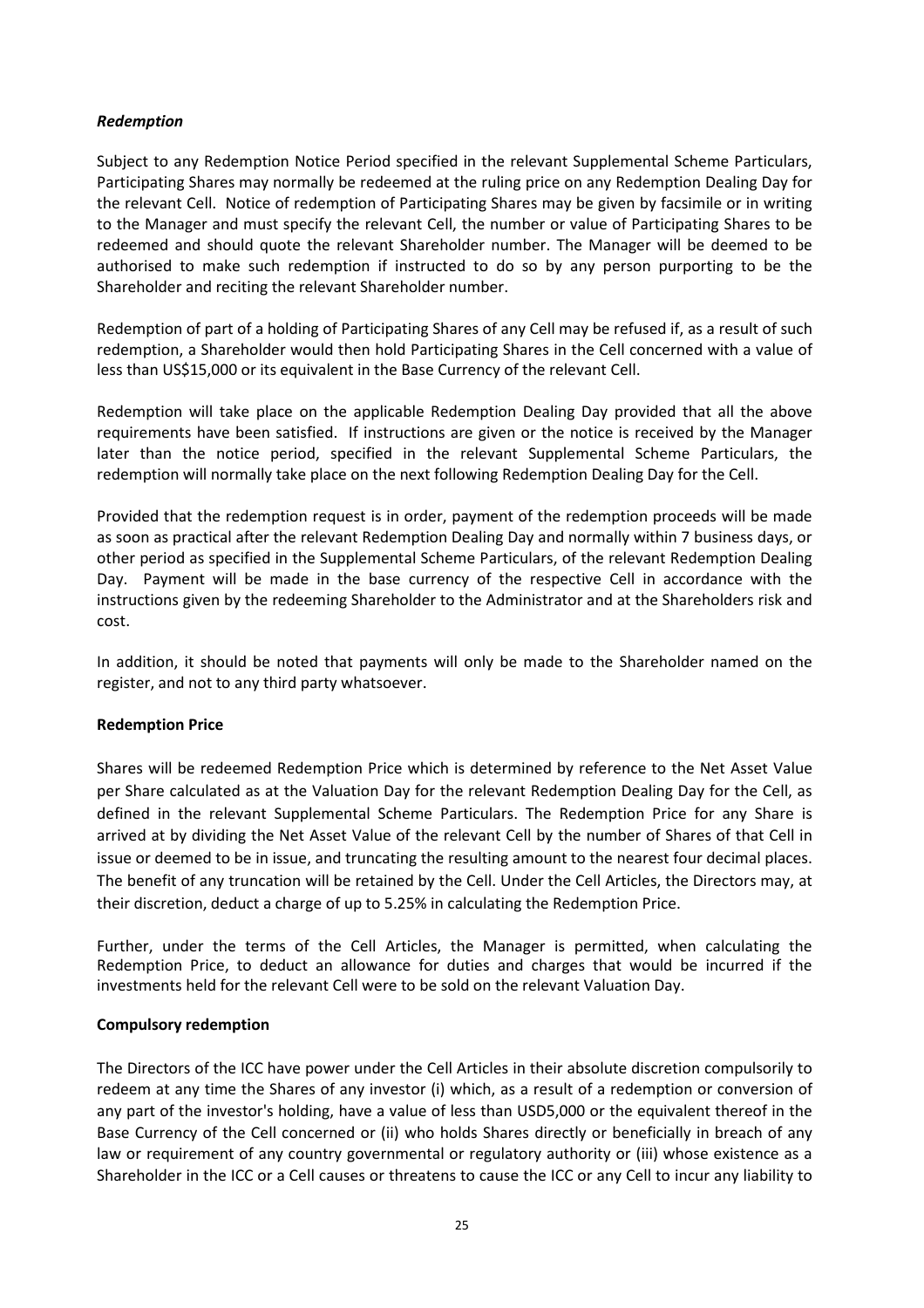taxation or to suffer any pecuniary or other disadvantage in any jurisdiction which it would otherwise not have expected to incur or suffer or (iv) whose existence as a Shareholder may cause the ICC or a Cell to be classified as an "investment company" under the 1940 Act.

If, following the first anniversary of the creation of a Cell, the Net Asset Value of that Cell is less than USD0.5 million (or the equivalent thereof) on each Redemption Dealing Day falling within a period of 12 consecutive weeks the Directors may compulsorily redeem all the shares of that Cell in existence on 90 days' clear notice.

## *Calculation of Net Asset Value*

The Net Asset Value of each Cell will be calculated by the Administrator on each Valuation Day. Under the Cell Articles the Net Asset Value of a Cell is determined by deducting the value of the total liabilities of the Cell from the value of the total assets of the Cell. Total assets include all cash, accounts receivable, accrued interest and the current market values of all investments. Total liabilities include any fees payable to the Manager, Custodian, Administrator, and any Prime Broker, all borrowings, provision for taxes (if any), allowances for contingent liabilities and any other costs and expenses reasonably and properlyincurred by the ICC or a Cell in effecting the acquisition or disposal of securities. Further information on the valuation of assets is provided in the "Additional Information" section below.

## *Publication of Net Asset Value and prices*

The Net Asset Value per Share of each Cell will be available on request from the Administrator and shall be published in such publications as may be detailed in the relevant Supplemental Scheme Particulars.

## *Conversion Procedure*

Subject to the relevant Cells having sufficient share capital available for issue, Shareholders will be entitled to exchange Shares of one class in a Cell (the "original Class") for Shares of another class in the same Cell then in existence or agreed to be brought into existence (the "new Class"), subject to the terms and conditions in the relevant Supplemental Scheme Particulars.

Instructions for the conversion of Shares may be given by facsimile or in writing to the Manager at its address stated in the Directory and such instructions must specify the number or value and the class of Shares to be converted, the class of Shares into which they are to be converted and should quote the relevant Shareholder number. The Manager will be deemed to be authorised to make such conversion if instructed to do so by any person purporting to be the Shareholder and reciting the relevant Shareholder number. The Conversion Notice Period for each Cell is specified in the relevant Supplemental Scheme Particulars. Any conversion request received after 12 noon (or such other time as the Directors may determine either generally or in relation to a Cell or in any specific case) on any Business Day may be deemed to have been received on the next following Business Day. At the option of the Manager, conversions may be processed as redemption on one Investment Dealing Day funding a subsequent investment on a following Investment Dealing Day only once the redemption proceeds have been made available to fund the subscription.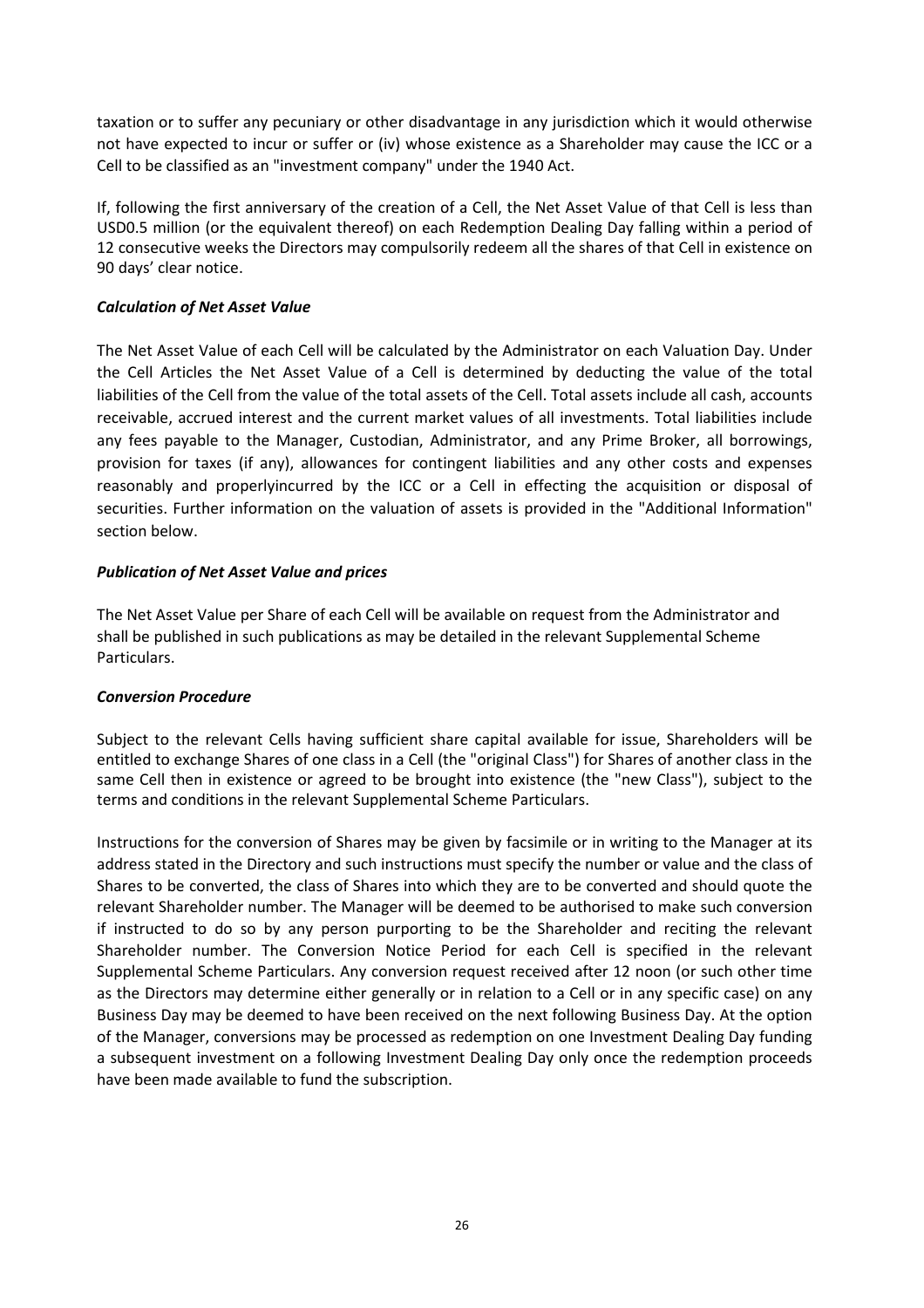The conversion will be effected in accordance (or nearly as may be in accordance) with the following formula:

*NS = {OS x (RP x CF)} ÷ SP*

where:

- *NS* is the number of Shares of the new Class to be allotted;
- *OS* is the aggregate number of Shares of the original Class to be converted comprised in the conversion notice;
- *RP* is the Redemption Price per share of the original Class ruling on the relevant Redemption Dealing Day;
- *CF* is the currency conversion factor determined by the Manager on the relevant Redemption Dealing Day as representing the effective rate of exchange applicable between the Base Currencies of the original Class and the new Class Cells; and
- *SP* is the Subscription Price per share for the new Class ruling on the relevant Investment Dealing Day plus any initial charge payable thereon.

Contract notes confirming the conversion between the Cells will be issued.

Shares in one Cell (the "new Cell") may be issued in exchange for Shares in another Cell (the "original Cell") by agreement between the two Cells, such agreement to replicate as far as possible the arrangements above for switching between different classes of Share in one Cell.

## **Conversion charges**

A conversion charge of up to £50 maybe levied and Shareholders will bear any costs incurred in translating the redemption proceeds of the holding of the original Class or original Cell (as the case may be) into the appropriate currency for the payment of the Subscription Price for the holding of the new Class or new Cell, where the original and new Classes or Cells have different Base Currencies.

## *Deferral of conversions and redemptions*

The Directors may limit the total number of Shares in a Cell, which may be redeemed or converted on any Redemption Dealing Day to 10 per cent (or such other percentage as the Directors may determine and as defined in the relevant Supplemental Scheme Particulars) of the total number of Shares in issue in that Cell. The limitation will be applied pro rata to all Shareholders who have requested redemptions or conversions to be effected on or as at such Redemption Dealing Day so that the proportion of each holding redeemed or converted is the same for all such Shareholders. Any Shares which, by virtue of this limitation, are not realised or converted on any particular Redemption Dealing Day shall be carried forward for redemption or conversion on the next following Redemption Dealing Day at the Redemption Price ruling on that next Redemption Dealing Day. In respect of any Redemption Dealing Day to which redemption or conversion requests ("Deferred Requests") are deferred, such requests will be dealt with in priority to other requests for redemption or conversion of Shares on that day ("Other Requests") until the Deferred Requests have been satisfied in full. The deferral powers described in this paragraph shall apply mutatis mutandis to any Other Requests which,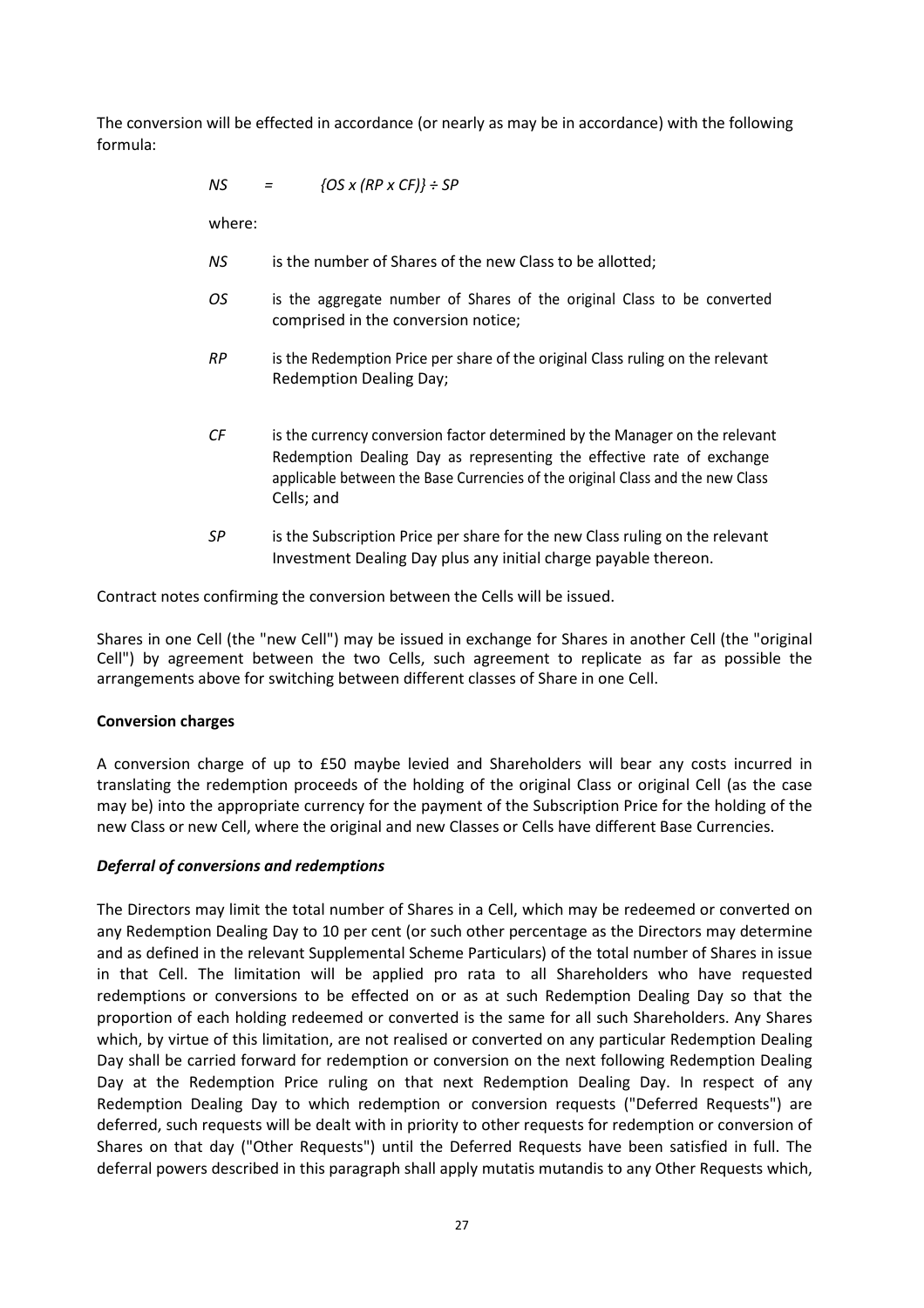as a result of the above limit, have not been satisfied in full on any Redemption Dealing Day.

## *Suspension of calculation of Net Asset Value and dealing*

The Manager, with the prior agreement of the Custodian may declare a suspension of the calculation of the Net Asset Value and the issue, redemption and conversion of Shares during:

- 1) any period when any Recognised Investment Exchange on which any material part of the investments comprised in the Cell concerned for the time being are listed or dealt in is closed (otherwise than for ordinary holidays) or during which dealings are restricted or suspended, or in the case of investment in a unit trust, mutual fund or open-ended investment company, when the issue or redemption of units or shares is suspended or postponed;
- 2) the existence of any state of affairs which, in the opinion of the Manager, constitutes an emergency as a result of which disposal of investments comprised in the Cell would not be reasonably practicable or might seriously prejudice the interests of the Shareholders as a whole;
- 3) any breakdown in the means of communication normally employed in determining the price of any of the investments comprised in the Cell or the current price on any Recognised Investment Exchange or when for any reason the prices of any investments cannot be promptly and accurately ascertained;
- 4) any period when currency conversions which will or may be involved in the realisation of the investments comprised in the Cell or in the payment for investments cannot, in the opinion of the Manager, be carried out at normal rates of exchange; or
- 5) when a decision is taken to liquidate the ICC or a Cell.

Following a suspension, the calculation of the Subscription and Redemption Prices will commence at the Valuation Day next after the last day of the suspension period. The fees of any Investment Advisor, the Administrator, the Custodian and the Manager will continue to accrue during the period of suspension and will be calculated by reference to the last valuation prior to the suspension coming into effect.

## *Eligible Investors and "US Persons"*

Each investor must represent and warrant to the Directors that, *inter alia*, he is able to acquire and hold

Shares without violating applicable laws.

The Manager will not knowingly offer or sell Shares to any investor to whom such offer or sale would be unlawful, might result in any Cell or the ICC incurring any liability to taxation or suffering any other pecuniary disadvantage which any Cell or the ICC might not otherwise incur or suffer or would result in the ICC or any Cell being required to register under the 1940 Act. Shares may not be held by any person in breach of the law or requirements of any country, governmental or regulatory authority including, without limitation, exchange control regulations.

It is contemplated that the Manager may decide to accept applications for Shares from a limited number of "accredited investors" (as defined in the 1933 Act) in the United States provided that the Manager receives evidence satisfactory to it that the sale of Shares to such an investor is exempt from registration under the securities laws of the United States including, but not limited to, the 1933 Act and, in all events that there will be no adverse tax consequences to the ICC, any Cell or its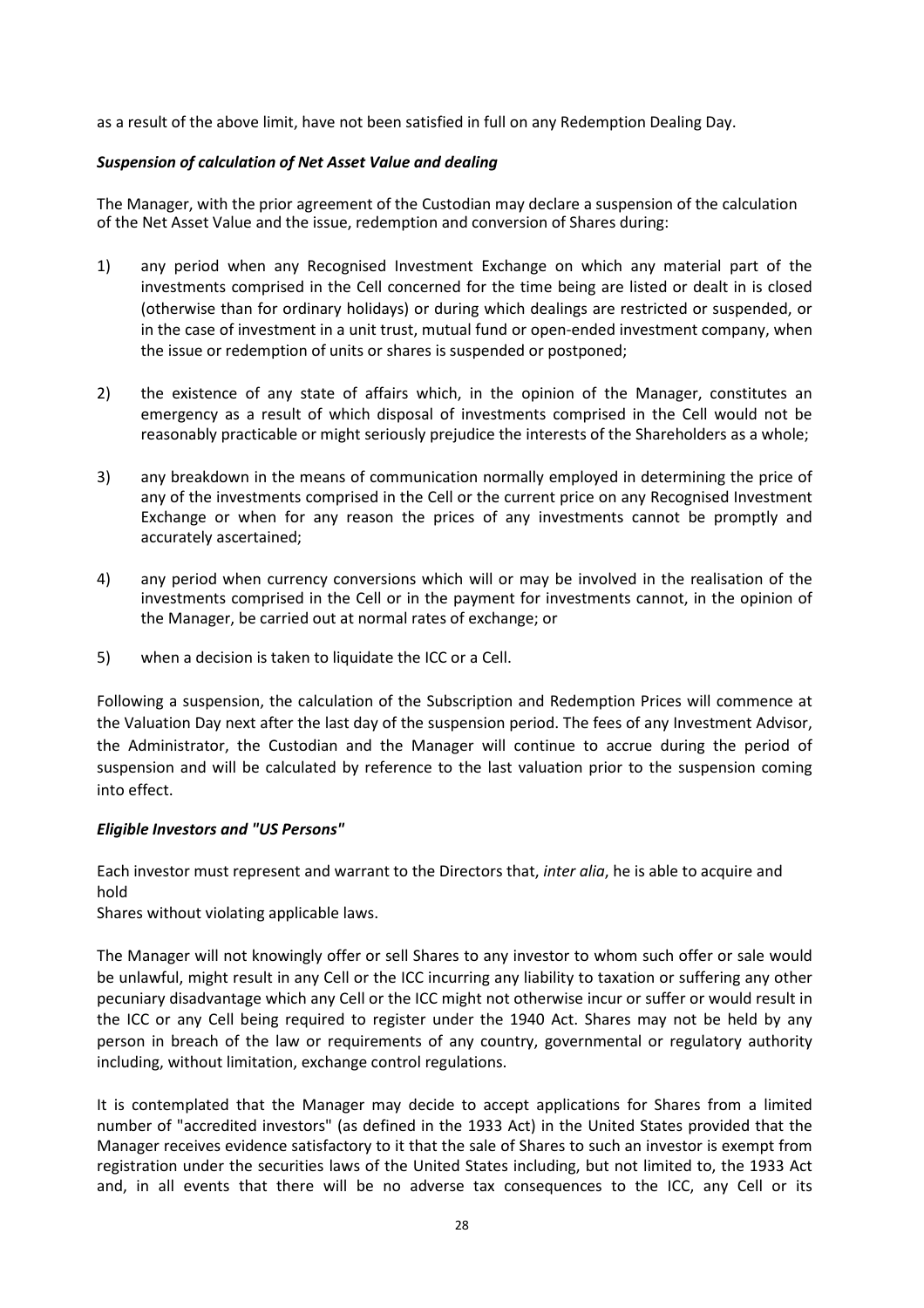Shareholders as a result of such a sale.

Neither the ICC nor any Cell will be registered under the 1940 Act. Based on interpretations of the 1940 Act by the staff of the United States Securities and Exchange Commission relating to foreign investment entities, if the ICC has more than 100 beneficial owners of its Shares who are US Persons, it may become subject to the 1940 Act. The Manager will not knowingly permit the number of Shareholders in any Cell who are US Persons to exceed 50.

## **Meaning of "US Person"**

For the purpose of these Particulars, but subject to such applicable law and to such changes as may be notified by the Manager or the Administrator to applicants for Shares and transferees, a US Person shall have the same meaning as in Regulation S, as amended from time to time, of the 1933 Act. Regulation S currently defines a "US Person" as: (a) any natural person who is a resident of the United States; (b) any partnership or corporation organised or incorporated under the laws of the United States; (c) any estate of which any executor or administrator is a US Person as defined in subparagraphs (a) and (b) herein; (d) any trust of which any trustee is a US Person as defined in subparagraphs (a) and (b) herein; (e) any agency or branch of a foreign entity located in the United States; (f) any non-discretionary account or similar account (other than an estate or trust) held by a dealer or similar fiduciary for the benefit or account of a US Person; (g) any discretionary account or similar account (other than an estate or trust) held by a dealer or other fiduciary organised, incorporated or, if an individual, resident in the United States; or (h) any partnership or corporation (i) if organised or incorporated under the laws of any foreign jurisdiction and (ii) formed by a US Person principally for the purpose of investing in securities not registered under the 1933 Act, unless it is organised or incorporated, and owned, by accredited investors (as defined in Rule 501(a) under the 1933 Act) who are not natural persons, estates or trusts. "US Person" does not include: (a) a discretionary account or similar account (other than an estate or trust) held for the benefit or account of a non-US Person by a dealer or other professional fiduciary organised, incorporated or, if an individual, resident in the United States; (b) any estate of which any professional fiduciary acting as executor or administrator is a US Person if (i) an executor or administrator of the estate who is not a US Person has sole or shared investment discretion with respect to the assets of the estate and (ii) the estate is governed by foreign law; (c) any trust of which any professional fiduciary acting as trustee is a US Person if a trustee who is not a US Person has sole or shared investment discretion with respect to the trust assets, and no beneficiary of the trust (and no settlor if the trust is revocable) is a US Person; (d) an employee benefit plan established and administered in accordance with the law of a country other than the United States and customary practices and documentation of such country; or (e) any agency or branch of a US Person located outside the United States if (i) the agency or branch operates for valid business reasons and (ii) the agency or branch is engaged in the business of insurance or banking and is subject to substantive insurance or banking regulation, respectively, in the jurisdiction where located.

## *Transfers of Shares*

The Shares are freely transferable although the Directors have a discretion to refuse to register a transfer of Shares in certain circumstances under the provisions of the Cell Articles.

Every transfer form submitted for registration must be accompanied by an application form completed by the transferee, together with verification of the transferee in compliance with current anti-money laundering legislation and the Directors reserve the right to refuse to register a transfer until such instructions and verification have been lodged.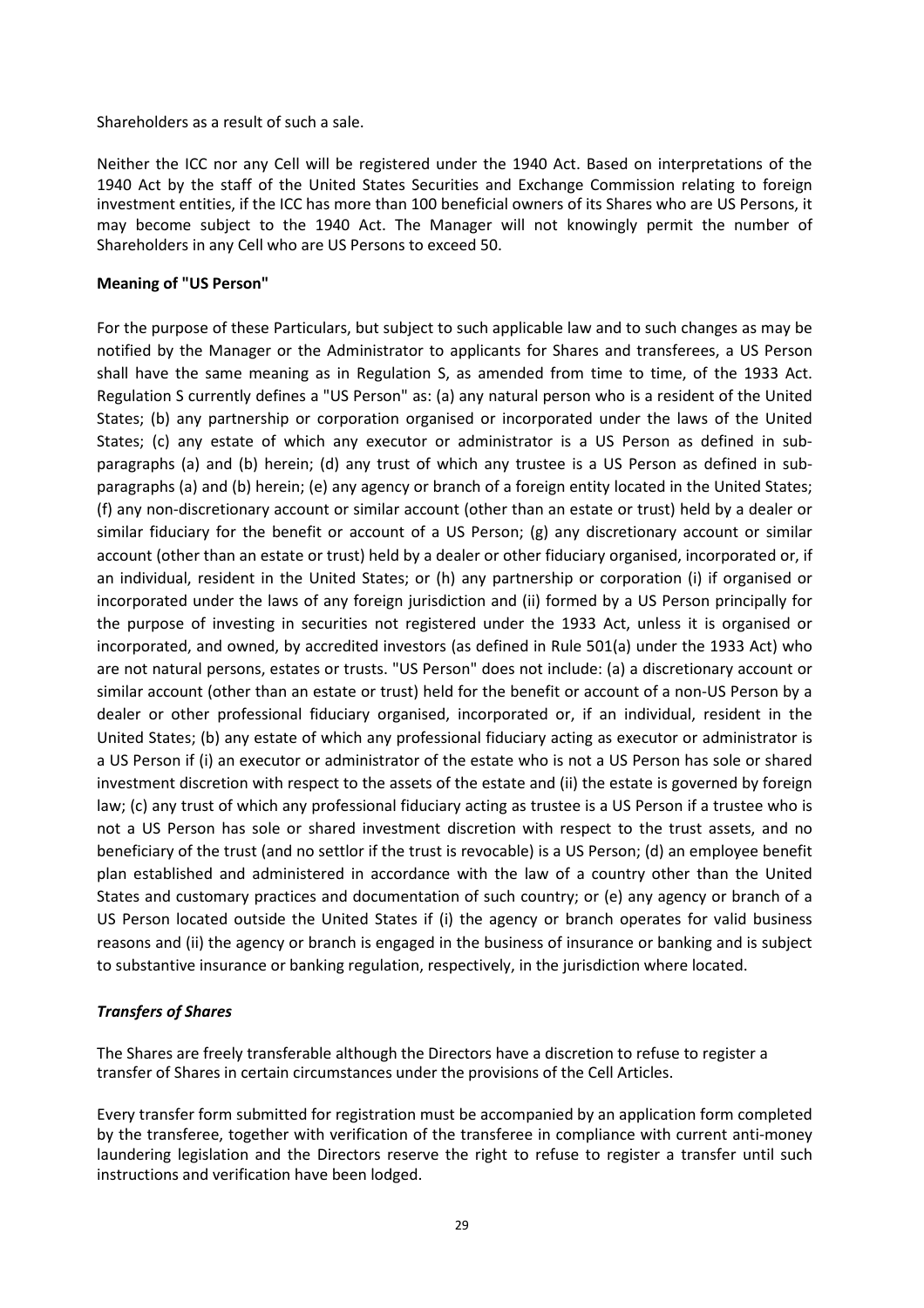#### **MANAGEMENT AND ORGANISATION**

## *Directors of the ICC*

The Directors all of whom are non-executive directors are as follows:

### **Mr David Cosgrove**

Mr Cosgrove acts as consultant to a number of investment managers world-wide. He specialises in assisting investment companies develop and manage their respective businesses. He is a director of three collective investment management companies. He also runs his own private equity fund which invests into international financial services companies. He is a director of five Guernsey and four Mauritian Protected Cell Companies.

## **Mr Daryn Hutchinson**

Daryn is the Managing Director of ATC Trustees (Guernsey) Limited and Global Head of Private Clients for ATC Group. Prior to 2002Daryn was Managing Director of Old Mutual International in Guernsey which included a fund management company, a life assurance company and a trust company. He worked for Old Mutual (a FTSE 100 Listed Company) for a total of fifteen years, in South Africa, the UK and Guernsey. Daryn also hold a number of other directorships and in investment related business he is a director of Private Equity Administrators Limited in Guernsey, a business specialising in private equity fund administration and Longview Partners (Guernsey) Limited, an asset management business.

Daryn read commerce and law at the University of Natal in Durban, South Africa and was admitted as an Advocate of the Supreme Court of South Africa in 1983. After qualifying, he practiced criminal law for five years.

## **Mr Paul Everitt**

Mr Everitt was born in 1968, is English and lives in Guernsey. He is currently Managing Director of Fund Corporation, the Fund's Administrator, of which he was a founding member in 2007. Mr Everitt has specialised in fund administration since moving to Guernsey in 1998 and has extensive experience of the industry, having worked previously for Northern Trust, Barclays Wealth and Mourant. He originally qualified as a chartered accountant in London with BDO and now holds a number of directorships of funds and investment companies.

A full list of the directorships held by each of the above directors of the ICC is available upon request from the Administrator at its registered offices.

It is a requirement of the Companies Law and the Articles that the Directors of each Cell be the same persons as the Directors of the ICC. The Directors of the ICC were appointed by the sole beneficial owner of the ICC (being the Manager). Other or additional directors may be elected by the Directors.

The Directors have overall responsibility for investment policy, the management or supervision of each Cell's portfolio and its liquid assets, the supervision and determination of the Net Asset Value and the Subscription and Redemption Prices of Shares and for keeping proper books and records within the limitations detailed in these Particulars.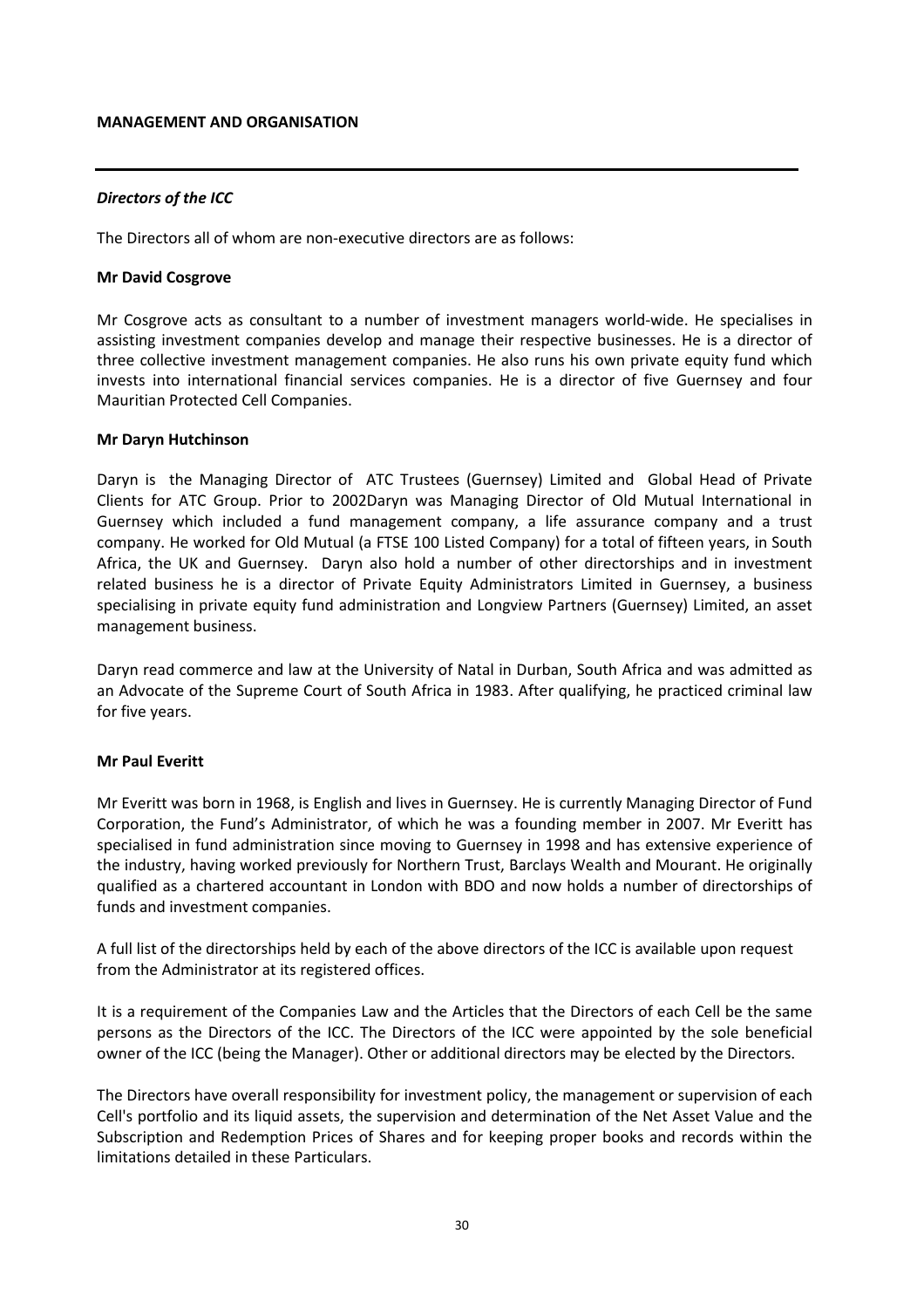The Directors of the ICC may be removed by an Ordinary Resolution of ICC shareholders (passed by a majority of those present or represented and voting at the relevant meeting). Other or additional directors may be elected by the ICC shareholders or the Directors. Any additional directors appointed by the Directors will be subject to re-election by the ICC shareholders.

The Directors will meet regularly to review the investment policy and performance of each Cell and the administrative affairs of the ICC. Under the Articles and Cell Articles, neither the ICC nor any Cell will hold the Directors liable for any acts or omissions in the performance of its or their duties to the extent that due care and diligence has been exercised, and will indemnify the Directors, to the extent permitted by law, against liabilities arising in connection with the proper performance of their duties.

No Director has:

- 1) any unspent convictions in relation to indictable offences; or
- 2) been bankrupt or the subject of a voluntary arrangement or has had a receiver appointed to any asset of such Director; or
- 3) been a director of any company which, while he was a director with an executive function or within 12 months after he ceased to be a director with an executive function, had a receiver appointed or went into compulsory liquidation, creditors voluntary liquidation, administration or company voluntary arrangements, or made any composition or arrangements with its creditors generally or with any class of its creditors; or
- 4) been a partner of any partnership which, while he was a partner or within 12 months after he ceased to be a partner, went into compulsory liquidation, administration or partnership voluntary arrangement or had a receiver appointed to any partnership asset;
- 5) had any public criticism by statutory or regulatory authorities (including recognised professional bodies); or
- 6) been disqualified by a court from acting as a director or from acting in the management or conduct of affairs of any company.

## *The Manager*

Subject to the overall control of the Directors, the ICC and its Cells are managed by the Manager.

Lancelot Management Limited has been appointed as the Manager of the ICC and the Cells.

The Manager is a company incorporated in Guernsey on 2<sup>nd</sup> June 2008 and has an issued share capital of US\$80,000 of which US\$80,000 has been paid up by way of share capital and premium. The directors of the Manager are David Cosgrove, Donna Francis and Daryn Hutchison. A brief biography of Daryn Hutchinson and David Cosgrove is set out above. Daryn Hutchison and Donna Francis are directors of ATC Trustees (Guernsey) Limited, which administers the Manager.

The Manager's registered office is at Sarnia House, Le Truchot, St Peter Port, Guernsey.

The Manager is licensed by the GFSC under the Protection of Investors (Bailiwick of Guernsey) Law 1987 to 1998, as amended, to perform restricted activities in connection with controlled investment business.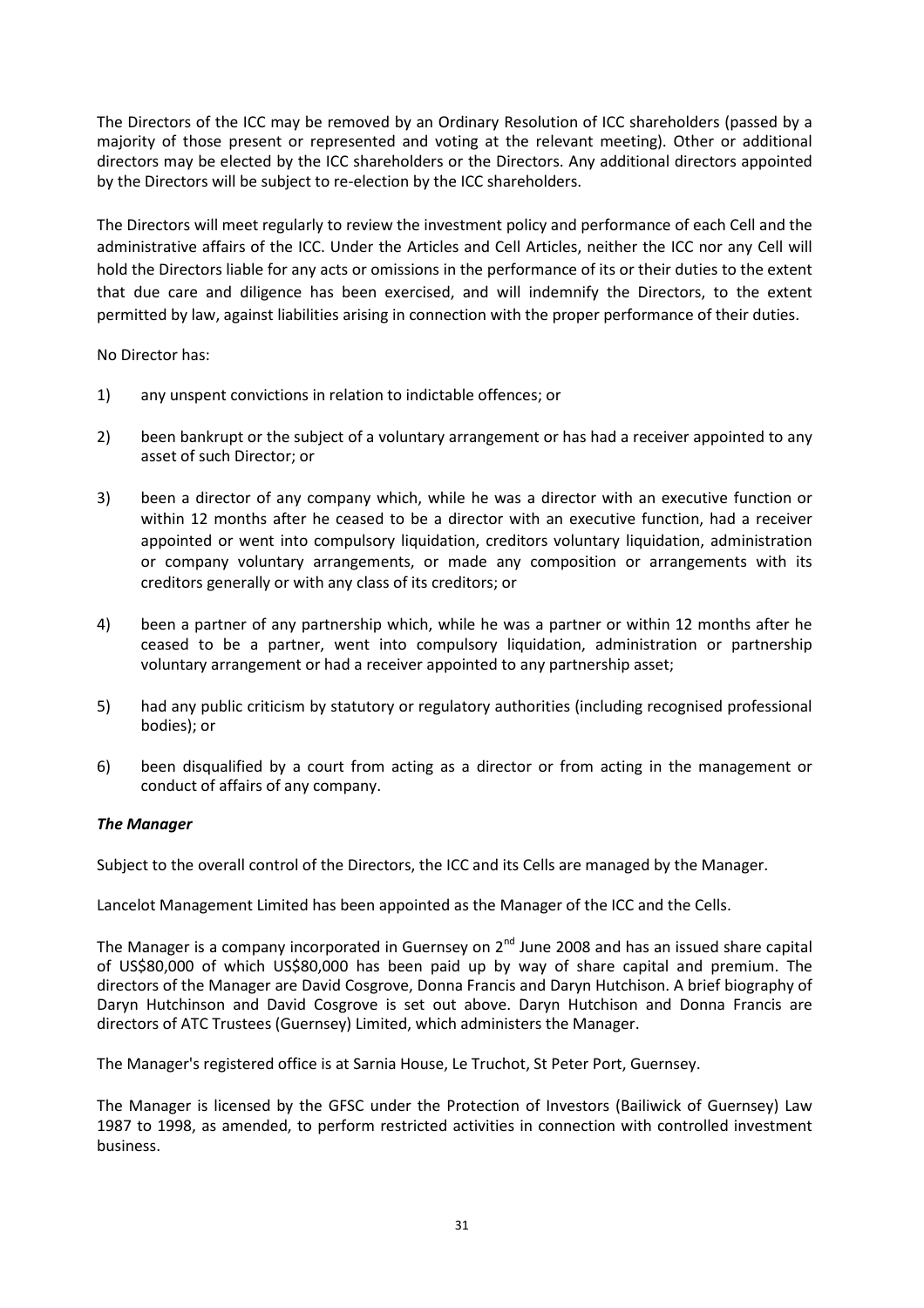Under the terms of a management agreement dated 24 October 2007 (as novated to the current Manager on  $1<sup>st</sup>$  December 2008 to take effect from  $1<sup>st</sup>$  January 2009) between the Manager, the ICC and the Cells (the "Management Agreement") the Manager is responsible for the management of the ICC and its Cells. The Manager has power to delegate its responsibilities, in whole or in part, subject to supervising its delegates or agents. Specifically the Manager may delegate the investment management of individual Cells to an Investment Adviser specific to each Cell (details of which are provided in the Supplemental Scheme Particulars).

The Manager will be responsible for the investment management of all Cells in which an Investment Adviser has not been appointed. The Manager may at its discretion from time to time appoint distributors to market and distribute Shares or introduce business to the Cells. Any fee payable to such third party shall be borne by the Manager out of its Management Fee.

When allocating investment opportunities, the Manager and Investment Advisor will ensure that all such investments will be allocated in a fair and equitable manner.

The appointment of the Manager can be terminated by the Directors with not less than 6 months' written notice or earlier if agreed by the Manager and Directors.

The Manager is entitled to deal in Shares in a Cell without accounting to the Cell, the ICC or their respective shareholders for any profits.

The Management Agreement provides that the Manager shall not be liable to the ICC, its Cells for any error of judgement or for any loss suffered by the ICC or its Cells in connection with its services in the absence of gross negligence, wilful default or fraud in the performance or non-performance of its obligations or duties. The Management Agreement contains provisions for the indemnification of the Manager by the ICC and the relevant Cell against liabilities to third parties arising in connection with the performance of its services, except under certain circumstances. The Management Agreement also contains provisions for the indemnification of the ICC and the relevant Cell by the Manager in certain circumstances.

The Directors shall be entitled to remove the Manager forthwith if the Manager goes into liquidation, if for good and sufficient reason the Custodian or the Directors are of the opinion that a change of manager is desirable in the interests of shareholders or if an Extraordinary Resolution is passed removing the Manager or if the holders of three quarters of all the Shares in issue request the removal of the Manager or if the Manager ceases to be licensed under the POI Law.

#### *The Investment Advisors*

Under separate agreements between the Manager and each of the Investment Advisors identified in the Cell Particulars (the "Investment Advisory Agreements"), the Manager has delegated to the relevant Investment Adviser its investment advisory function in connection with the relevant Cell(s) as set out herein. Under each Investment Advisory Agreement for the Cells, the Investment Advisor will manage the investments of the relevant Cell(s) and may be remunerated by the Manager from the fees of the Manager in accordance with the Investment Advisory Agreements or as more particularly specified in the relevant Supplemental Scheme Particulars.

The Investment Advisors shall have discretion as to the daily investment management activities undertaken on behalf of the relevant Cell but the Manager shall have absolute discretion to refuse to accept any investment advice, recommendation or course of action of the relevant Investment Advisor.

The appointment of any Investment Advisor can be terminated by the Manager or the relevant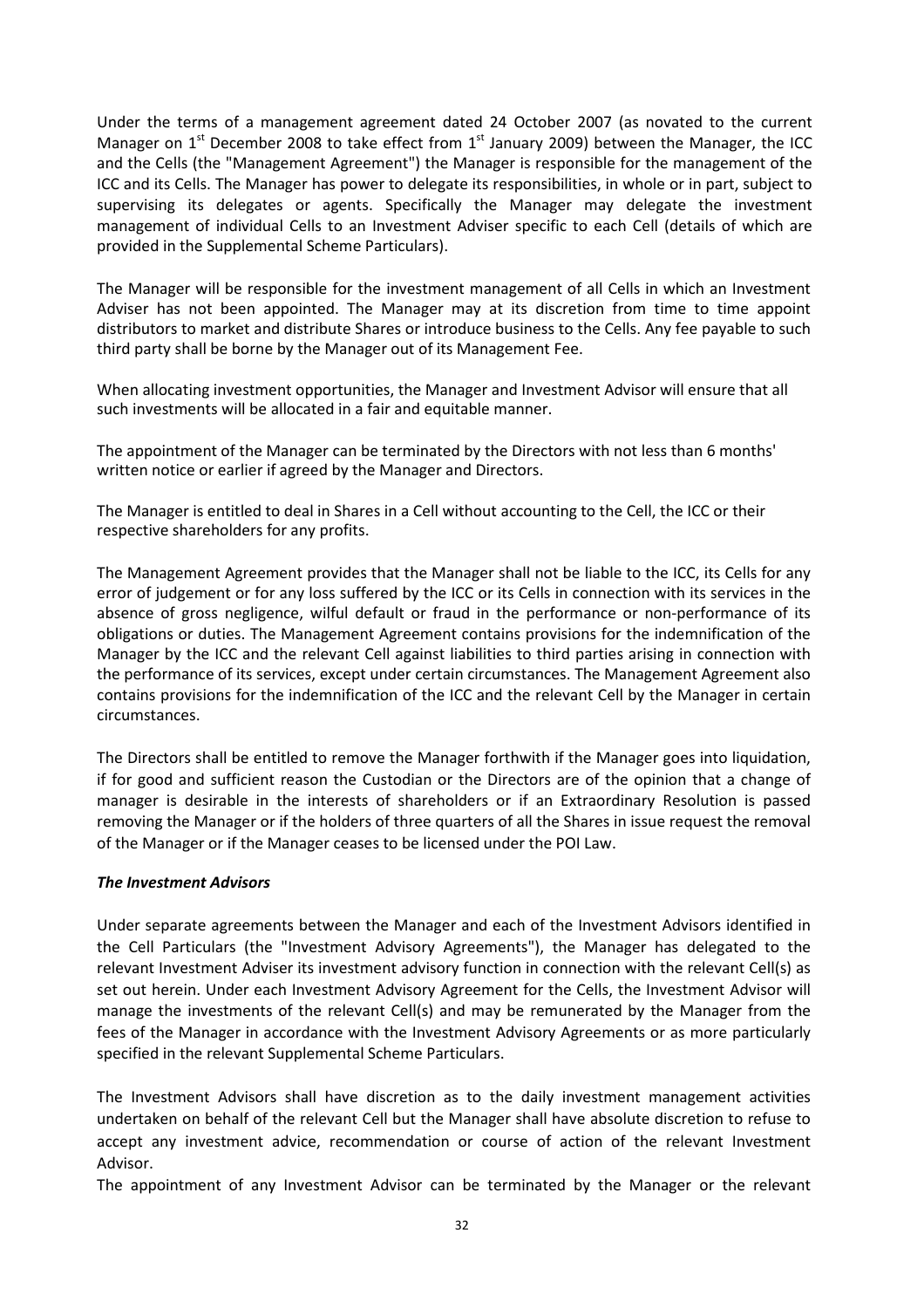Investment Adviser upon not less than 3 months' written notice or earlier upon a material breach of the provisions of the Investment Advisory Agreement for the Cells, upon the insolvency of either party or the Manager loses its licence under the POI Law.

The Investment Advisory Agreement for the Cells provides that the Investment Advisor shall not be liable to the ICC, the relevant Cell, the shareholders or the Manager for any loss suffered by the relevant Cell, the Manager or the shareholders in connection with its services in the absence of gross negligence, wilful default or fraud in the performance or non-performance of its duties. The Investment Advisory

Agreement for the Cells contains provisions for the indemnification of the Investment Advisor by the Manager out of the relevant Cell against liabilities arising in connection with the performance of its duties.

## *The Administrator*

Fund Corporation of the Channel Islands Limited has been appointed by the Manager as Administrator of the Fund.

The Administrator is a company incorporated in Guernsey on 16 February 2007 and has an issued share capital and share premium of £200,000.

The Administrator's registered office is at Roseneath, The Grange, St Peter Port, Guernsey.

The Administrator is licensed by the GFSC under the provisions of the POI Law to conduct certain restricted investment activities in relation to Collective Investment Schemes.

Under the terms of an administration and secretarial agreement dated 24 September 2010 between the Manager, the Administrator and the Fund (the "Administration Agreement"), the Administrator is responsible inter alia for processing subscriptions for, conversions and redemptions of Participating Shares, preparing valuations of each Cell, calculating Subscription and Redemption Prices and maintaining the accounts and records of the Fund and Cells and has also been appointed to act as Secretary to the Fund.

The appointment of the Administrator can be terminated by the Directors or the Administrator upon not less than 6 months' written notice or immediately upon:

- 1) one party giving notice of termination in the event of the property of the other party being declared "en etat de désastre" or that party becoming insolvent or going into liquidation (other than voluntary liquidation for the purpose of reconstruction or amalgamation upon terms previously approved in writing by the parties to the Administration Agreement) or a receiver or administrator being appointed or if some event having equivalent effect occurs; or
- 2) upon one party giving notice of termination in the event of the other party committing a material breach of the Administration Agreement and (if such a breach is capable of remedy) not making good such breach within 30 calendar days of service upon it of notice requiring the breach to be remedied; or
- 3) upon one party giving notice of termination in the vent that the other party ceases to hold any requisite licence, consent, authorisation or other approval under any applicable law.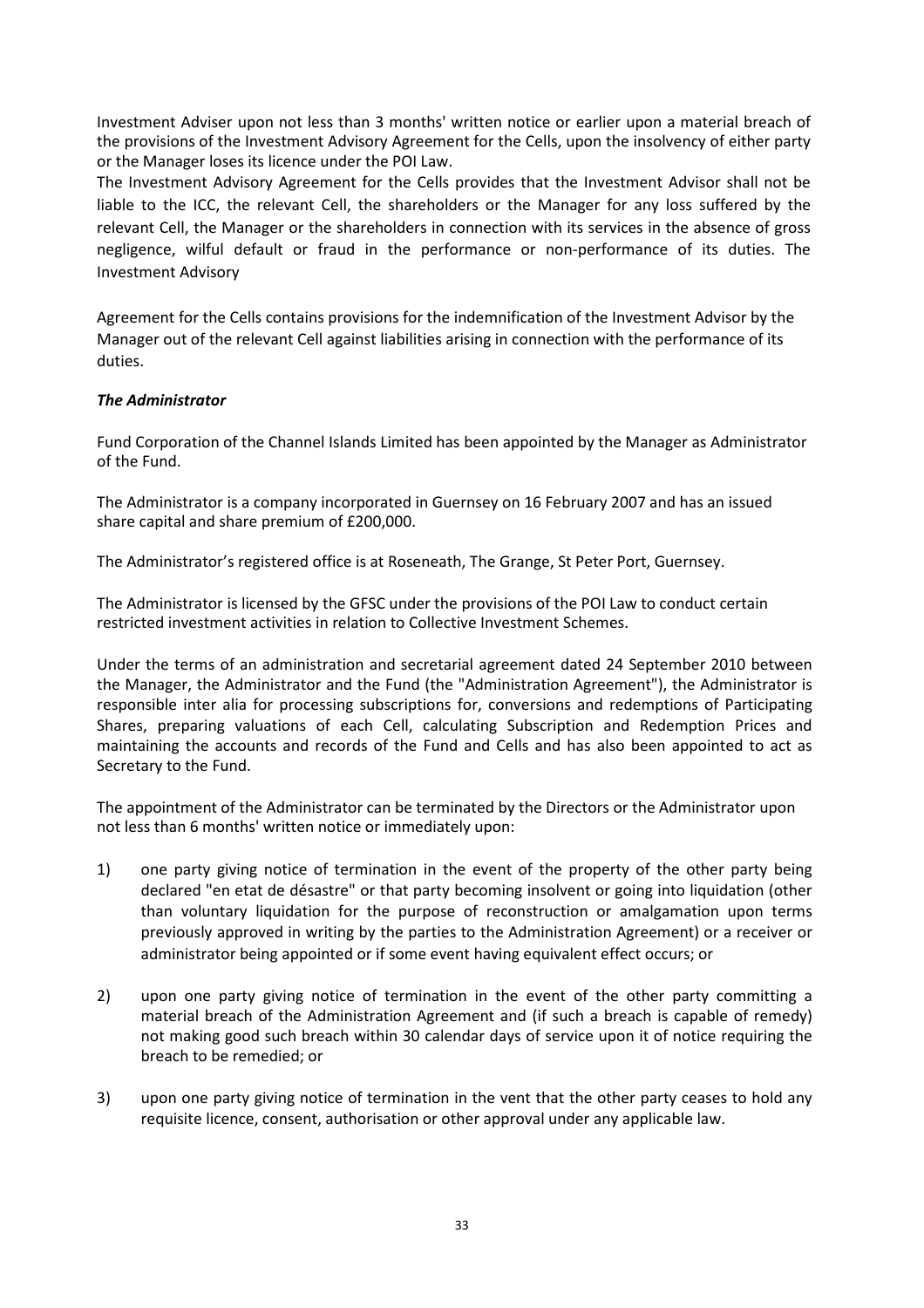The Administration Agreement provides that the Administrator shall not be liable to the Fund, any Cell, the Shareholders or the Manager for any error of judgement or for any loss suffered by the Fund, any Cell, the Manager or the Shareholders in connection with its services in the absence of negligence, wilful default or fraud in the performance or non-performance of its obligations or duties. The Administration Agreement contains provisions for the indemnification of the Administrator by the Fund against liabilities to third parties arising in connection with the performance of its services, except under certain circumstances.

## *The Custodian*

By an agreement dated 24 September 2010 (the "Custodian Agreement"), the Company has appointed Deutsche Bank International Limited, Guernsey Branch of Lefebvre Court, Lefebvre Street, St Peter Port, Guernsey, GY1 3WT to act as the Custodian of the assets of each Cell.

The Custodian was established in Guernsey on 1 July 1989, having its office at Lefebvre Court, Lefebvre Street, St Peter Port, Guernsey. The Custodian is a branch of Deutsche Bank International Limited, a private limited liability company incorporated in Jersey on 6 October, 1972 with issued and paid up share capital of £16,707,265 (including share premium) as at 31 December 2009.

The Custodian provides a full range of banking and custodial services. It is licensed by the Guernsey Financial Services Commission under the Protection of Investors (Bailiwick of Guernsey) Law, 1987 to act inter alia as custodian or trustee of Guernsey based collective investments schemes. It is also licensed under the provisions of The Banking Supervision (Bailiwick of Guernsey) Law, 1994 as a deposit taking institution.

Deutsche Bank International Limited is a wholly owned subsidiary of Deutsche Bank AG which is incorporated in Germany. The Deutsche Bank Group has over 1,900 offices in 72 countries/territories world-wide operating global investment and private banking services, with total assets in excess of €1,500bn as at 31 December 2009.

The Custodian may also provide banking and related services to the Company on normal commercial terms and will be entitled to retain all benefits arising therefrom.

Should the Custodian wish to retire voluntarily, then the Directors must use their best endeavours to find a suitably qualified replacement to act as custodian. Should the Directors be unable to find such a replacement within 6 months of the retiring Custodian serving notice of its wish to retire, then the Custodian may nominate a suitable replacement. As long as there are any issued and outstanding Participating Shares, the Custodian shall not be entitled to retire without the appointment of a new custodian in its place.

Subject to the above, the Custodian shall be entitled to resign its appointment:

- 1) by giving not less than 90 days' notice in writing to the Fund;
- 2) if the Fund shall commit any material breach of its obligations under the Custodian Agreement and shall fail within 30 days of receipt of notice serve by the Custodian requiring it to do so, make good such breach; or
- 3) at any time, without such notice by giving notice in writing to the Fund if the Fund shall go into liquidation (except voluntary liquidation for the purposes of reconstruction or amalgamation upon terms previously approved in writing by the Custodian and the Manager) or be declared "en désastre" or if a receiver of any of the assets of the Fund is appointed.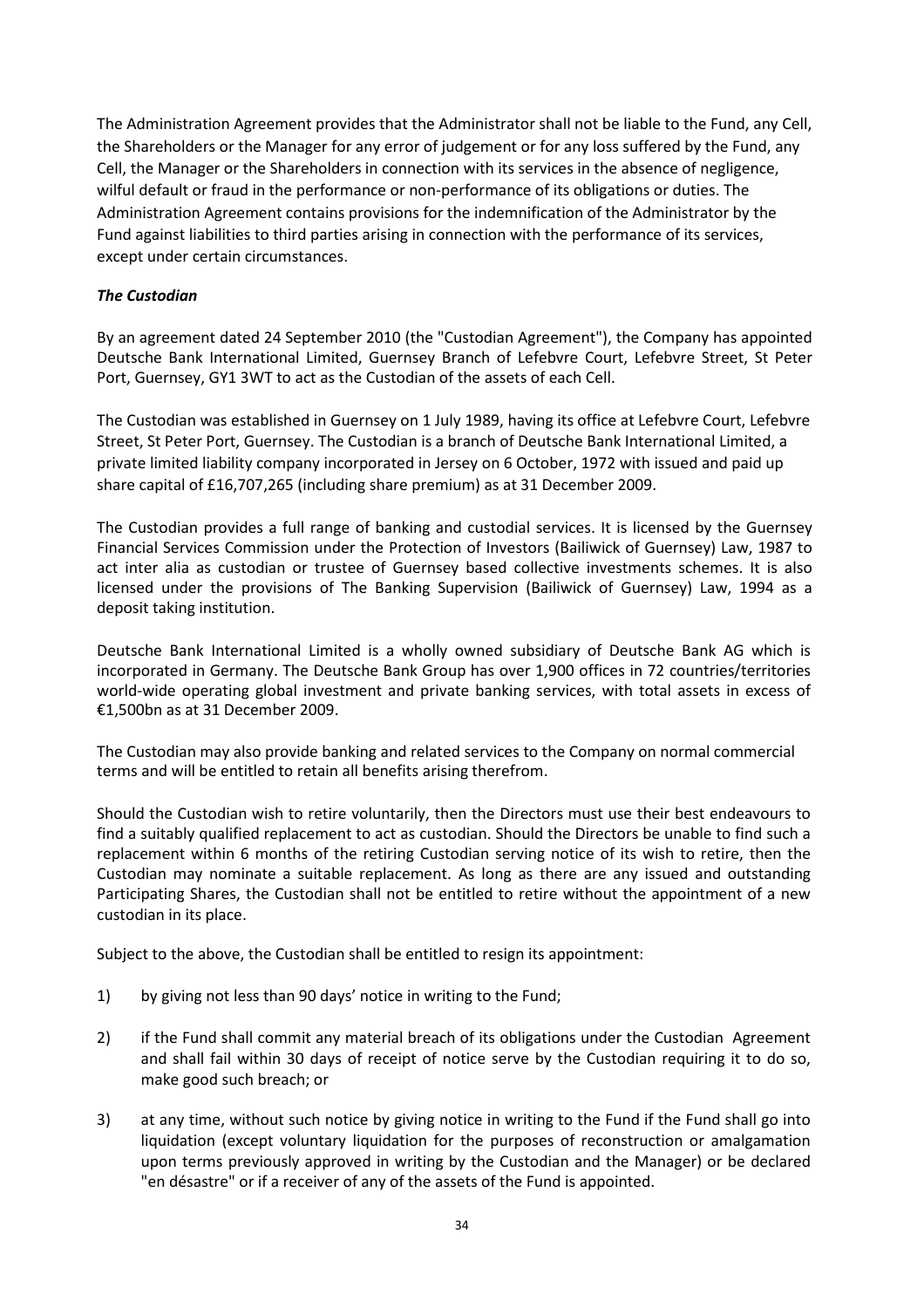The Fund may terminate the appointment of the Custodian:

- 1) by giving not less than 90 days' notice in writing to the Fund; or
- 2) if the Fund shall commit any material breach of its obligations under the Custodian Agreement and shall fail within 30 days of receipt of notice serve by the Custodian requiring it to do so, make good such breach; or
- 3) at any time without such notice by giving notice in writing if the Custodian:
	- a) goes into liquidation (except voluntary liquidation for the purpose of reconstruction or amalgamation upon terms previously approved in writing by the Company) or be unable to pay its debts or be declared insolvent or "en désastre"; or
	- b) if a receiver is appointed to the undertaking of the Custodian or any part thereof; or
	- c) ceases to be a resident in the Island of Guernsey for fiscal purposes; or
	- d) ceases to be qualified to act pursuant to the Articles and the Rules.

Under the terms of the Custodian Agreement, the Custodian is not liable for any acts or omissions in the performance of its services in the absence of fraud, gross negligence or wilful default and subject thereto the Custodian is entitled to be indemnified to the extent permitted by law, against all actions, proceedings, claims and demands arising in connection with the performance of its services.

Under the terms of the Custodian Agreement, the Custodian shall, subject to the Articles and the Rules, be entitled to sub-contract or to delegate its functions, powers and obligations under the Custodian Agreement and at its discretion may and shall if requested by the Directors appoint one or more sub-custodians, agents or nominees in respect of the custody of all or any of the assets of the Fund or any ancillary services. The Custodian may also, subject to the Articles and the Rules use processing centres outside Guernsey for the purpose of performing its obligations under the Custodian Agreement.

Some Cells may use the services of prime brokers for the trading and custody of assets and in such circumstances the details of the Company's relationship with the prime broker(s) will be set out in the relevant Cell Particulars. In such circumstances, the Custodian is responsible for those assets of the relevant Cell not held by the appointed prime broker, with the appointed prime broker being responsible for the other assets of that Cell. Such assets other than those held by the appointed prime broker will be held by the Custodian in separate client accounts and will be separately designated in the books of the Custodian. Assets held by an appointed prime broker need not be segregated and may become available to creditors of the brokers in the event of a broker's insolvency.

## *The Registrar*

Pursuant to the Administration Agreement and as consented to by the Custodian, the Administrator has been appointed to keep the register of holders of Shares in respect of each Cell and to make the Register available for inspection at the address of the Administrator.

## *The Auditors*

Saffery Champness have been appointed as independent auditors to the ICC and each Cell, unless otherwise stated in the Supplemental Scheme Particulars for a specific Cell.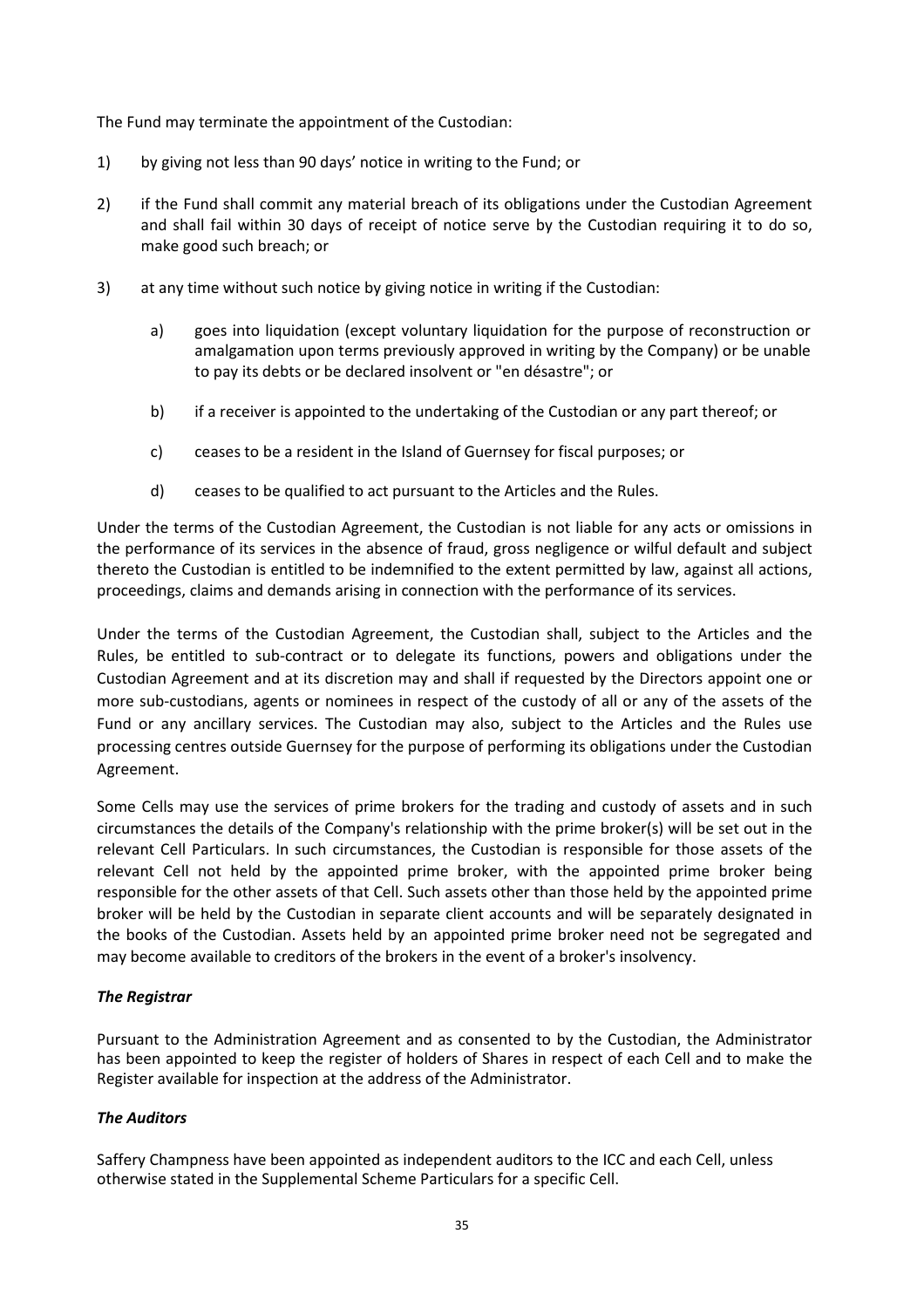#### **FEES AND EXPENSES**

#### *Establishment costs*

All the costs and expenses associated with the organisation and the initial offering of Shares of each Cell including the costs incurred in connection with the preparation of these Particulars, the listing of the Shares (if any), registration fees, document duty and professional fees and expenses are borne by each Cell and amortised as detailed in the Cell Particulars. These are not expected to amount to more than US\$20,000 per cell.

Each additional Cell created shall bear the costs of its creation and additionally each Cell shall bear *pro rata* to their respective Net Asset Values during the remaining period(s) of the first three accounting periods of the ICC all costs associated exclusively with the establishment of the ICC.

### *Fees of the Manager*

The ICC and the Cells have agreed with the Manager that the Manager shall be entitled to fees from each Cell for its services under the Management Agreement.

Details of the management fee applicable to each Cell can be found in the relevant Supplemental Scheme Particulars.

The Manager is entitled to pay a trail fee out of the management fee it receives to any intermediary.

The Manager or any Investment Advisor may, from time to time, at their sole discretion, decide to rebate to some or all investors (or their agents, including the Directors) or to intermediaries part or all of any management fee and/or any performance fee.

Except where stated in the relevant Supplemental Scheme Particulars the fees of any Investment Advisor are paid by the Manager.

#### *Administration fees*

The fees payable by each Cell to the Administrator are detailed in the relevant Supplemental Scheme Particulars.

## *Auditors' fees*

The fees of the Auditors payable by the ICC shall be paid by each Cell pro rata to their respective Net Asset Values. The level of those fees will be approved by the Directors each year.

#### *Custodian fees*

The fees payable by each Cell to the Custodian are detailed in the relevant Supplemental Scheme Particulars.

#### *Directors' fees*

The Directors shall be entitled to such remuneration as may be voted to them by the ICC in general meeting. Such remuneration shall be deemed to accrue from day to day and shall be allocated amongst the Directors as they see fit. The Directors and any alternate Directors may also be paid all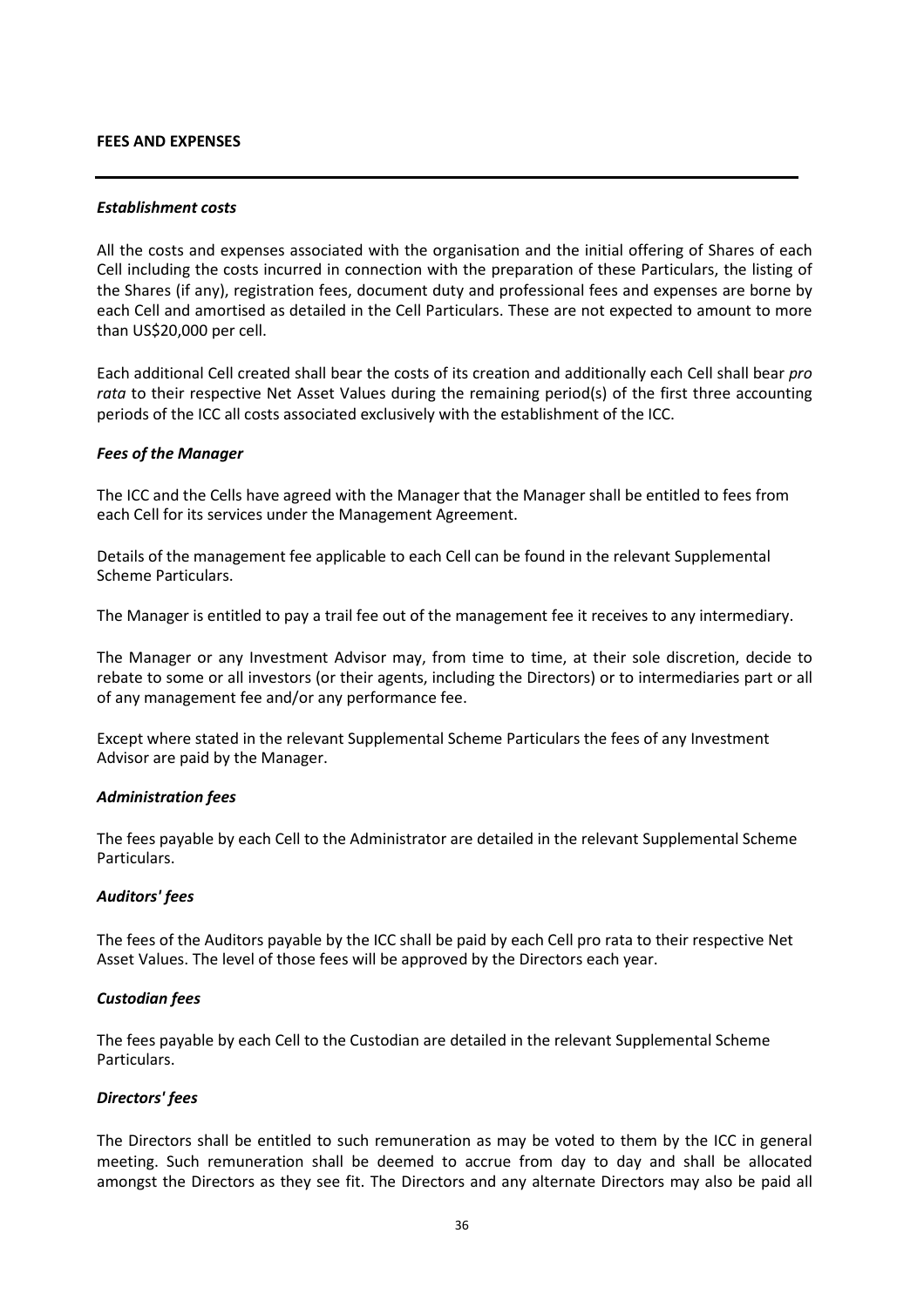travelling, hotel and other expenses properly incurred by them in attending and returning from meetings of the Directors or any committee of the Directors or general meetings of the ICC or its Cells or in connection with the business of the ICC or its Cells.

The Directors may in addition to such remuneration, grant special remuneration to any Director who, being called upon, shall perform any special or extra services to or at the request of the ICC or its Cells.

Initially the Directors fees will be set at GBP 10,000 per annum each.

## *Other operating expenses*

The Cells shall bear the following expenses and where such expenses are not attributable to any particular Cell, they shall be apportioned between the Cells to which they are attributable *pro rata* to their respective Net Asset Values:

- any stamp and other duties, taxes, governmental charges, commissions, brokerage, transfer fees, registration fees and other charges payable in respect of the acquisition, holding or realisation of any investment and any foreign exchange transactions carried out in connection therewith;
- interest on borrowings undertaken by the ICC in relation to any Cell and charges incurred in negotiating, effecting, varying or terminating the terms of such borrowings;
- any costs incurred in modifying the Articles or Cell Articles;
- any costs incurred in respect of meetings of shareholders;
- the fees and expenses of the Auditors relating to the ICC and the Cells;
- the fees of the GFSC, the Guernsey Income Tax Authority and of any regulatory authority in a country or territory outside Guernsey in which Shares are or may be marketed;
- the costs incurred in printing, publishing, despatching and revising the Particulars and Cell Particulars and printing and publishing annual and interim reports and any reports which accompany the same;
- the fees and expenses of the Directors as agreed between the ICC and the Directors from time to time including the cost of purchasing and maintaining insurance for or for the benefit of any persons who are or were at any time Directors, officers or employees of the ICC (including professional indemnity insurance).
- the fees and expenses of accountants, lawyers and other professional advisers of the ICC and the Cells other than the fees and expenses of any advisers appointed to advise the Manager on the selection and management of the Cells' investments;
- expenses incurred in the preparation, printing and despatching of tax vouchers, warrants, proxy cards and contract notes;
- the expenses of publishing details and prices of Shares in newspapers and other media;
- all fees and expenses incurred in relation to the incorporation and initial organisation of the ICC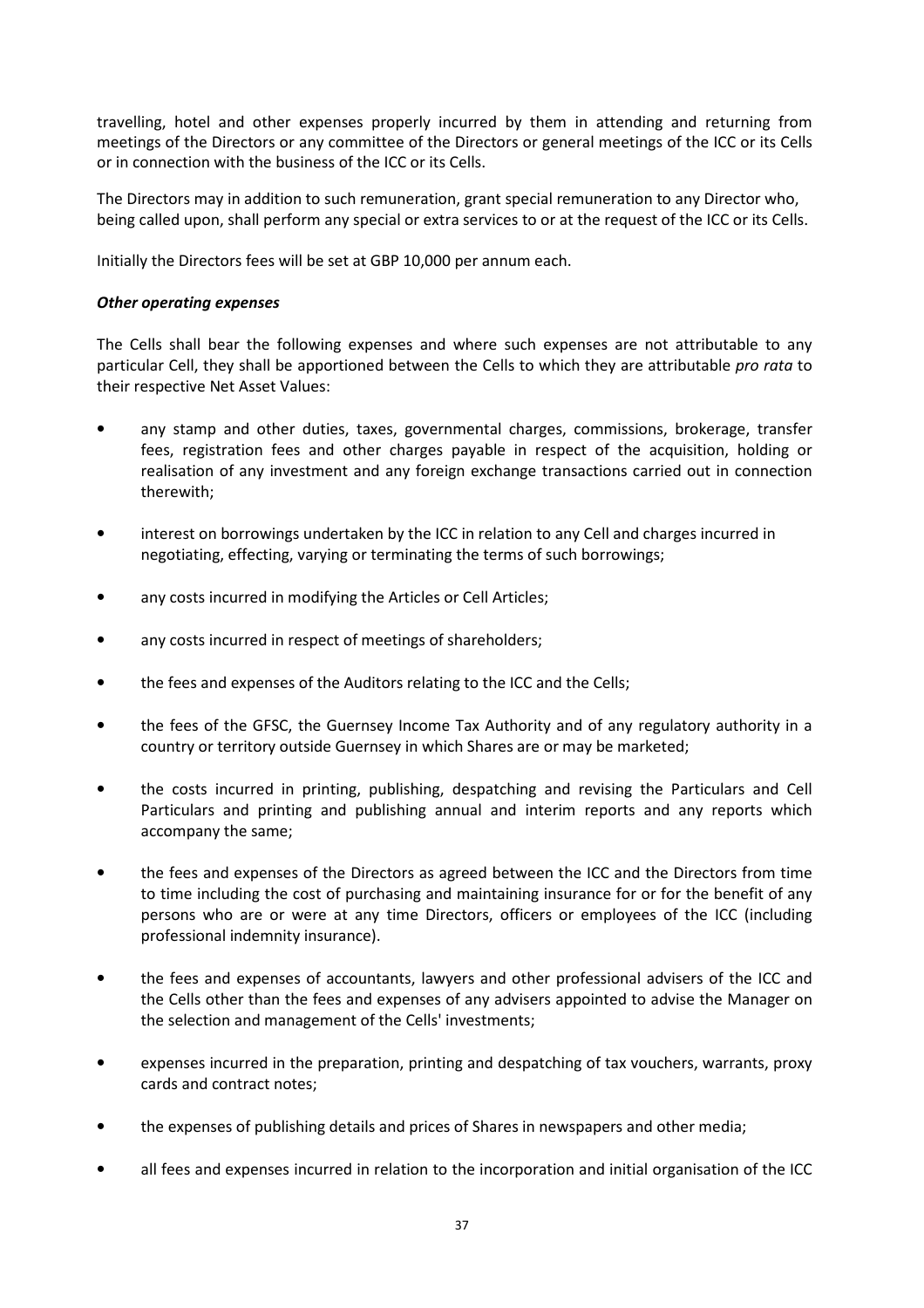and the Cells, the initial listing and continued listing of Shares of any Cell on any stock exchange (if any), the initial issue of the Shares of any Cell and the advertising and promotion generally of the Shares of any Cell;

- the cost of minute books and other documentation required by the Companies Law, the Articles or the Cell Articles to be maintained by the ICC and/or the Cells; and
- any other costs and expenses properly incurred by the ICC and the Cells in the course of their respective businesses.

## *Client Money Account Interest*

The Manager is required to operate a client money account in respect of funds received from subscribers or held for the account of redeeming investors. Any interest accruing in respect of such account is for the benefit of the Manager.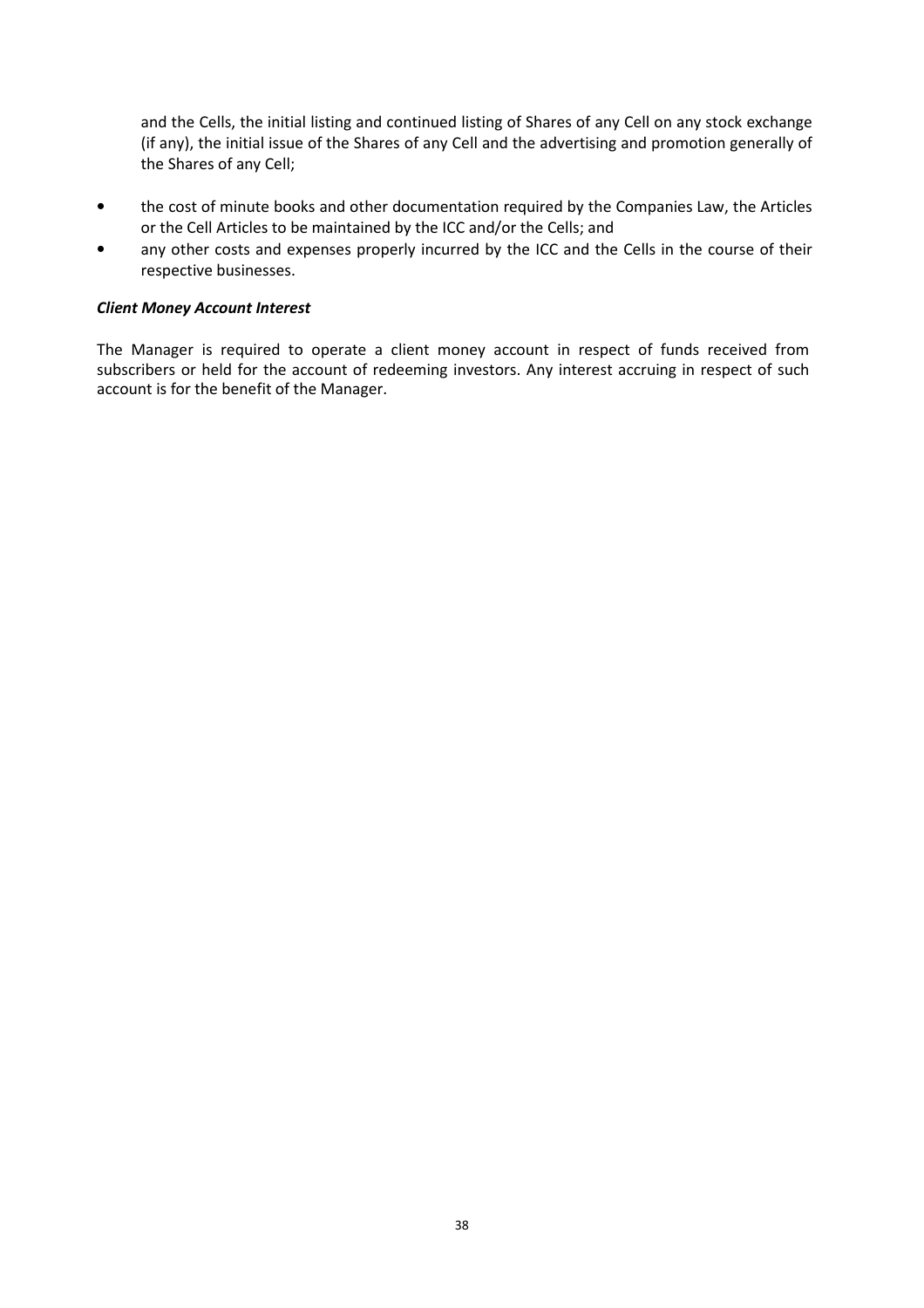#### **CONFLICTS OF INTEREST**

The Manager may from time to time act as investment adviser or manager to other funds. It is therefore possible that the Manager may, in the course of its business, have potential conflicts of interest with the ICC or a Cell. The Manager will, however, have regard in such event to its obligations under the Management Agreement and, in particular, to its obligations to act in the best interests of the ICC and each Cell so far as practicable, having regard to its obligations to other clients when undertaking any investment where potential conflicts of interest may arise.

The Directors of the Manager are Messrs. David Cosgrove, Daryn Hutchison and Ms Donna Francis. David Cosgrove and Daryn Hutchinson are also directors of the ICC. Donna Francis and Daryn Hutchison are directors of ATC Trustees (Guernsey) Limited, a trust company which administers the Manager. Paul Everitt is a director of the ICC and the Managing Director of the Administrator.

Certain Cells may have investment advisors that have connections to the Manager and/or the Fund. Mr Cosgrove is a director of Stonewood FX Management SARL, a company with which certain Cells may transact foreign exchange activities.

A full list of the directorships and beneficial interests of Messrs Hutchinson, Cosgrove and Everitt is available from the Manager and Administrator during normal business hours.

The directors of the Manager may also act as directors of other Collective Investment Vehicles unrelated to the Fund and be remunerated for acting in such capacity. It is possible that a Cell may invest into such unrelated Collective Investment Vehicles and this may be perceived to be a conflict of interests. Details of the investment of the respective cells may be obtained from the Administrator by investors (if they consider it to be prudent) at anytime.

The Investment Advisory Agreements are available for inspection by shareholders of Cells in which it acts as investment advisor at Roseneath, The Grange, St Peter Port, Guernsey GY1 3SJ.

Under the Articles cash forming part of the assets of any Cell may be placed by the Custodian in any current, deposit or loan account with itself or with any associate of the Custodian or the Manager so long as that bank pays interest thereon at a rate no lower than is, in accordance with normal banking practice, the commercial rate for deposits of the size in question negotiated at arm's length.

If any conflict of interest arises, the Directors will endeavour to ensure that it is resolved fairly.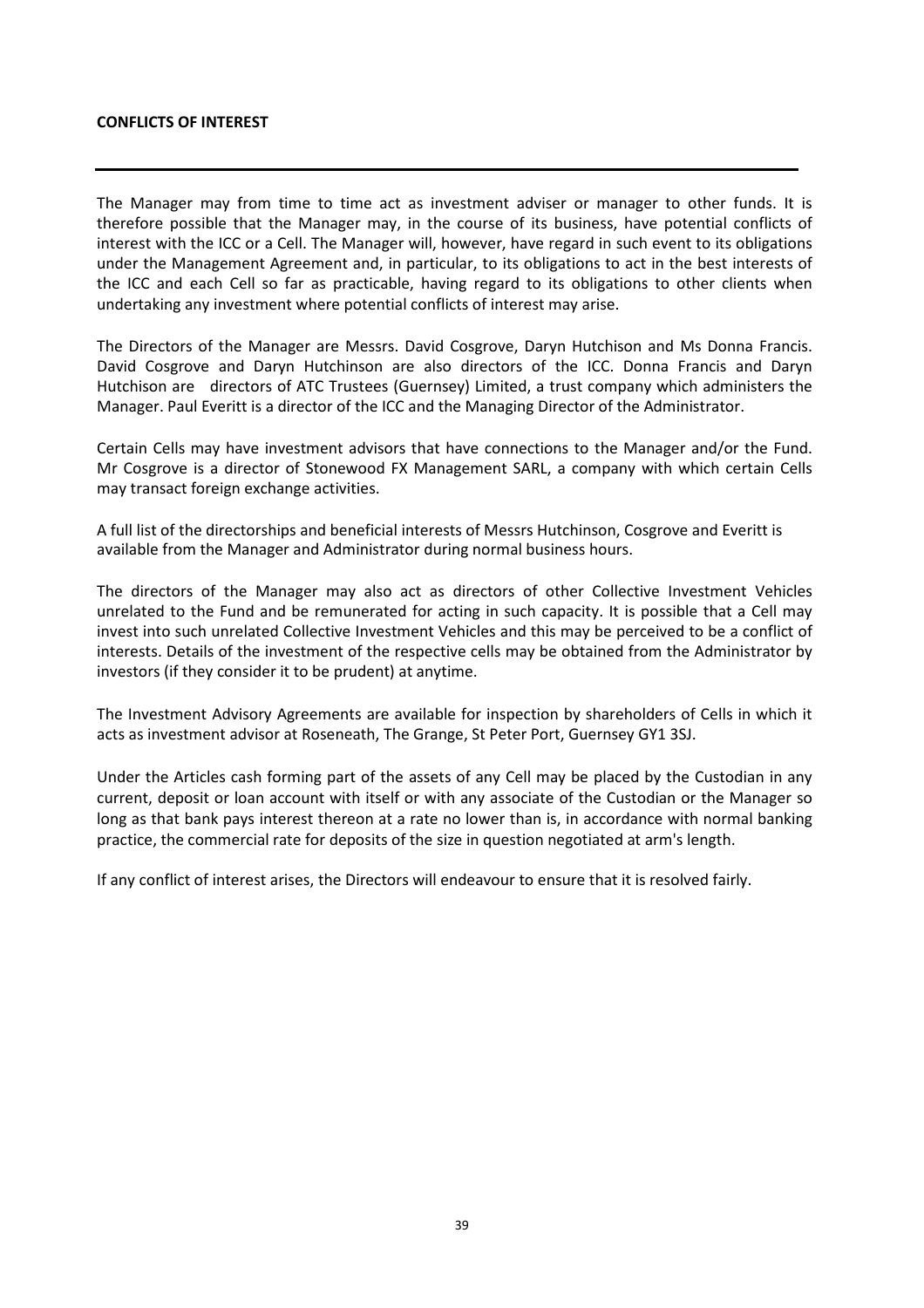## **TAXATION**

The following is intended only as a brief (and necessarily incomplete) summary of certain Guernsey, South Africa and United Kingdom tax consequences that may result to the ICC, a Cell and its Shareholders. The following is subject to change and does not constitute legal, tax or exchange control advice. The following relates to a Shareholder holding Shares as an investment and is based on law and practice in force in the relevant jurisdictions at the date of this document. There can be no guarantee that the tax position or the proposed tax position prevailing at the time an investment in a Cell is made will endure indefinitely.

\_\_\_\_\_\_\_\_\_\_\_\_\_\_\_\_\_\_\_\_\_\_\_\_\_\_\_\_\_\_\_\_\_\_\_\_\_\_\_\_\_\_\_\_\_\_\_\_\_\_\_\_\_\_\_\_\_\_\_\_\_\_\_\_\_\_\_\_\_\_\_\_\_\_\_\_

Prospective Shareholders should consult their own professional advisers on the implications in the relevant jurisdiction(s) of buying, holding, disposing of or redeeming Shares, including the provisions of the laws of the jurisdiction in which they reside, hold citizenship or are domiciled or are otherwise subject to tax.

The ICC or a Cell may be subject to local withholding taxes in respect of income or gains derived from its investments in certain countries and underlying investments. Taxation law and practice and the levels and bases of and reliefs from taxation relating to the ICC, a Cell and to Shareholders may change from time to time.

### *Guernsey Taxation*

### **The ICC and the Cells**

Guernsey currently does not levy taxes upon capital inheritances, capital gains gifts, sales or turnover, nor are there any estate duties, save for an ad valorem fee for the grant of probate or letters of administration.

In return for the payment of a fee, a company is able to apply annually for exempt status for Guernsey tax purposes. A company that has exempt status for Guernsey tax purposes is exempt from tax in Guernsey on any income that does not have its source in Guernsey and on interest earned on Guernsey bank account deposits. The ICC and each Cell will apply for and expects to be granted exempt status for Guernsey tax purposes.

Payments of dividends and interest by a company that has exempt status for Guernsey tax purposes are regarded as having their source outside Guernsey and hence are payable without deduction of tax in Guernsey.

#### **The Shareholders**

Any shareholders who are resident for tax purposes in Guernsey, Alderney or Herm will suffer no deduction of tax by the Company from any dividends payable by the Fund but the Administrator will provide details of distributions made to Shareholders resident in the Islands of Guernsey, Alderney and Herm to the Director of Income Tax in Guernsey. Guernsey does not levy any withholding tax on interest as a matter of domestic law, save where the recipient of the interest is a Guernsey resident tax payer. Guernsey has, however, agreed to act in compliance with the European Savings Tax Directive (the "ESTD"), which will apply to payments of interest made by a paying agent resident in Guernsey to an EU resident individual tax payer. The ESTD will not normally oblige a paying agent to withhold any tax or provide information regarding payments made in respect of monies held on behalf of a fund, save where such a fund is acting as a nominee for an EU resident individual tax payer.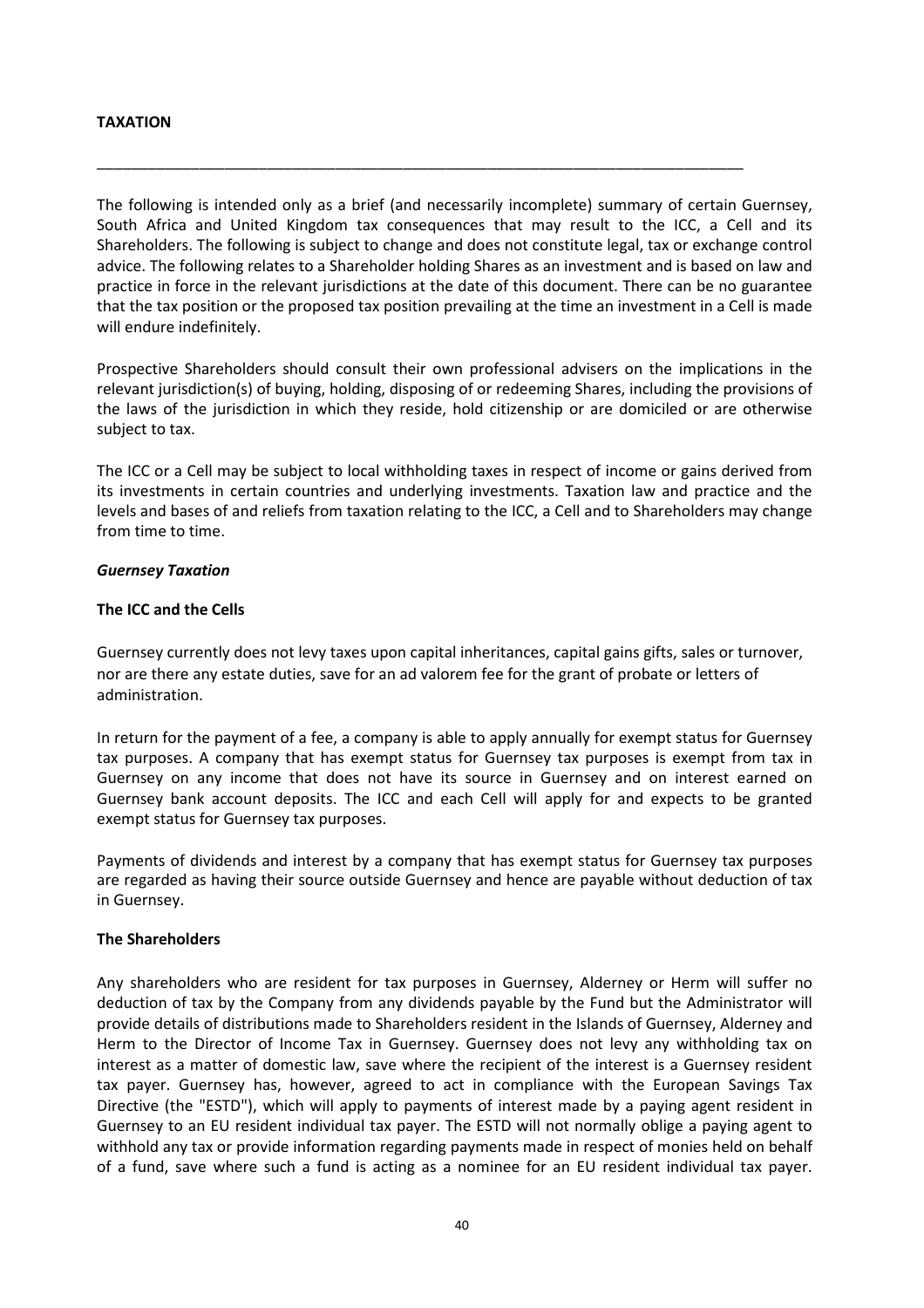Shareholders resident outside Guernsey will not be subject to any tax in Guernsey in respect of any Participating Shares owned by them.

The States of Guernsey is consulting on and considering whether to move to an automatic exchange of information under the measures it applies which are the same as those of the ESTD.

## *South Africa*

The ICC and the Cells should not have any tax liability in South Africa as the ICC and the Cells do not derive any South Africa source income and do not have a place of business in South Africa. Furthermore, it is the intention of the Directors to manage the business of the ICC and the Cells to ensure, so far as is possible, that effective management and control is in Guernsey.

Any dividends declared should be taxable in South Africa as foreign dividends. The Directors do not intend to declare dividends for the majority of Cells.

When realising their Shares, persons resident for tax purposes in South Africa may be subject to capital gains tax on any capital gains.

#### *United Kingdom taxation*

### **The ICC and Cells**

The ICC and each Cell will be managed and controlled in such a way that they should not be resident in the United Kingdom for United Kingdom tax purposes. Accordingly, and provided that the ICC and the Cells does not carry on a trade in the United Kingdom (whether or not through a branch or agency situated there), the ICC and each Cell will not be subject to United Kingdom income tax or corporation tax other than on any United Kingdom sourced income.

#### **Shareholders**

#### *Capital Gains Tax*

The Directors have been advised that the ICC and each Cell should not be an offshore fund for the purposes of United Kingdom taxation and the provisions of Chapter V of Part XVII of the Taxes Act will not apply. Accordingly, Shareholders (other than those holding Shares as dealing stock, who are subject to separate rules) who are resident or ordinarily resident in the United Kingdom, or who carry on business in the United Kingdom through a branch or agency with which their investment in the ICC and each Cell is connected, may, depending on their circumstances and subject as mentioned below, be liable to United Kingdom tax on capital gains realised on the disposal of their Shares.

On a subsequent disposal by an individual Shareholder who is resident or ordinarily resident in the United Kingdom for taxation purposes, the Shares may attract taper relief which reduces the amount of chargeable gain according to how long, measured in years, the Shares have been held.

Holders of Shares who are bodies corporate resident in the United Kingdom for taxation purposes will benefit from indexation allowance which, in general terms, increases the capital gains tax base cost of an asset in accordance with the rise in the retail prices index.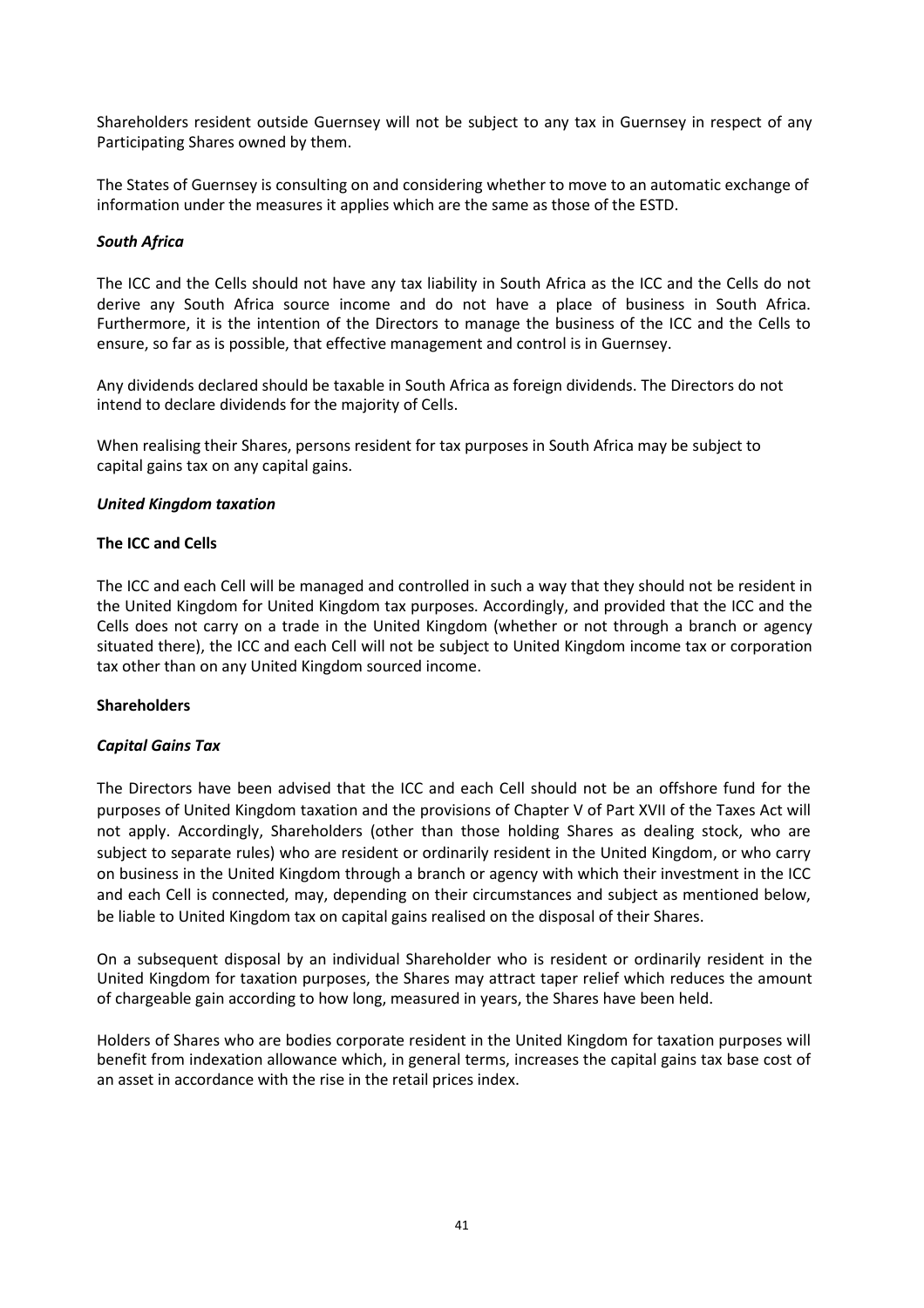## **Conversion between share classes of a Cell**

The conversion of one class of Shares into another class or other classes of Shares will be a reorganisation of share capital and so consequently there will be no disposal for capital gains tax purposes of the converted class of Shares nor any corresponding acquisition of the other class or classes of Shares. Instead, the Shares of the latter class or classes will be treated, for these purposes, as having been acquired for the same consideration, and at the same time, as the Shares that the Shareholder has elected to convert.

### **Other United Kingdom tax considerations**

United Kingdom resident companies having an interest in a Cell, such that 25 per cent. or more of a Cell's profits for an accounting period could be apportioned to them, may be liable to United Kingdom corporation tax in respect of their share of the Cell's undistributed profits in accordance with the provisions of Chapter IV of Part XVII of the Taxes Act relating to controlled foreign companies. These provisions only apply if the Cell is controlled by United Kingdom residents.

Sections 739 and 740 of the Taxes Act contain provisions for preventing the avoidance of income tax by transactions resulting in the transfer of assets to persons (including companies) abroad.

These provisions may apply to individuals ordinarily resident in the United Kingdom, depending on their particular circumstances.

The attention of Shareholders resident or ordinarily resident in the United Kingdom and, if an individual, domiciled in the United Kingdom is drawn to the provisions of section 13 of the Taxation of Chargeable Gains Act 1992 under which, in certain circumstances, a portion of capital gains made by the Cell can be attributed to a Shareholder who holds, alone or together with associated persons, more than 10 per cent. of the Shares of that Cell.

Persons interested in purchasing Shares should inform themselves as to any tax consequences particular to their circumstances arising in the jurisdiction in which they are resident or domiciled for tax purposes in connection with the acquisition, ownership or disposal by them of any Shares. Notwithstanding the tax summaries set out above, neither the Manager nor the Administrator is providing any potential investor with tax advice and neither the ICC, a Cell, the Manager nor the Administrator will be responsible for any taxes suffered by a Shareholder as a result of his investment in a Cell.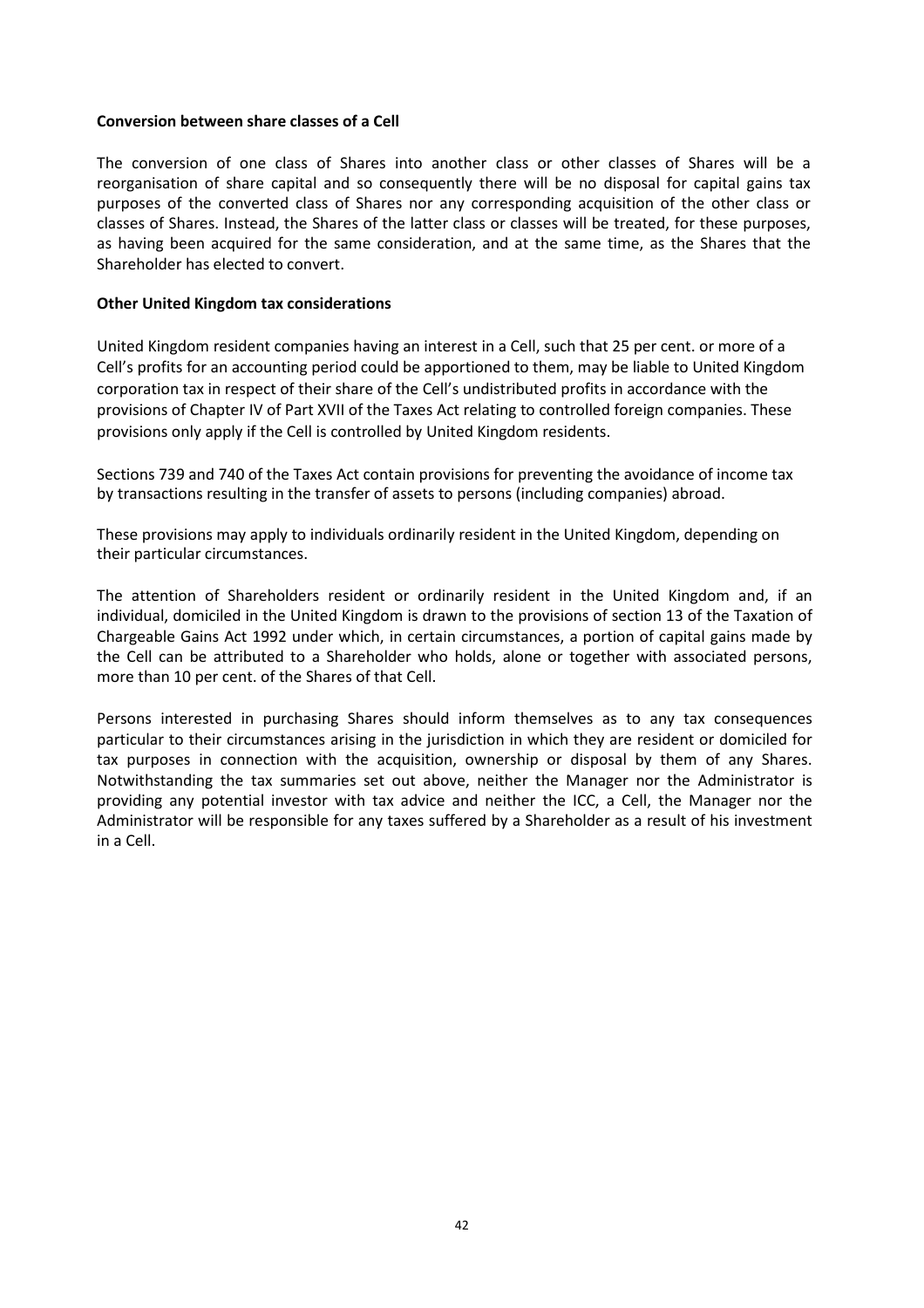#### **ANTI-MONEY LAUNDERING**

The Manager, the ICC and the Cell to which you are subscribing must comply with applicable antimoney laundering and counter terrorist financing laws. In particular, they must meet the criteria set by the GFSC from time to time in accordance with the Criminal Justice (Proceeds of Crime) (Financial Services Businesses) (Bailiwick of Guernsey) Regulations 2007, as amended. Neither the relevant Cell nor the ICC accepts cash, or money derived from or intended for use in any illegal activity. To comply with its anti-money laundering and counter terrorist financing obligations, the Manager or the Administrator will seek - and investors will be required to provide - information and documentation to ensure anti-money laundering and counter terrorist financing compliance.

Pending the provision of information and documentation sufficient to satisfy the Manager's and/or the Administrator's anti-money laundering and counter terrorist financing obligations, the Manager and/or the Administrator may retain an investor's money without transferring Shares to the investor. Any interest earned on application monies held by the Cell pending satisfaction of these requirements will be added to the assets of the relevant Cell. If sufficient information and documentation is not provided within a reasonable period of time, the Manager or the Administrator (as the case may be) may return the investor's money without processing the application. The Manager and the Administrator reserve the right to reject any subscription if the Manager or the Administrator deem such action necessary to comply with any legal obligation or if the Manager or the Administrator believe that an investor has failed to provide truthful information or documentation, as requested by the Manager or the Administrator, regarding the investor's identity, background, source of investment funds, or other information or documentation relevant to the Manager and the Administrator's antimoney laundering and counter terrorist financing obligations. A new investor into a Cell need only complete the information requested once. This information will be kept on file and will only need to be updated should there be any relevant changes made to any relevant regulations from time to time.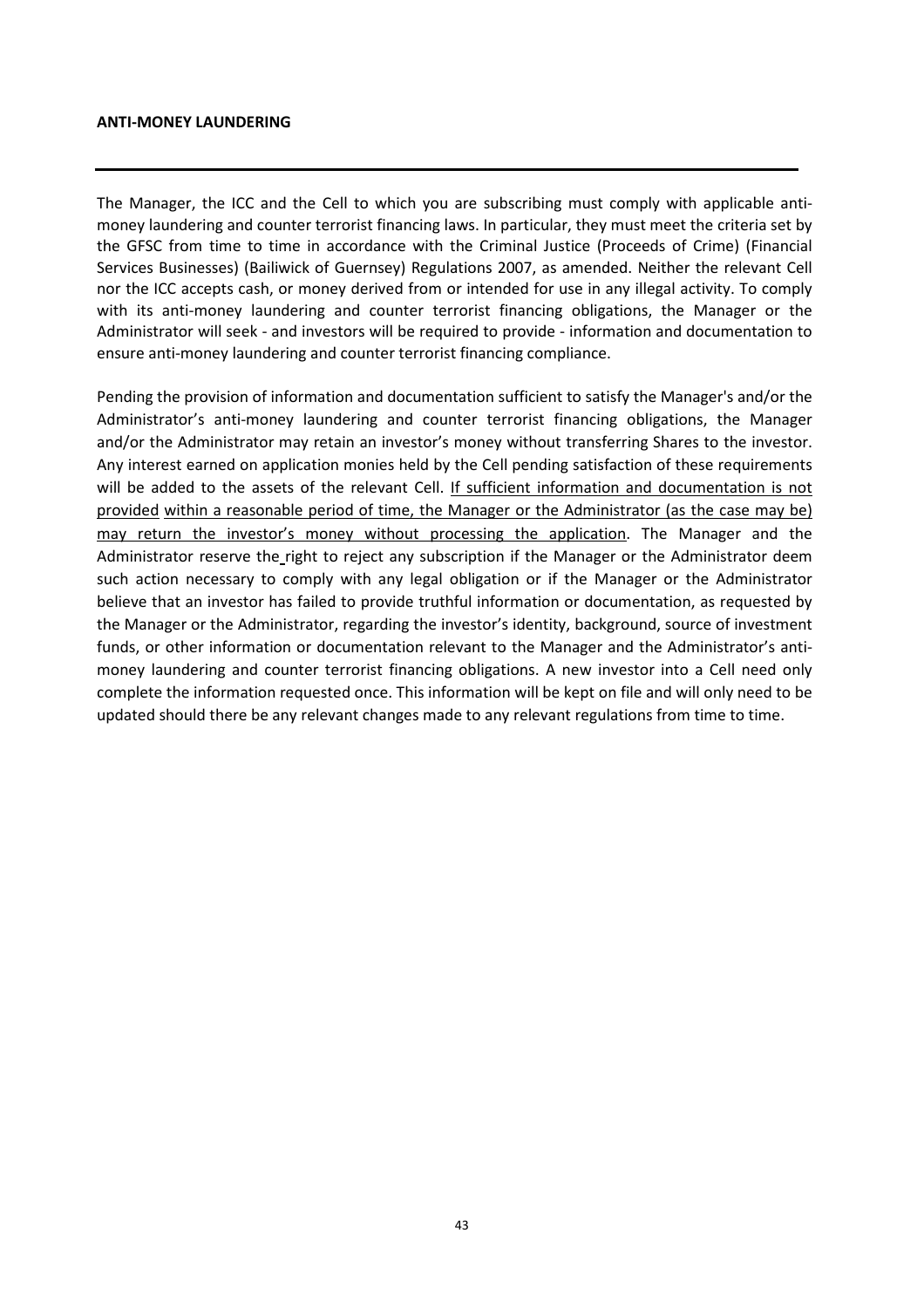#### **ADDITIONAL INFORMATION**

#### **Incorporation and share capital**

The ICC was registered in Guernsey on 26 September 2007 under the provisions of the Companies Laws and the ICC Ordinance, as an incorporated cell company limited by shares (registered number 47802) under the name of The Universal Mutual Fund ICC Limited. The ICC was incorporated with an authorised share capital of USD 100 divided into 100 management shares of USD 1.00 each, (the "Management Shares"). Two Management Shares of USD 1.00 each have been allotted and issued to the Manager credited as fully paid. Each Cell will incorporate with an authorised share capital of USD 2 divided into two Management Shares of USD 1.00 each and an unlimited number of participating redeemable preference shares (the "Shares") of no par value, unless specified to the contrary in the relevant Supplemental Scheme Particulars.

#### **Memoranda of association**

- 1) The memoranda of association of the ICC and each Cell will provide that the principal objects of the ICC and each Cell are to carry on business as investment companies.
- 2) The objects of the ICC and each Cell will be set out in full in clause 4 of the memoranda of association, which will be available for inspection as stated below.

#### **Articles of the Incorporated Cell Company**

The following is a summary of certain of the provisions of the Articles, insofar as they may affect an investment in Shares.

#### **Incorporated Cells**

- 1) The ICC may by Special Resolution from time to time resolve to create one or more Incorporated Cells in accordance with the ICC Ordinance.
- 2) Subject to the requirements of the ICC Ordinance:
	- a) an Incorporated Cell may be transferred by the ICC to another incorporated cell company;
	- b) a cell of another incorporated cell company may be transferred to the ICC so as to become an Incorporated Cell; and
	- c) the ICC may adopt another company as an Incorporated Cell.
- 3) In accordance with the ICC Ordinance, an Incorporated Cell may not own shares in the ICC.
- 4) An Incorporated Cell may own shares in any other Incorporated Cell.
- 5) The terms of the memorandum and articles of association of each Incorporated Cell shall be as specified in the Special Resolution(s) creating such Incorporated Cell or in the relevant transfer agreement, as the case may be.
- 6) A single resolution (being a Special Resolution of the members of the Incorporated Cell concerned) is required in order to amend the articles of association of an Incorporated Cell.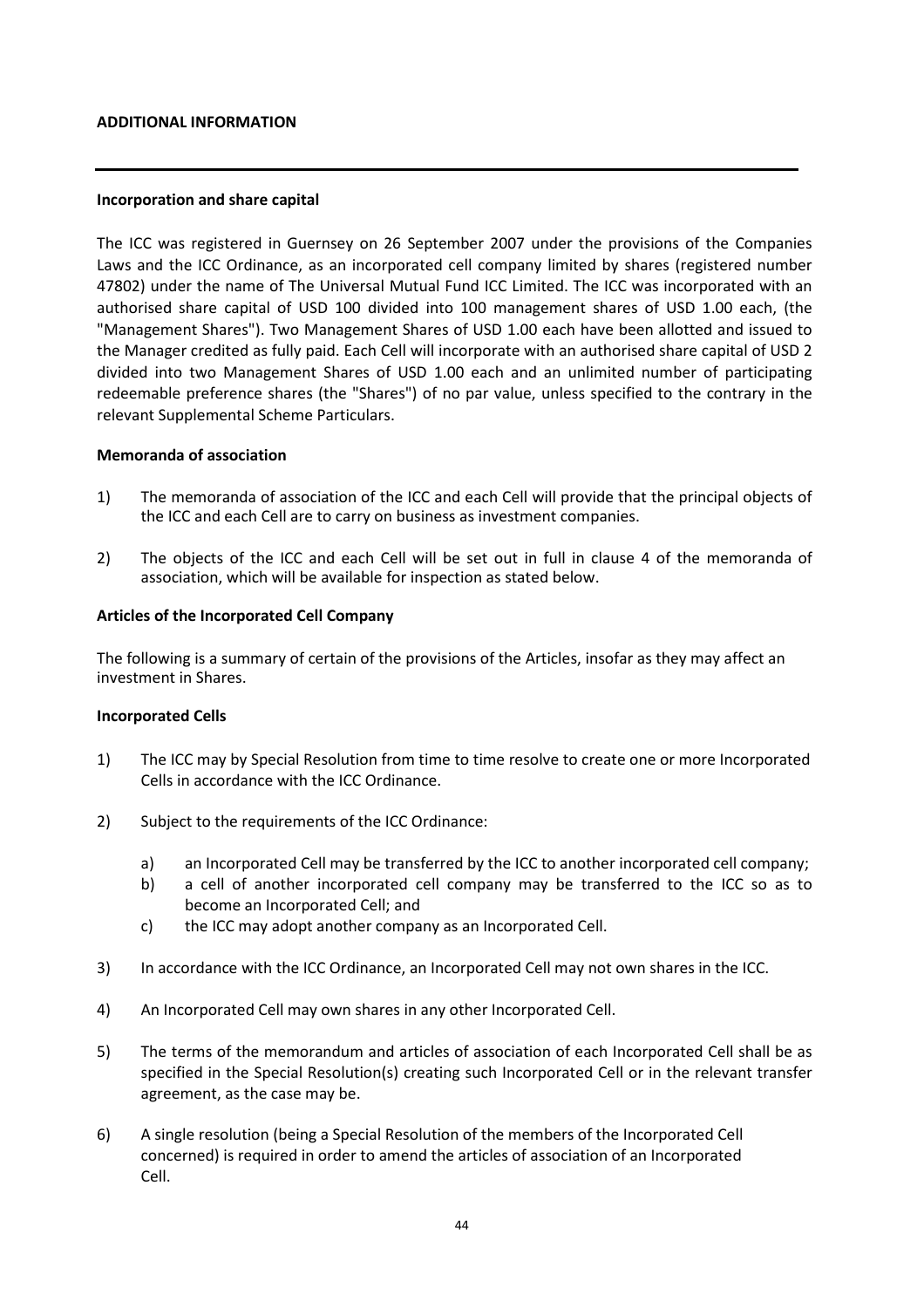- 7) In so far as required by the ICC Ordinance, the ICC shall, on behalf of each Incorporated Cell, perform the duties otherwise imposed on a company by the ICC Ordinance and the Companies Laws. Such duties include, without limitation, the maintenance of each Incorporated Cell's register of members, directors and secretaries and, if relevant, the issue of share certificates in respect of the issued shares of such Incorporated Cell(s).
- 8) The ICC shall include in its annual return the information which is required by the Companies Law to be included in respect of the ICC and each Incorporated Cell.
- 9) In accordance with the Companies Law, and in the manner more particularly set out in the Articles, the ICC shall keep accounting records in respect of the ICC and each Incorporated Cell and prepare separate accounts for the ICC and each Incorporated Cell. A copy of every resolution (whether of the Directors or members) which has the effect of (a) appointing, (b) removing or (c) noting the cessation of office of any person as a Director or secretary of the ICC, together with a copy of every letter of resignation of any person as a Director or secretary of the ICC, shall be caused by the Directors promptly to be delivered to each Incorporated Cell which is in existence on the date that such event takes effect.
- 10) A copy of every resolution of the Directors which has the effect of changing the registered office of the ICC, and of every notification to the Registrar of the same, shall be caused by the Directors promptly to be delivered to each Incorporated Cell which is in existence on the date that such change takes effect.
- 11) The ICC may charge an Incorporated Cell fees for services provided by it in respect of the administration of such Incorporated Cell (including, without limitation, the maintenance of its register of members, the maintenance of its accounting records, the preparation of its accounts and the preparation and filing of annual returns in so far as they relate to such Incorporate Cell).
- 12) The Directors shall keep and maintain the assets and liabilities of the ICC separate and separately identifiable from any assets and liabilities of its Incorporated Cells in accordance with the provisions of the Companies Law.

## **Directors**

- 1) Unless otherwise determined by the members by Ordinary Resolution in general meeting the number of Directors shall not be less than three. The first Directors shall be appointed in writing by the subscribers to the memorandum of association. They shall hold office until they resign or are disqualified in accordance with article 18 of the Articles. A majority of directors shall not be resident in the United Kingdom or the Republic of South Africa.
- 2) If the ICC has any Incorporated Cells, the number of Directors:
	- a) shall not be less than the minimum number of directors; and
	- b) shall not be greater than the maximum number of directors permitted to be directors of any of the Incorporated Cells (whether pursuant to the Companies Law, the Articles, the Cell Articles or otherwise).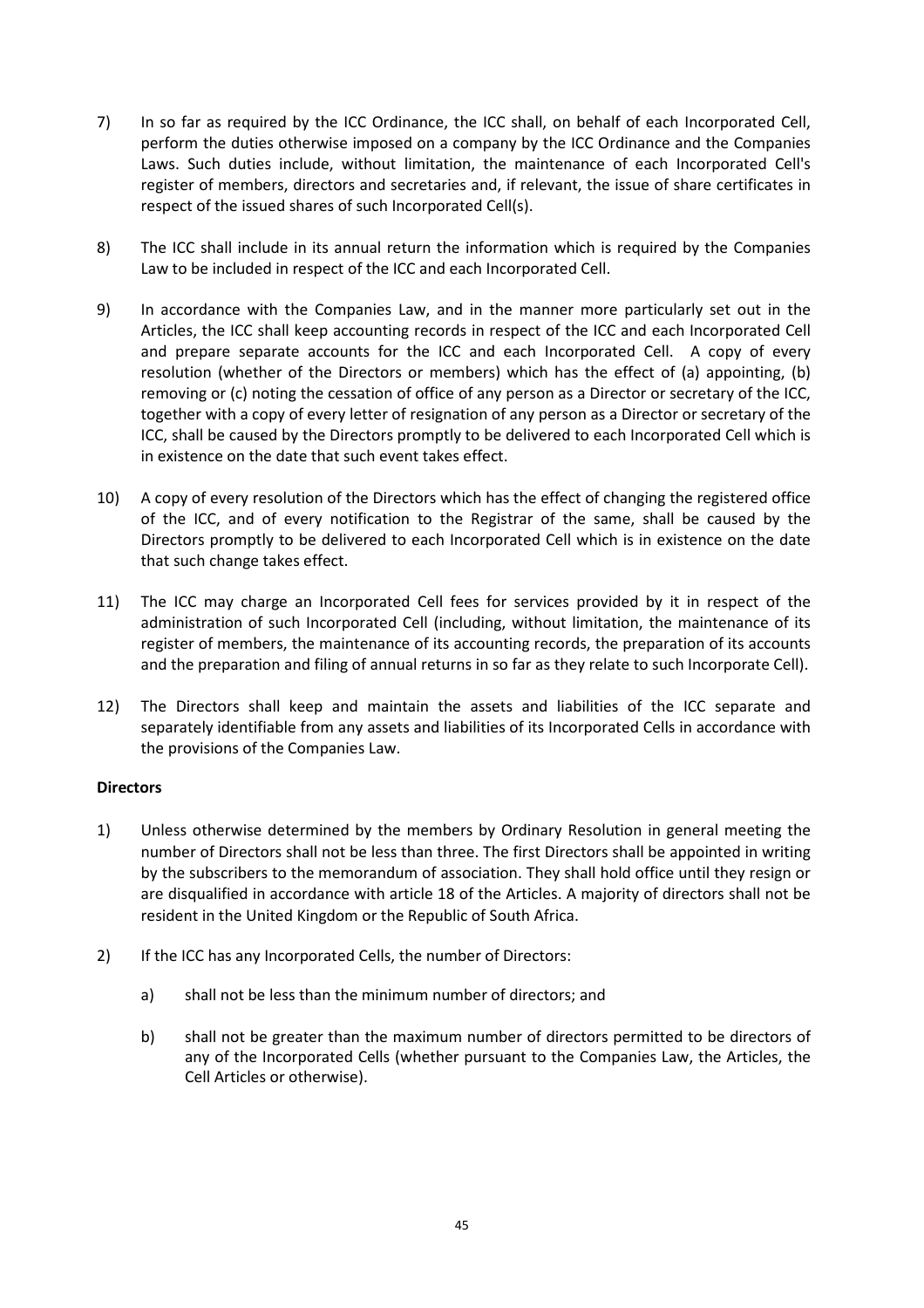- 3) Subject to the provisions of article 18(1) of the Articles the Directors shall have power at any time and from time to time to appoint any person to be a Director either to fill a casual vacancy or as an addition to the existing Directors. Any Director so appointed shall hold office only until the next following annual general meeting and shall then be eligible for re- election.
- 4) The Directors shall be entitled to such remuneration as may be agreed by the board of Directors, the aggregate remuneration of the Directors not to exceed in any twelve month period GBP 10,000 or currency equivalent or such higher amount as may be approved by Ordinary Resolution of the ICC. Such remuneration shall be deemed to accrue from day to day. The Directors may also be paid all reasonable out of pocket expenses properly incurred by them in the performance of their duties to the ICC.
- 5) The Directors may grant special remuneration to any Director who, being so called upon, shall be willing to render any special or extra services to the ICC. Such special remuneration may be made payable to such Director in addition to or in substitution for his ordinary remuneration as a Director, and may be made payable by a lump sum or by way of salary or commission or by any or all of those modes or otherwise.
- 6) A Director need not be a member of the ICC.

## **Disqualification and retirement of Directors**

- 1) The office of a Director shall ipso facto be vacated in any of the following events namely if:
	- a) he resigns his office by notice in writing by him and left at the registered office of the ICC;
	- b) he becomes bankrupt or makes any arrangements or composition with his creditors generally;
	- c) he becomes of unsound mind;
	- d) he be requested by all the other Directors (not being less than two in number) to vacate his office;
	- e) he becomes resident in either the United Kingdom or the Republic of South Africa and but for the provisions of this paragraph a majority of the Directors would have been resident in the United Kingdom or the Republic of South Africa; or
	- f) he is removed from office by an Ordinary Resolution of the ICC in general meeting.
- 2) The Directors nominated by the subscribers to the memorandum of association of the ICC shall continue to hold office subject to article 18 of the Articles.
- 3) At least seven days' previous notice in writing shall be given to the ICC of the intention of any member to propose any person other than a retiring Director for election to the office of Director and the willingness of such person to be so elected provided that if the members present at a general meeting unanimously consent the chairman of such meeting may waive the said notice and submit to the meeting the name of any person so nominated.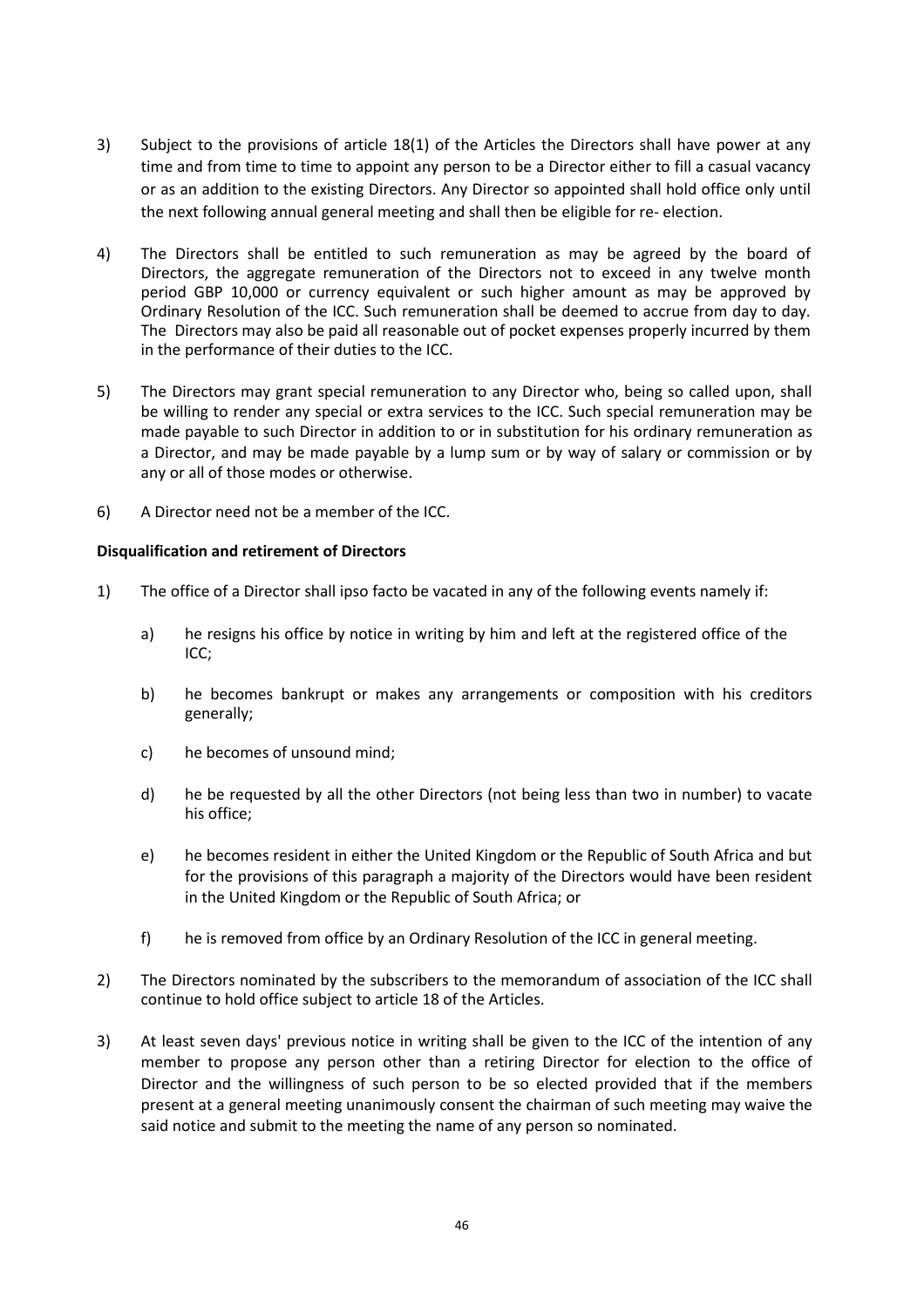## **Management Shares**

The Management Shares may only be issued at par and to the Manager. The rights attaching to the Management Shares are as follows:

## **Voting rights**

Holders of Management Shares (other than the ICC itself where it holds its own shares as Treasury Shares) shall be entitled:

- (a) on a show of hands (if present in person) to one vote;
- (b) on a poll (if present in person or by proxy) to one vote;

in respect of each Management Share held by him.

## **Dividends and distribution of assets on a winding up**

The Management Shares do not carry any right to dividends. In the event of a liquidation, they rank pari passu inter se.

## **Redemption**

The Management Shares are not redeemable.

## **Articles of each Incorporated Cell**

The main provisions of the standard form Cell Articles can be summarised as follows. To the extent that a Cell adopts non-standard Cell Articles, the differences will be highlighted in the relevant Cell Particulars.

- 1) Subject to the provisions of Guernsey law all or any of the special rights for the time being attached to any class of shares for the time being issued may (unless otherwise provided by the terms of issue of the shares of that class or the Cell Articles) from time to time (whether or not the relevant Cell is being wound up) be altered or abrogated with the consent in writing of the holders of not less than three-quarters of the issued shares of that class or with the sanction of an Extraordinary Resolution passed at a separate general meeting of the holders of such shares. All the provisions of the Articles as to general meetings of the relevant Cell shall *mutatis mutandis* apply to any such separate general meeting but so that the necessary quorum shall be two members holding or representing by proxy a total in aggregate of not less than one third of the issued shares of the class, and any holder of shares of the class shall be entitled on a poll to one vote for every such share held by him and any holder of shares of the class present in person or by proxy may demand a poll.
- 2) The rights conferred upon the holders of the Shares of any class issued with preferred or other rights shall not, unless otherwise expressly provided by the terms of issue of the shares of that class, be deemed to be varied by the creation or issue of further shares ranking *pari passu* therewith or by the creation, allotment or issue of Management Shares.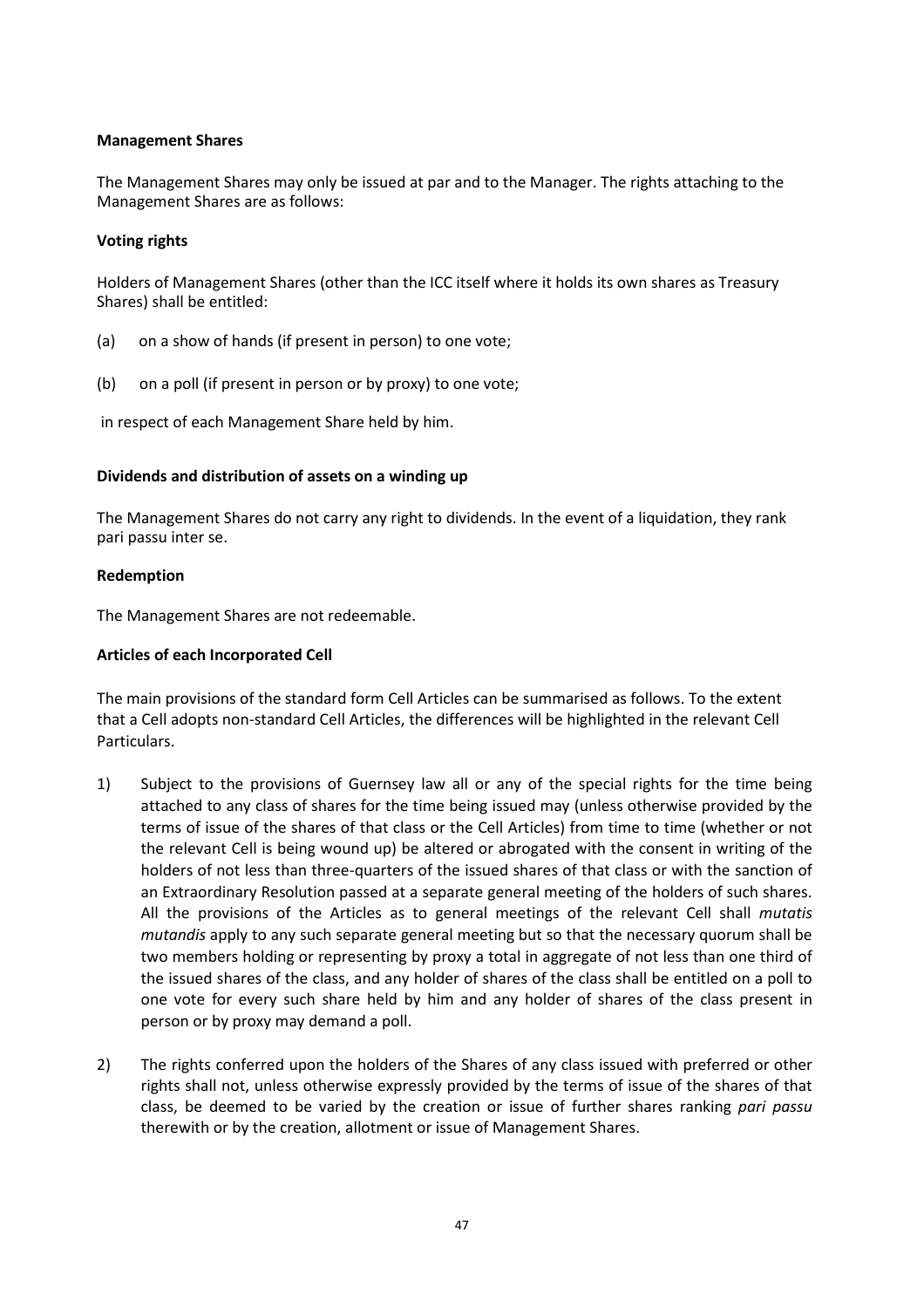- 3) A Cell may from time to time by Ordinary Resolution increase its share capital by such sum to be divided into shares of such amounts as the resolution shall prescribe.
- 4) Subject to the provisions of Guernsey law a Cell may by Special Resolution from time to time reduce its share capital in any way, and in particular, without prejudice to the generality of the foregoing power, may:
	- a) extinguish or reduce the liability on any of its shares in respect of share capital not paid up; or
	- b) with or without extinguishing or reducing liability on any of its shares
		- (i) cancel any paid-up share capital which is lost, or which is not represented by available assets; or
		- (ii) pay off any paid-up capital which is in excess of the requirements of a Cell, and may, if and so far as is necessary, alter its memorandum by reducing the amount of its share capital and of its shares accordingly.
- 5) A Cell may by Ordinary Resolution from time to time alter its share capital by:
	- a) consolidating and dividing all or any of its share capital into shares of larger amount than its existing shares;
	- b) sub-dividing its shares, or any of them, into shares of a smaller amount than that fixed by its memorandum of association so, however, that in the sub-division the proportion between the amount paid and the amount, if any, unpaid on each reduced share shall be the same as it was in the case of the share from which the reduced share is derived; or
	- c) cancelling any shares which, at the date of the passing of the Ordinary Resolution in that behalf have not taken, or agreed to be taken, by any person, and diminish the amount of its share capital by the amount of the shares so cancelled.
	- d) convert all or any of its fully paid shares the nominal amount of which is expressed in a particular currency into fully paid shares of a nominal amount of a different currency in accordance with Guernsey law.

## **Issue of Shares**

All Shares in the capital of a Cell for the time being unissued are under the control of the Directors who may allot and dispose of or grant options over the same to such persons, on such terms and in such manner as they may think fit. Shares do not carry any rights of pre-emption. Except with the consent of the majority of votes cast at a separate general meeting of the shareholders of the Cell, no shares in the capital of a Cell, other than Shares and Management Shares shall be issued.

## **Classes of Shares**

## Management Shares

The Management Shares may only be issued at par and to the Manager. The rights attaching to the Management Shares are as follows: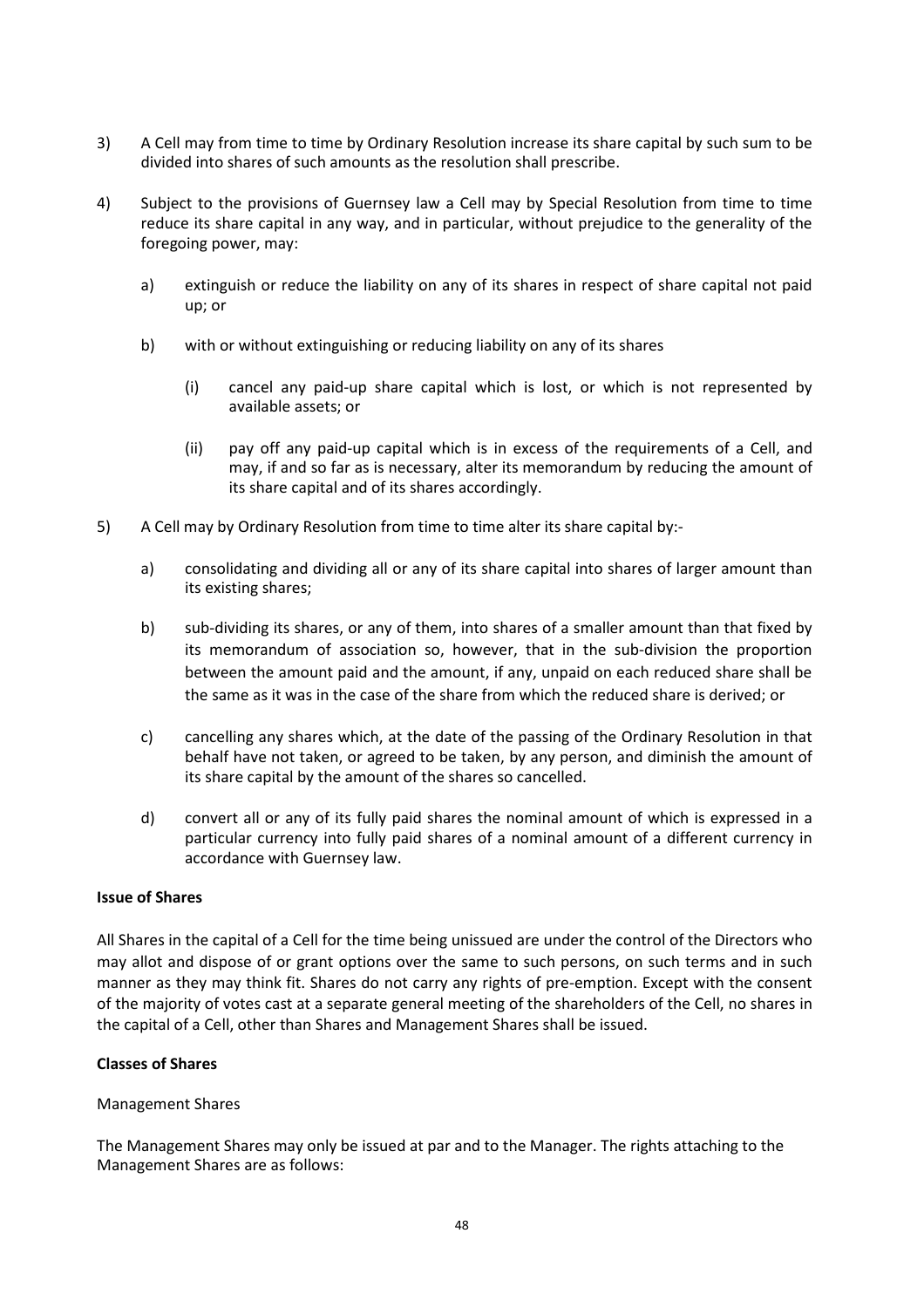## **Voting rights**

In relation to each Cell the Management Shares carry no voting rights whilst any Shares of any Cell are in issue.

### **Dividends and distribution of assets on a winding up**

The Management Shares do not carry any right to dividends. In the event of a liquidation, they rank pari passu inter se but only for return of the amount paid up on them.

### **Redemption**

The Management Shares are not redeemable.

### **Shares**

The rights attaching to the Shares are as follows:

### **Voting rights**

On a show of hands, every holder who (being an individual) is present in person shall have one vote and, on a poll, every holder present in person or by a proxy or by a duly authorised representative shall have one vote for every Share held.

### **Dividends**

- 1) The Shareholders of each Cell may from time to time declare dividends payable to holders of Shares of the relevant Cell up to an amount recommended by the Directors. The Directors may from time to time if they think fit pay interim dividends on Shares of a particular Cell if justified by the profits of that Cell. (See further, section "Dividends" below).
- 2) The rate of dividend on the Shares of a particular Cell in respect of any Annual Accounting Period of a Cell (as defined in the Cell Articles) shall be calculated by the Directors and shall be arrived at by dividing the amount of income after tax attributable to the Shares of the relevant Cell which the Directors deem advisable for distribution divided by the number of Shares entitled to the dividend.

#### **Winding up**

The Shares carry a right to a return of the surplus assets remaining on the winding up of a Cell and such assets of that Cell are distributed to the holders of the Shares *pro rata* to the amount paid up thereon.

## **Redemption, transfer and compulsory redemption of Shares**

Please see page 24 et seq of these Scheme Particulars and the relevant Cell Particulars

#### **Borrowing powers**

Subject as described under "Borrowings" on page 13 of these Particulars, the Directors may exercise all the powers of a Cell to borrow money and hypothecate, mortgage, charge or pledge the assets, property and undertaking of a Cell or any part thereof and to issue debentures and other securities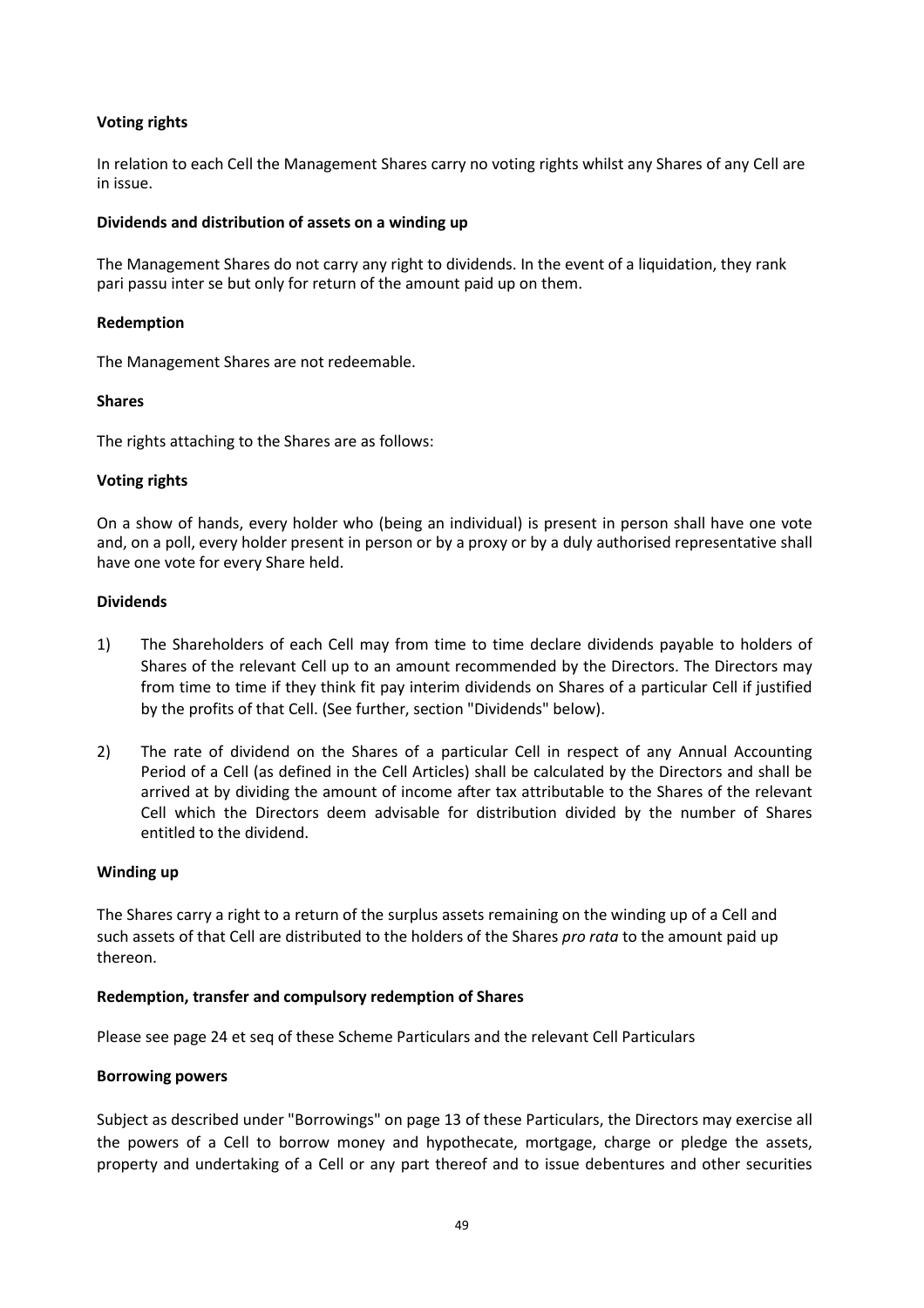whether outright or as collateral security for any debt, liability or obligation of a Cell or of any third party.

## **Dividends**

- 1) Subject to the Companies Law, and as hereinafter set out, the Shareholders of each Cell may from time to time by Ordinary Resolution declare dividends on Shares to be paid to Shareholders according to their respective rights and interests in the profits available for distribution, but no dividend will be declared in excess of the amount recommended by the Directors. The Directors have the right to recommend the payment of dividends in respect of any Cell at their discretion, provided that dividends will be payable only to the extent that they are covered by funds of the Cell concerned as may be lawfully distributed as dividends.
- 2) The Directors may, with the sanction by Ordinary Resolution of the Shareholders of a Cell, satisfy any dividend, in whole or in part, by distributing in specie any of the assets of the Cell concerned provided that no such distribution shall be made which would amount to a reduction of capital save with the consents required under Guernsey law.
- 3) All unclaimed dividends may be invested or otherwise made use of by the Directors for the benefit of a Cell until claimed. No dividend shall bear interest against the Cell. Any dividend unclaimed after a period of six years from the date of declaration thereof will be forfeited and will revert to the Cell in respect of which it was declared and the payment by the Directors of any unclaimed dividend or other sum payable on or in respect of a Share into a separate account will not constitute the relevant Cell a trustee in respect thereof.

## **Valuation of Net Assets**

The Manager has delegated the responsibility for the determination of the Net Asset Value for each Cell to the Administrator under the Administration Agreement. Valuations made pursuant to the Cell Articles are binding on all persons. In determining the Net Asset Value the Articles provide inter alia that:

- 1) deposits shall be valued at their principal amount plus accrued interest calculated on a daily basis;
- 2) certificates of deposit shall be valued with reference to the best price bid for certificates of deposit of like maturity, amount and credit risk, for settlement as at the relevant Valuation Day;
- 3) Treasury Bills and bills of exchange shall be valued with reference to prices ruling in the appropriate markets for such instruments for settlement as at the relevant Valuation Day;
- 4) forward foreign exchange contracts will be valued by reference to market value of similar contracts settled as at the relevant Valuation Day;
- 5) all valuations of financial futures contracts shall be assessed by reference to the prevailing prices on the relevant futures exchanges;
- 6) where any security owned or contracted for by a Cell is listed or dealt in on a Recognised Investment Exchange recognised as such under the securities laws of the jurisdiction in which it is situated or on any over-the-counter market, all calculations of the Net Asset Value which are required for the purpose of computing the price at which Shares of any class are to be issued or redeemed, shall be based on the latest mid price therefore as at the relevant Valuation Day.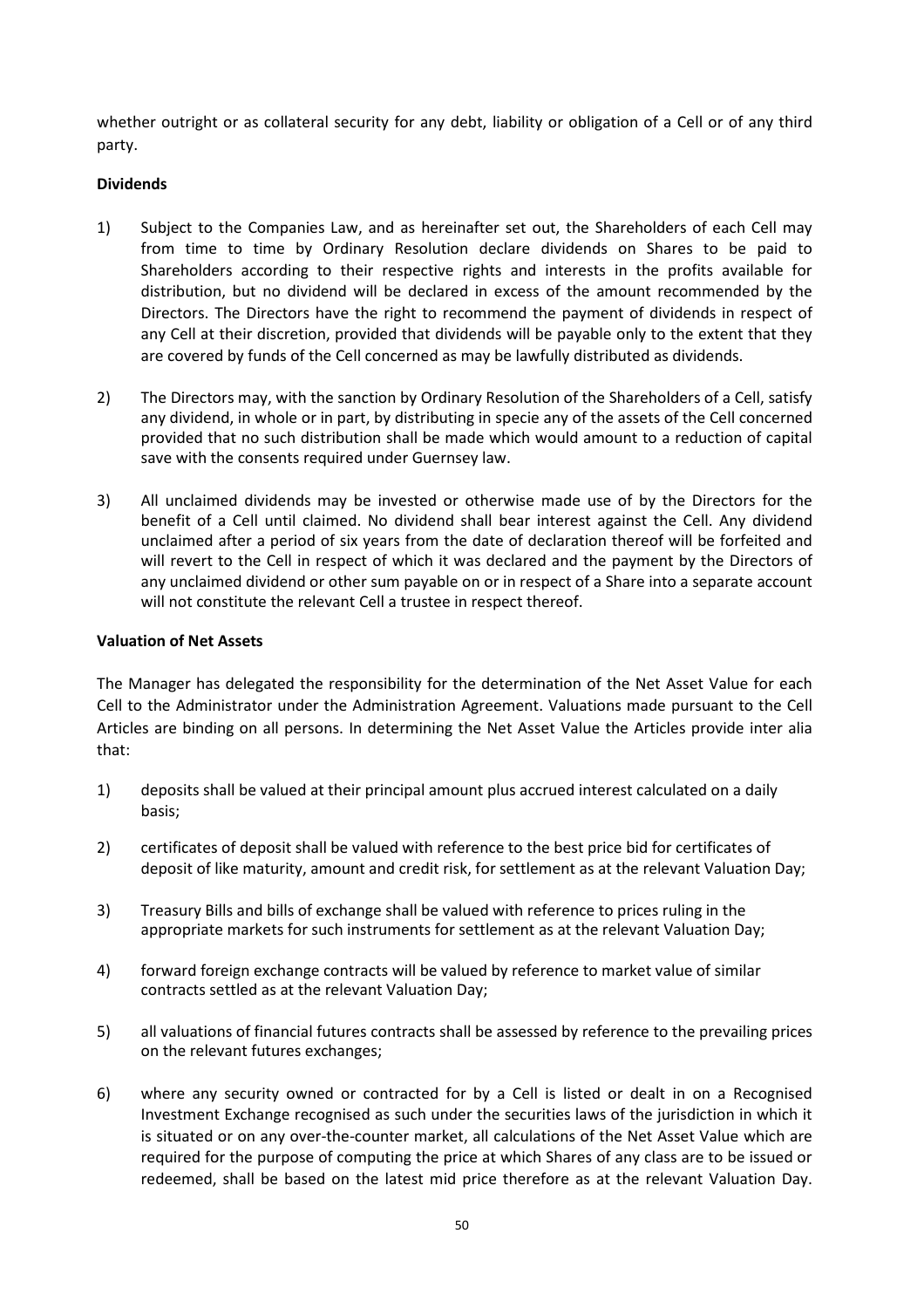When such security is listed or dealt in on more than one stock exchange or over-the-counter market the Directors may in their absolute discretion select any one of such stock exchanges or over-the-counter markets for the foregoing purposes;

- 7) in respect of any security the quotation of which has been suspended or in which there has been no recent trading, the value shall be taken to be a reasonable estimate of the amount which would be received by a seller by way of consideration for an immediate transfer or assignment from the seller at arm's length less any fiscal charges, commission and other sales charges which would be payable by the seller;
- 8) the value of any investment which is not quoted, listed or normally dealt in on a stock exchange or over the counter market shall be the value considered by the Directors in good faith to be the value thereof;
- 9) the value of any units, shares or other security of any unit trust, mutual fund, investment company or other similar investment vehicle or collective investment scheme shall be derived from the last prices, whether estimated or final, published by the investment managers thereof; and
- 10) the Directors shall be entitled, at their discretion, to apply a method of valuing any investment comprised in any Cell different from that prescribed hereunder if such method would in their opinion be more equitable for Shareholders.

For the purpose of the determination of the Net Asset Value:

- 1) assets and liabilities denominated in foreign currencies will be translated into the base currency of the relevant Cell at the rate of exchange ruling at the relevant Valuation Day; and
- 2) fees, expenses and assets attributable to a particular Cell shall be borne by or allocated to that Cell. In the case of any fees, expenses or assets which the Directors do not consider to be readily attributable to any particular Cell the Directors shall, determine the basis upon which such fees, expenses or assets as the case may be shall be allocated between Cells and shall have power at any time and from time to time to vary such basis.

## **Winding up**

The ICC or a Cell may be voluntarily wound up at any time by Special Resolution. The Directors are bound to convene an extraordinary general meeting for the purpose of passing a Special Resolution for the winding up of the ICC if the ICC's authorisation under the POI Law is revoked (unless the GFSC agrees otherwise). On a winding up a liquidator will be appointed firstly to pay the debts of the ICC or a Cell and then to distribute its assets amongst Shareholders, according to the rights attached to their Shares. Each Cell itself is a company. The assets of one Cell are not available to meet the liabilities of any other Cell and Shareholders are only entitled to share in the surplus assets of the Cell to which their Shares relate.

## **Incorporated Cells**

Subject to the requirements of the Companies Law:

1) the Cell may be transferred by the ICC to, and may become a cell of, another incorporated cell company;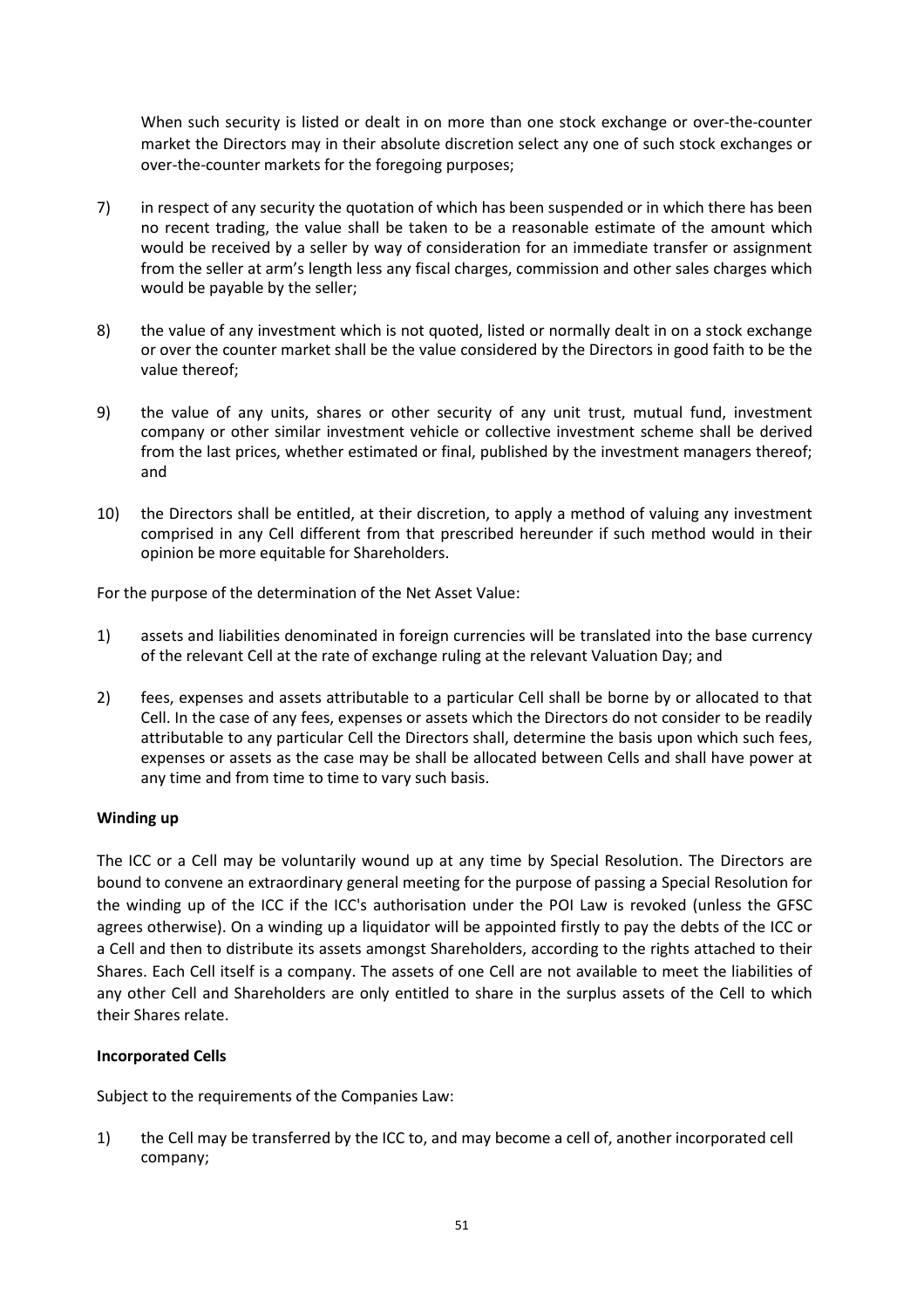- 2) the Cell may apply to the registrar of companies to be incorporated as a company independent of the ICC with the sanction of a Special Resolution and, if there is more than one class of Shares in issue, an Extraordinary Resolution of the holders of each class of Share;
- 3) in accordance with the Companies Law, the Cell may not own shares in the ICC;
- 4) the Cell may own shares in any other Incorporated Cell of the ICC;
- 5) a single resolution (being a Special Resolution of the holders of Shares concerned) is required in order to amend the Cell Articles; and
- 6) the ICC may charge the Cell fees for services provided by it in respect of the administration of the Cell (including, without limitation, the maintenance of its register of members, the maintenance of its accounting records, the preparation of its accounts and the preparation and filing of annual returns in so far as they relate to the Cell).

### **Regulatory consents**

All consents, approvals, authorisations or other orders of all regulatory authorities (if any) required by the ICC under the laws of Guernsey for the issue of Shares and for the Manager and the Administrator to undertake their respective obligations under their respective agreements referred to in the Material Contracts section below have been given.

### **Report and accounts**

Copies of the audited financial statements of the ICC and of each Cell, which will be made up to the accounting date of the ICC and each Cell which is March in each year (with the first accounting date being 31 March 2008) will be sent to Shareholders of the corresponding Cells at their registered addresses not less than 21 days before the date fixed for the general meeting of the ICC or the Cell at which they will be presented. Annual audited and interim accounts will not be sent other than to the Shareholders of that Cell. Shareholders will not be entitled to receive such accounts in relation to other Cells of which they are not investors. The annual report of the ICC and each Cell will be published within 6 months of the accounting period to which they relate.

## **General meetings**

A Cell will not hold annual general meetings. General meetings may be convened from time to time by the Directors on giving not less that 10 days' notice to Shareholders at their registered addresses or by Shareholders requisitioning such meetings in accordance with Guernsey law, and may be held in Guernsey or elsewhere.

On a winding up a liquidator will be appointed firstly to pay the debts of the ICC or a Cell and then to distribute its assets amongst Shareholders, according to the rights attached to their Shares. Each Cell itself is a company. The assets of one Cell are not available to meet the liabilities of any other Cell and Shareholders are only entitled to share in the surplus assets of the Cell to which their Shares relate.

## **Incorporated Cells**

Subject to the requirements of the Companies Law:

1) the Cell may be transferred by the ICC to, and may become a cell of, another incorporated cell company;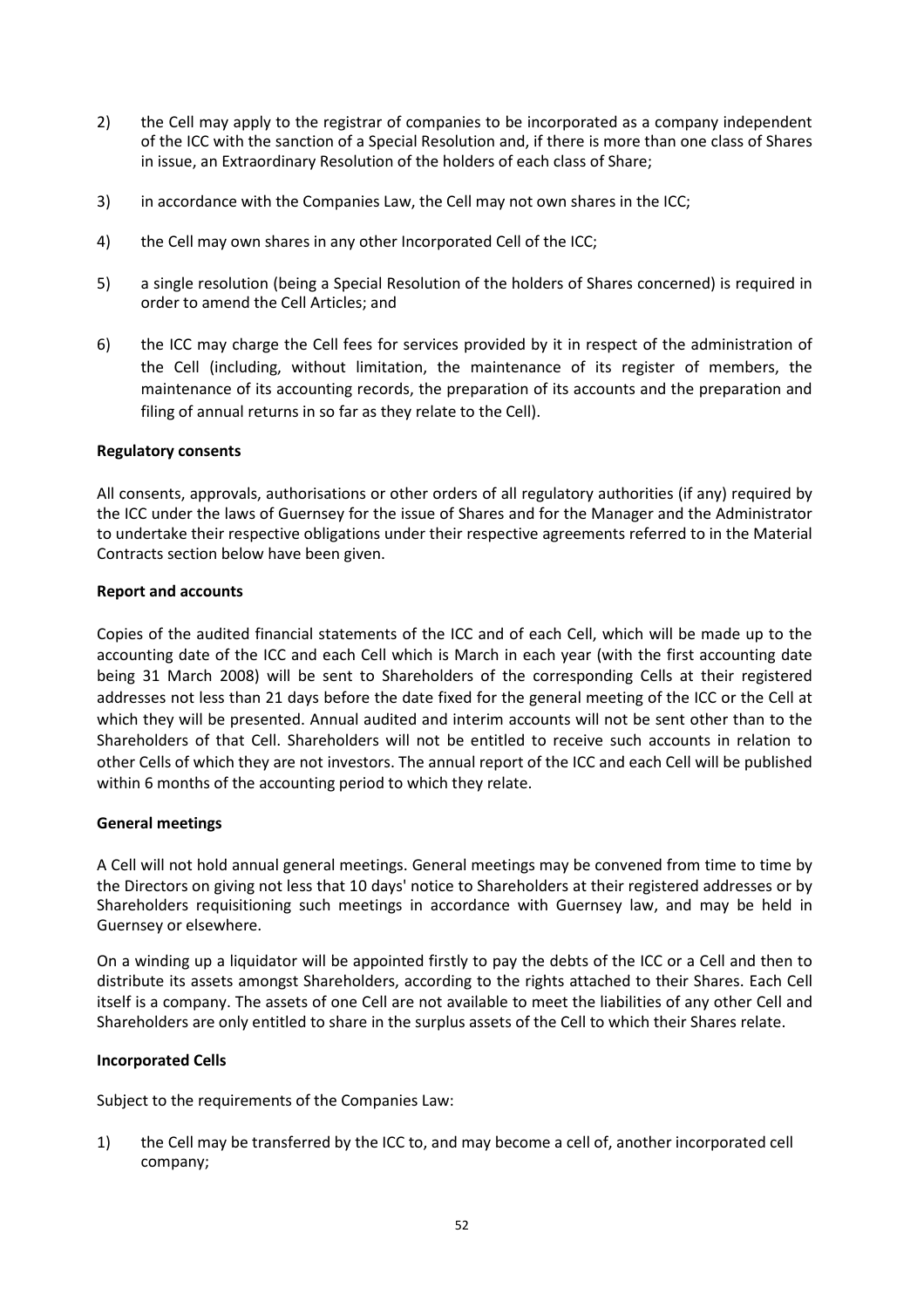- 2) the Cell may apply to the registrar of companies to be incorporated as a company independent of the ICC with the sanction of a Special Resolution and, if there is more than one class of Shares in issue, an Extraordinary Resolution of the holders of each class of Share;
- 3) in accordance with the Companies Law, the Cell may not own shares in the ICC;
- 4) the Cell may own shares in any other Incorporated Cell of the ICC;
- 5) a single resolution (being a Special Resolution of the holders of Shares concerned) is required in order to amend the Cell Articles; and
- 6) the ICC may charge the Cell fees for services provided by it in respect of the administration of the Cell (including, without limitation, the maintenance of its register of members, the maintenance of its accounting records, the preparation of its accounts and the preparation and filing of annual returns in so far as they relate to the Cell).

## **Material Contracts**

The following contracts have been entered into by the ICC and the existing Cells:

- 1) the Management Agreement;
- 2) the Administration Agreement; and
- 3) the Custodian Agreement;

each of which is described in "Management and Organisation" above.

#### **Litigation**

Neither the ICC nor any Cell has since its incorporation been nor is it engaged in any legal or arbitration proceedings and no legal or arbitration proceedings are pending or threatened against the ICC or any Cell which may have or have had a significant effect on the financial position of the ICC.

#### **General**

- 1) At the date of this document, the ICC and the Cells have no subsidiaries.
- 2) The ICC does not have nor has it had any employees since its incorporation.
- 3) The ICC's principal place of business and registered office is Roseneath, The Grange, St Peter Port, Guernsey GY1 3SJ.
- 4) At the date of this document, no Director of the ICC has any interest, direct or indirect, in any assets which have been acquired or disposed of for the account of any Cell or are proposed to be acquired or disposed of by any Cell, nor is there any contract or arrangement subsisting at the date of these Particulars in which a Director is or may be materially interested and which is significant in relation to the business of the ICC save for those detailed on page 36.